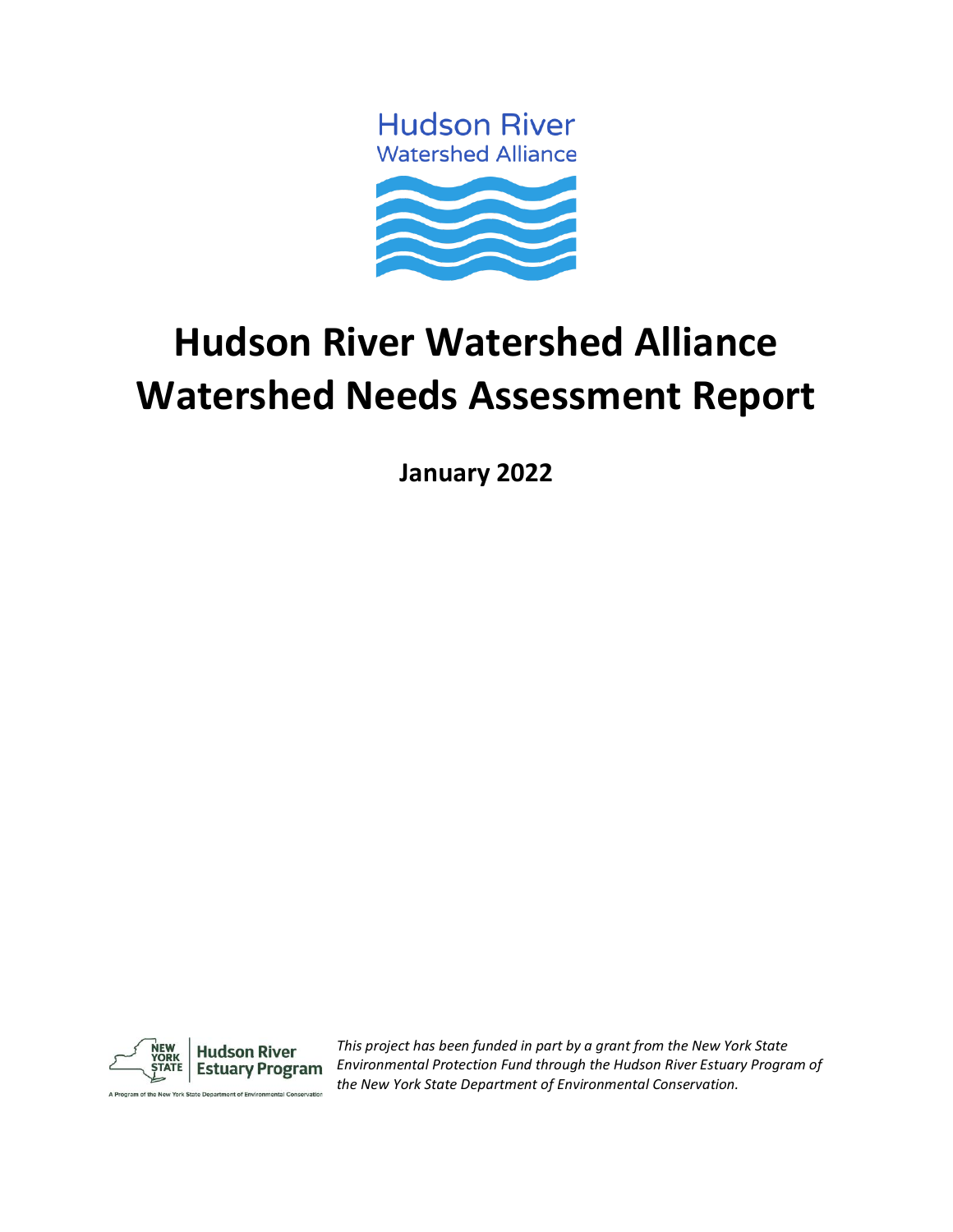# **Table of Contents**

| <b>Summary of Findings</b>                      | 4  |
|-------------------------------------------------|----|
| <b>Needs Assessment Overview</b>                | 6  |
| Introduction                                    | 6  |
| What is a Watershed Group?                      | 6  |
| Methods                                         | 7  |
| <b>Interview and Focus Group Questions</b>      | 9  |
| Watershed Group Forms and Functions             | 11 |
| Members' Personal Background                    | 11 |
| <b>Group Origins</b>                            | 12 |
| Watershed Group Structure                       | 12 |
| Collaboration                                   | 14 |
| Watershed Group Motivation and Goals            | 16 |
| Motivation                                      | 16 |
| Planning                                        | 16 |
| Goals                                           | 17 |
| <b>Watershed Issues</b>                         | 19 |
| Watershed Group Challenges, Barriers, and Needs | 20 |
| Capacity                                        | 20 |
| Leadership                                      | 21 |
| <b>Watershed Group Members</b>                  | 22 |
| <b>Group Organization and Structure</b>         | 23 |
| <b>Technical Expertise</b>                      | 24 |
| Legitimacy                                      | 25 |
| <b>Setting Priorities</b>                       | 27 |
| Communication                                   | 28 |
| Funding                                         | 29 |
| Geographic / Watershed Challenges               | 31 |
| <b>Programmatic Challenges</b>                  | 32 |
| <b>Collaboration and Partnerships</b>           | 34 |
| <b>Regulations and Policy</b>                   | 37 |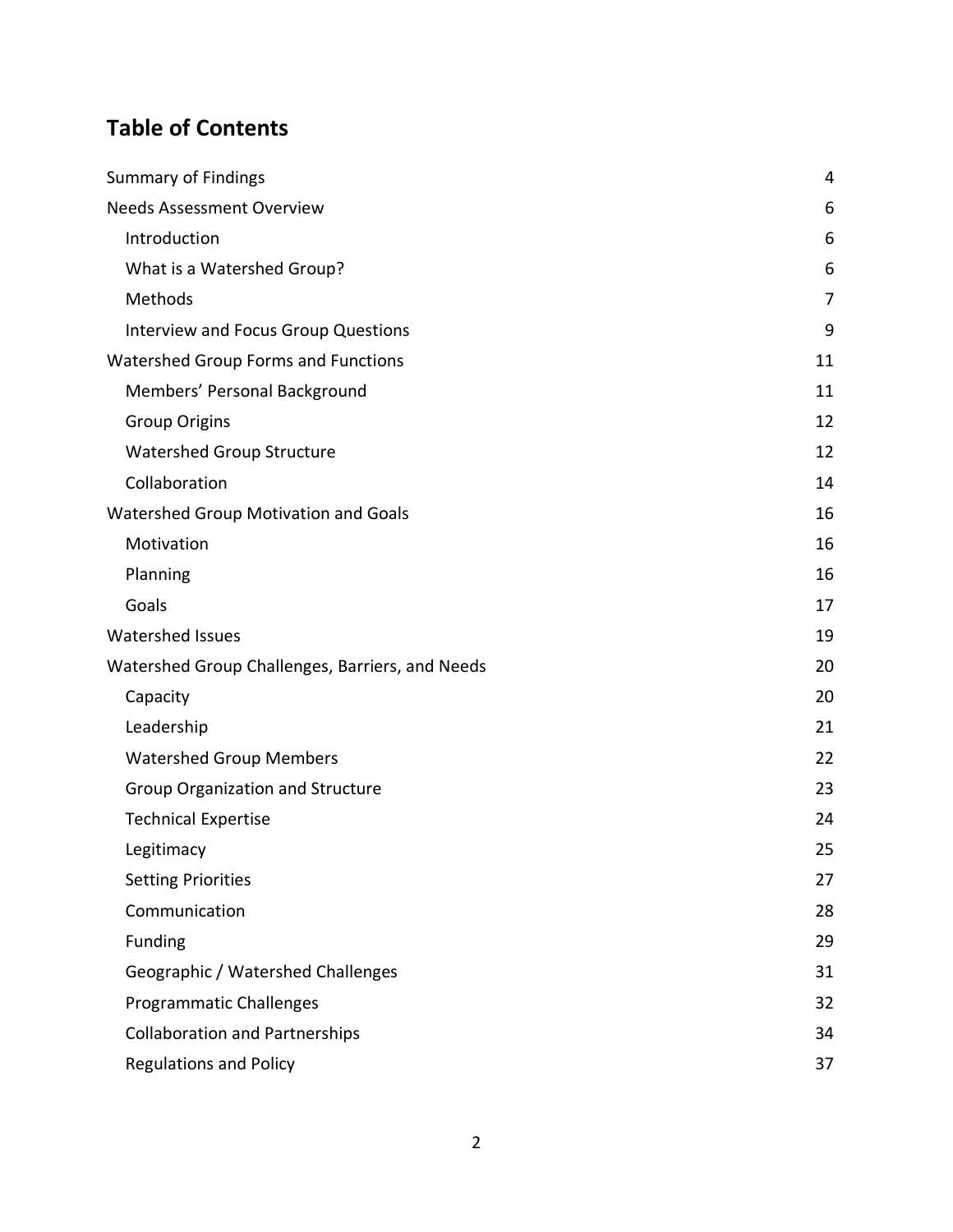| Strengths                                         | 38 |
|---------------------------------------------------|----|
| Watershed Group Members, Staff, and Volunteers    | 38 |
| <b>Watershed Group Partners</b>                   | 39 |
| <b>Technical and Planning Capabilities</b>        | 40 |
| Programs and Communication                        | 41 |
| Organizational Status and Funding                 | 41 |
| Watershed Groups Accomplishments                  | 42 |
| Opportunities                                     | 43 |
| Opportunities for Hudson River Watershed Alliance | 44 |
| Conclusion                                        | 44 |
| Acknowledgements                                  | 45 |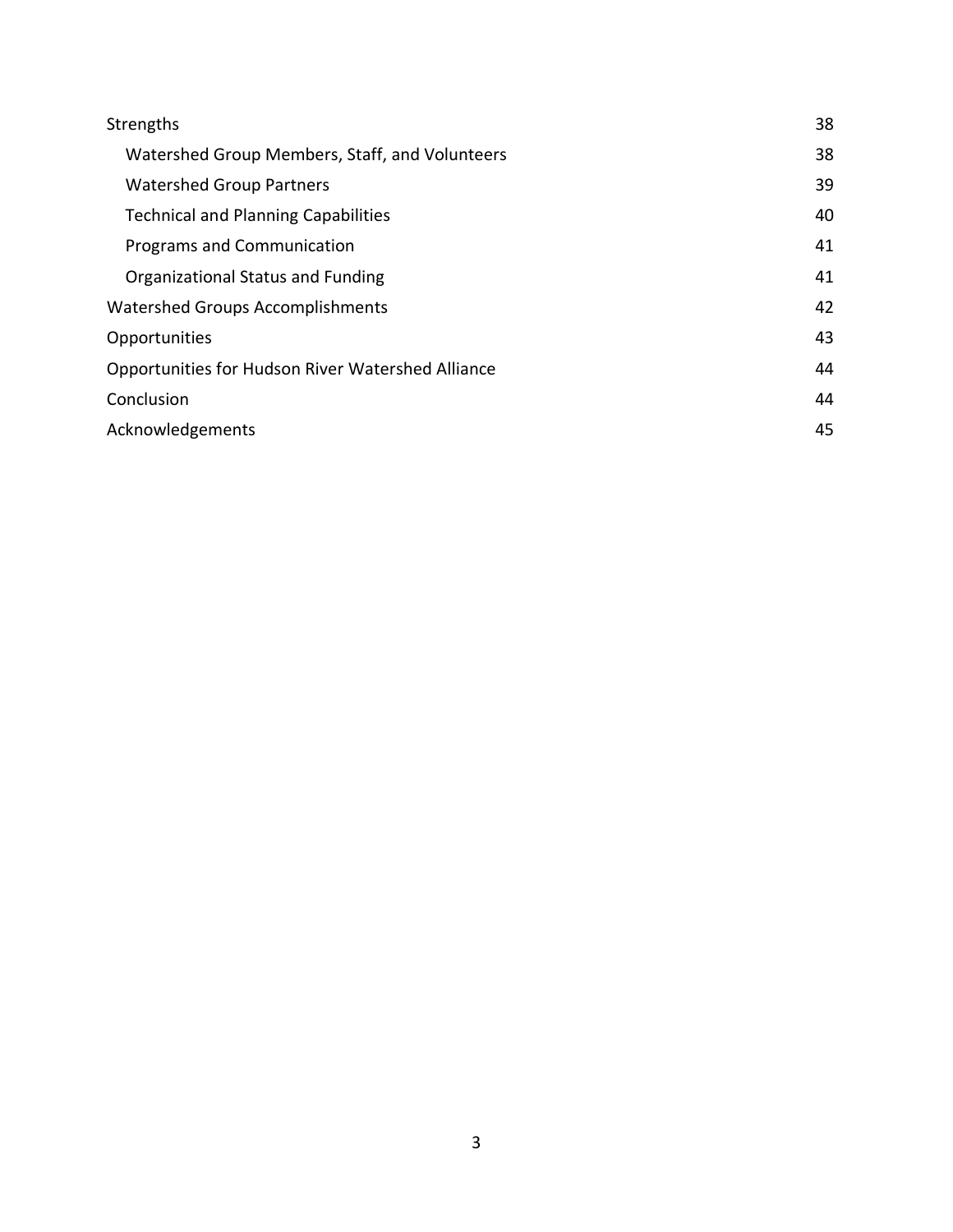# **Hudson River Watershed Alliance Watershed Needs Assessment Report**

# **Summary of Findings**

<span id="page-3-0"></span>This Watershed Needs Assessment Report summarizes and highlights our conversations with 56 watershed group members and regional partners from across the Hudson River watershed, reflecting both the impact and challenges that these groups face. This report provides valuable information that will help groups make effective decisions, achieve goals, and continue their work of improving regional waterways.

Watershed groups include passionate and smart people that are working toward a common goal of improving their local rivers and streams. They face significant challenges in their work. Watersheds cut across municipal boundaries, resulting in a geographic unit for management that is different from political jurisdictions. The problems they are working to solve can be incredibly complex, and may require new science or technical expertise to understand the best solutions. Nevertheless, watershed groups are able to achieve significant accomplishments in their watersheds.

Key findings of this needs assessment suggest watershed group strengths include capable and willing volunteers and leaders, commitment to a shared vision for their watershed, the ability to engage community members in meaningful ways, and strong technical and project implementation skills. Watershed groups and regional partners articulated many challenges, barriers, and needs, which if fulfilled, would present opportunities for even greater success and effectiveness.

Watershed groups are working diligently to communicate concerns about and respond to a variety of issues within the Hudson River watershed. Watershed groups and their partners consistently mentioned flooding, pollution, development, climate change, and emerging contaminants as major watershed issues they are tackling.

Watershed group needs include:

- **Capacity**. In order to meet their mission, watershed groups need to expand their capacity, or their ability to meet challenges and enhance their strengths in the face of uncertainty. Expanding capacity can include increasing the number of people involved, as well as refining group structures to help them work efficiently. Capacity can be increased through bringing on new or additional staff, expanding paid or volunteer leadership roles to include more members, and developing partnerships with other entities.
- **Leadership.** Watershed groups need strong and consistent leadership. This can be achieved by strengthening and cultivating leadership skills, bringing on new people in leadership roles complementary to existing leaders, succession and transition planning,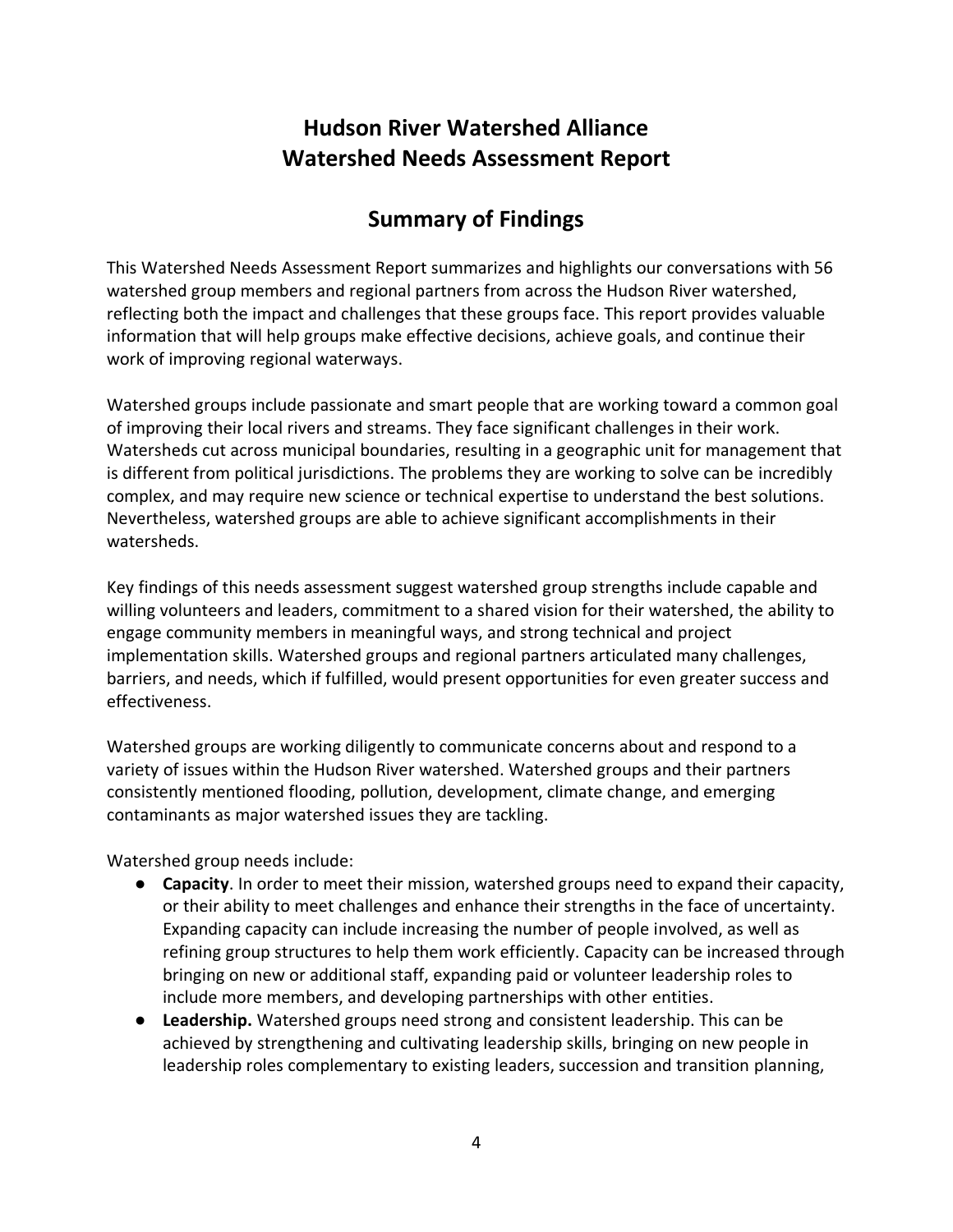and developing organizational structures that share responsibilities across the organization.

- **Goals.** Watershed groups need to clearly define and communicate their priorities and objectives to ensure that everyone is working together towards a common goal. Prioritysetting will support watershed groups' bids for funding as well as their ability to develop mutually-beneficial partnerships and collaborations.
- **Structure.** While watershed groups can take on a variety of structures to respond to local needs, those structures need to be clearly defined and documented. Having organizational systems in place will improve the groups' sustainability over time, make it easier for members to understand their roles, and strengthen their ability to manage funding.
- **Diverse Skills.** Watershed groups need to increase membership or develop partnerships to gain access to specific skills. While groups are very strong in developing partnerships with scientists and researchers, for example, they also need access to additional skills and experience, including legal, organizational development, GIS/mapping, communication, and technology.
- **Communication.** To the extent that it will support their missions, watershed groups need to improve public communication about both their watersheds and their group missions. This can help develop new partnerships and build more community support for key actions.
- **Funding.** Watershed groups need clear and up-to-date information about what grant funding is available, and in many cases, assistance applying for grant funding. Groups also need access to unrestricted funding that can support administrative and operational needs.
- **Information-Sharing.** Watershed groups need information that is accessible, relevant, and action-oriented. They would benefit from access to additional data, both new and existing, about their watershed and across a larger geographic area. Regional networks provide valuable access to information, resources, and potential partners.
- **Water Quality Monitoring.** Watershed groups need support to help them monitor water quality. They want to collect, compile, and communicate data so that it can be as useful as possible. They need assistance to set goals, develop monitoring plans and quality assurance protocols, interpret findings, and review and modify projects.
- **Partnerships.** Additional pathways and support for partnerships with academic institutions, municipalities, and community organizations would strengthen watershed groups' ability to carry out meaningful watershed projects. With limited capacity within the groups, watershed groups need partnerships to meet their goals.
- <span id="page-4-0"></span>● **Government Partnerships.** In particular, watershed groups need support from county and municipal staff and elected officials for decision-making, funding, and implementing key projects. They also need clarity around programmatic, jurisdictional, and regulatory overlap across watershed, county, and municipal boundaries. Watershed groups would also benefit from training in how to advocate for policies and interventions by government agencies.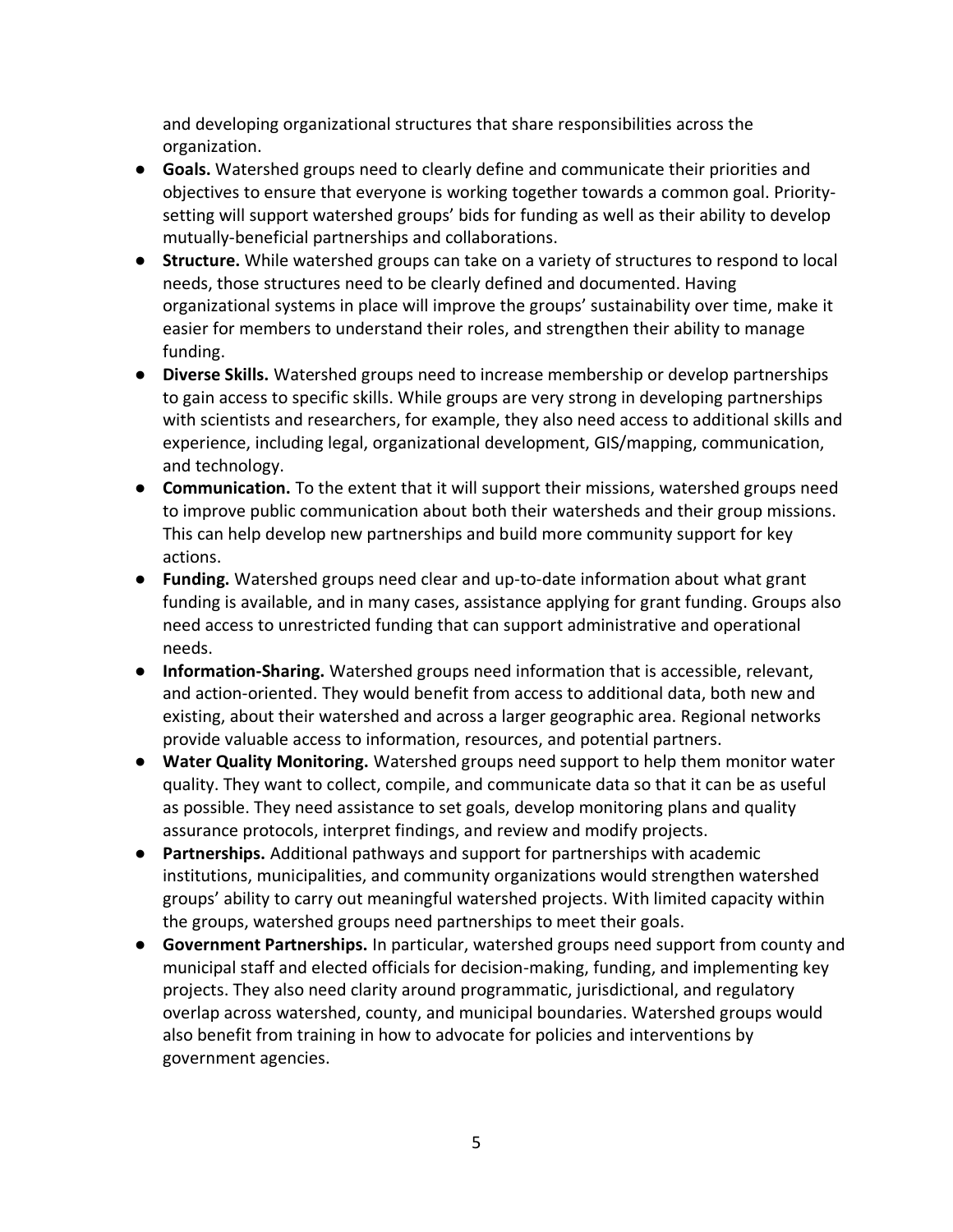# **Needs Assessment Overview**

### **Introduction**

<span id="page-5-0"></span>The Hudson River Watershed Alliance unites and empowers communities to protect their local water resources. We work throughout the Hudson River watershed to support community-based watershed groups, help municipalities work together on water issues, and serve as a collective voice across the region. We are a collaborative network of community groups, organizations, municipalities, agencies, and individuals.

The Hudson River Watershed Alliance hosts educational and capacity-building events, including the Annual Watershed Conference to share key information and promote networking, Watershed Roundtables to bring groups together to share strategies, training workshops, and a lecture series that focuses on technical and scientific innovations. We provide technical and strategic assistance on watershed work, including fostering new initiatives and helping sustain groups as they meet new challenges.

From 2019-2021, the Hudson River Watershed Alliance conducted a needs assessment to better understand the needs of watershed groups in the Hudson River watershed. This work was funded by a grant from the Hudson River Estuary Program and the New York State Department of Environmental Conservation, with support from the New York State Environmental Protection Fund. The purpose of this study was to delve more deeply into the specific issues facing watershed groups and learn more about their goals, challenges, barriers, needs, strengths, and accomplishments. The Hudson River Watershed Alliance will use this information to develop programs and technical assistance, which will help watershed groups meet challenges and barriers, leading to a community of effective watershed advocates and stewards. The Alliance will also share the results with a wide range of partners, particularly those that may be able to help meet the needs expressed here.

This report summarizes our key findings. The [Watershed Needs Assessment Appendix](https://hudsonwatershed.org/wp-content/uploads/HRWA-Watershed-Needs-Assessment-Appendix.pdf) includes more detailed information with specific quotations directly from interview and focus group participants. We have kept all participant information confidential.

### **What is a Watershed Group?**

<span id="page-5-1"></span>A watershed is the area of land from which water drains into a river, stream, or other waterbody. Water flows off the land into a waterbody by way of rivers and streams, and underground through groundwater aquifers. Watersheds are defined by the lay of the land, with mountains and hills typically forming their borders. Watershed boundaries rarely match political boundaries.

The Hudson River watershed, from Lake Tear of the Clouds in the Adirondacks to New York City, covers 13,400 square miles. To improve the Hudson River and its ecosystem, we have to take a watershed approach. Each stream that flows to the Hudson is connected to the health of the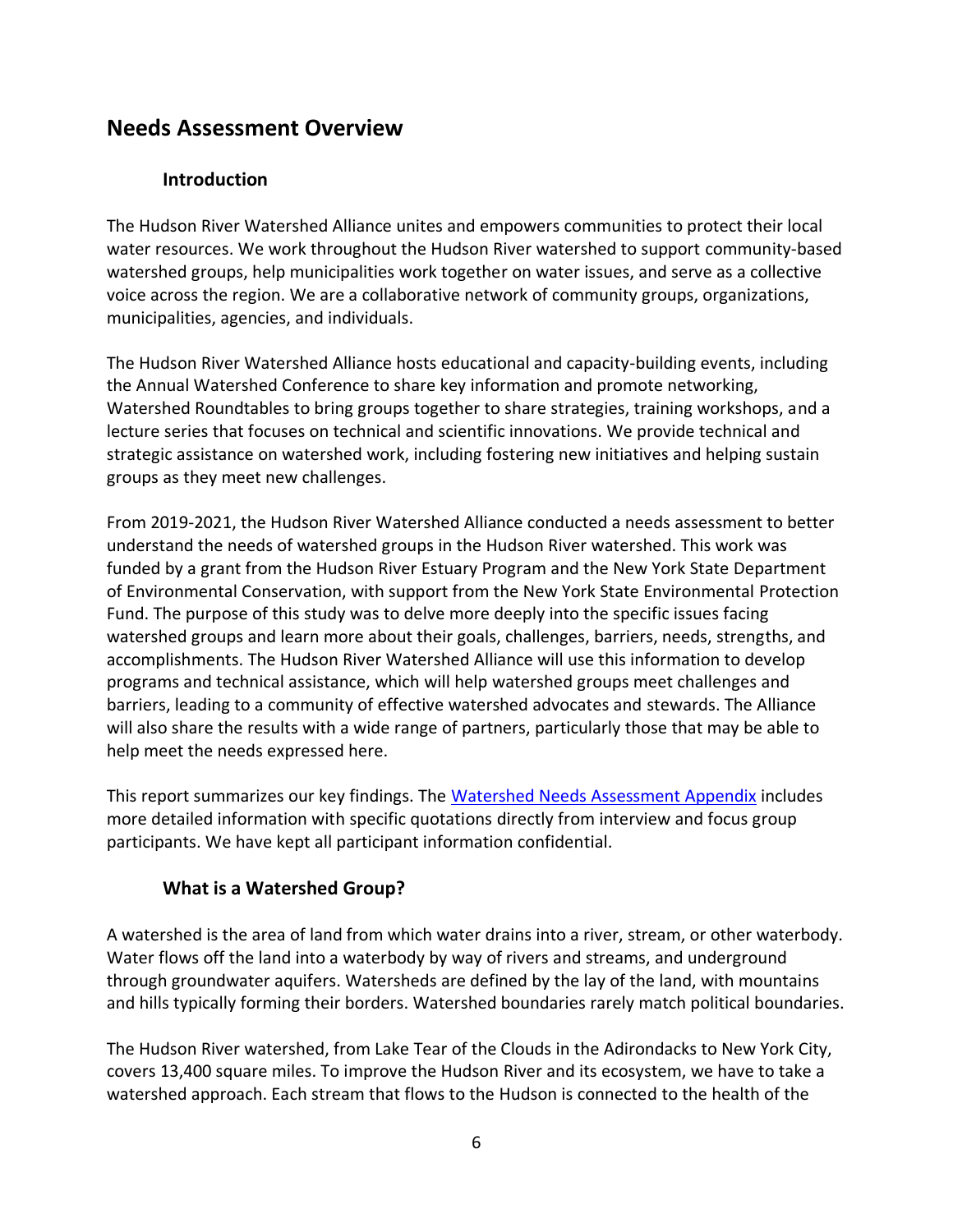river. Each watershed group is a critical part of our Alliance, sharing their strategies and successes so we can all grow stronger together.

For the purposes of this study, we defined watershed groups as community-based groups working to protect local water bodies within the Hudson River watershed, who use a watershed framework and scale. Watershed groups and initiatives take on a variety of forms and roles. In general, these groups convene stakeholders around common water issues like degraded water quality or poor legal enforcement, share information, coordinate projects, educate residents, and promote stewardship of their watersheds through projects like tree plantings and stream cleanups. Many groups are actively monitoring water quality to understand conditions, partnering on research with academic and municipal institutions, and helping to write and implement watershed management plans.

Some watershed groups are entirely volunteer-run, while others are intermunicipal councils that provide a structure for multiple municipalities to work together on issues of mutual interest. Some groups are led by agencies or organizations that devote staff to coordination while others are independent  $501(c)(3)$  nonprofit organizations. Whatever the form, collaboration is key for meeting goals. Many projects have been successful through partnerships with municipalities, county agencies, Soil and Water Conservation Districts, Cornell Cooperative Extension offices, community organizations, and regional nonprofits like Hudson River Sloop Clearwater, Scenic Hudson, and Riverkeeper.

Watershed groups fill an important niche as a voice for their river or stream. They have boots on the ground, waders in the water, and considerable local knowledge. They partner with experts to provide strong scientific foundations and strengthen coalitions. They lift up local champions who use their strengths to advocate for our waterways. They help municipalities prioritize water management and work together across political boundaries.

### **Methods**

<span id="page-6-0"></span>For this project, we used a qualitative social science methodology to gather information about watershed groups. First, we conducted semi-structured interviews with watershed group leaders or representatives. We interviewed 32 people from 28 different watershed groups across the Upper Hudson River, Mohawk River, and Hudson River estuary watersheds. Interviews lasted between 35 and 90 minutes. Interview questions were designed to learn more about the background of the individual and watershed group, the issues facing their focus watershed, and the strengths, challenges, barriers, needs, and goals of the watershed group. Interviews took place between November 7, 2019 and March 4, 2020, in-person, with the exception of one interview conducted via phone. Each interview was recorded and transcribed.

In addition to their common involvement in watershed groups, participants represented a wide array of professional and volunteer roles, including: volunteers, staff from agencies and nonprofit organizations, municipal officials, college and university faculty, and more. Some participants were leaders of active groups that meet regularly, while others were the point person for a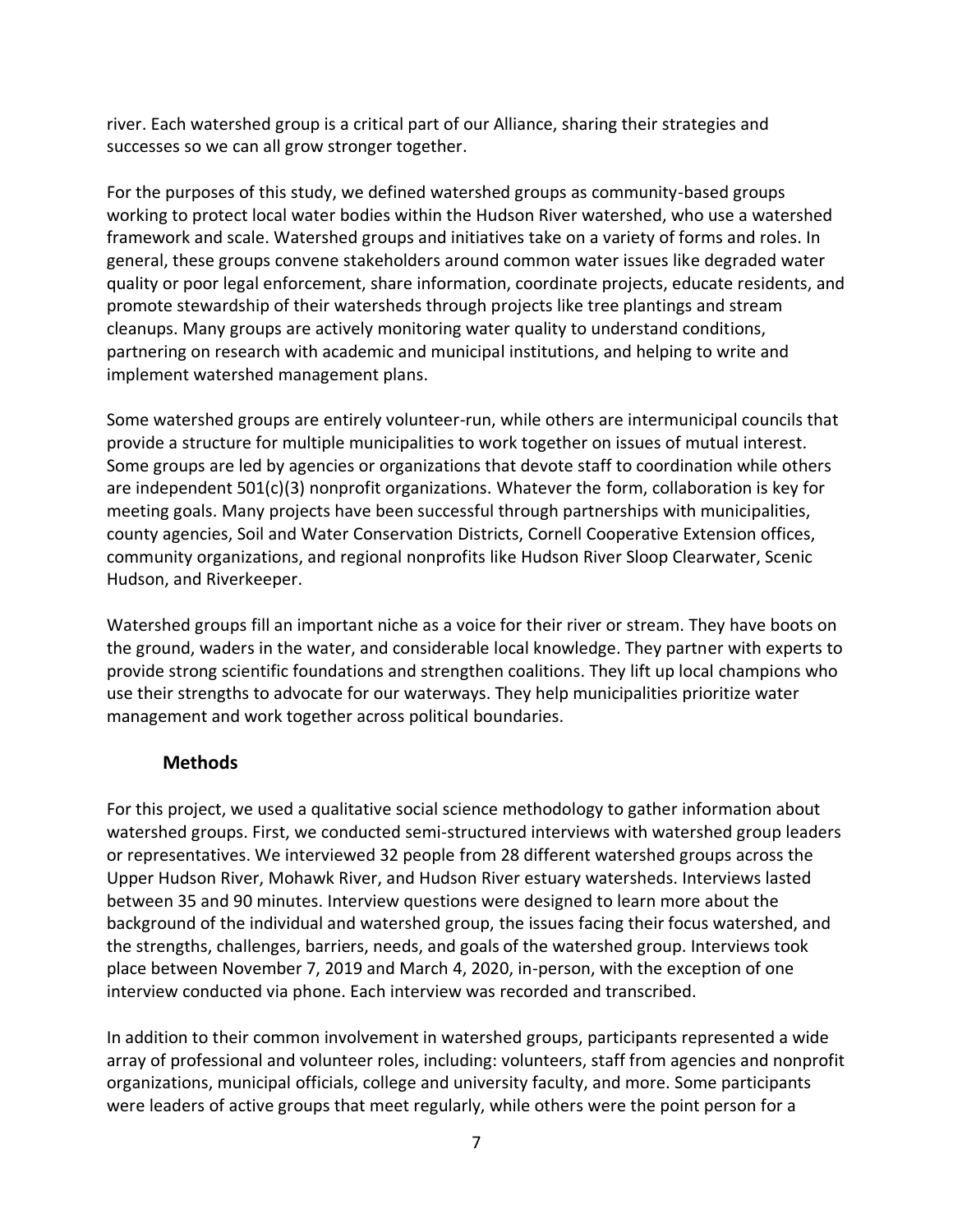particular watershed that does not have a formal group associated with it. These may be "local champions," or leaders of groups that had existed in the past. All had an incredible wealth of experience to share, having worked locally to improve watershed management.

The second stage of the project was to utilize focus groups to develop a more in-depth understanding of what we learned from interview participants, particularly around strengths and needs. We invited regional partners to participate in four focus groups, organized by similar affiliations, including municipalities with whom they partner for implementation, academic institutions and scientists for technical support, and regional organizations for strategic focus. We specifically invited regional collaborators that are implementers, experts, and influencers, in order to learn their perspectives on watershed group needs.

Four focus group meetings were held via Zoom between March 16, 2021 and April 2, 2021. Each session lasted two hours and included six or seven participants in conversation with each other, with questions prompted by a session leader. Focus group participants included state and county agency staff, regional nonprofit staff, regional planning board staff, academic institution faculty and staff, and other partners. Of the 26 people that participated in focus groups, two were also interviewed during the first stage of information-gathering and 10 were also members of watershed groups, in addition to their regional roles. Each focus group meeting was recorded and transcribed.

In total, we spoke with 56 people as part of this study. The list of questions from both interviews and focus groups is below. Once interviews and focus groups were completed, we analyzed transcripts in two stages. First, we reviewed transcripts to develop general themes, such as common responses or ideas that emerged from the conversations. Then, we developed a more focused assessment tool. We used this to review text from each transcript and code responses to specific questions and key themes. These codes were then grouped together by question or theme and analyzed together to better understand watershed group challenges, barriers, needs, strengths, and accomplishments across the region. We use these direct quotes and themes to help us better understand both broad topics (e.g., leadership) as well as details (e.g., leadership succession planning) that can inform watershed group decision-making.

This Watershed Needs Assessment Report is a report-out of the information that we heard from interview and focus group participants. All content expressed within the report came directly from participants and is not based on Hudson River Watershed Alliance interpretation, unless otherwise noted. Focus group participant statements are noted; all other statements were from interview participants.

The [Watershed Needs Assessment Appendix](https://hudsonwatershed.org/wp-content/uploads/HRWA-Watershed-Needs-Assessment-Appendix.pdf) includes direct quotations from participants, organized by theme. For more detail on specific challenges, barriers, needs, strengths, or accomplishments within the report, please refer to the corresponding section in the Appendix. For more details on watershed group accomplishments, see Hudson River Watershed Alliance's [Work on Watersheds](https://hudsonwatershed.org/wp-content/uploads/HRWA_Work-on-Watersheds_Report.pdf) report.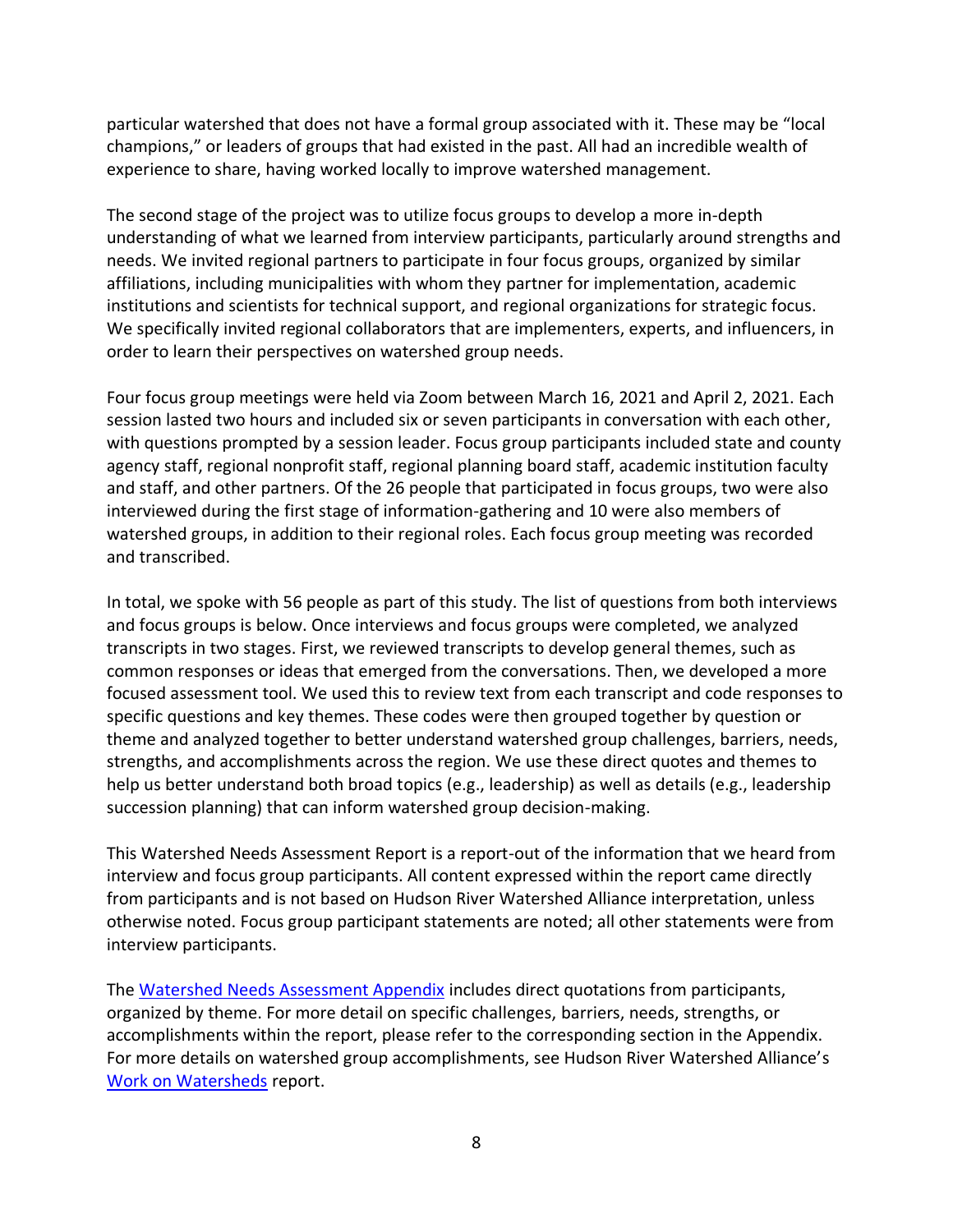### **Interview and Focus Group Questions**

#### <span id="page-8-0"></span>**Interview Questions**

Before recording: Informed consent

- Describe the project, risks, rights
- Consent to participate and record

Introduction: To build rapport and learn about the participant

- Where are you from? How long have you lived in the region? What do you do for a living? What is your expertise/background? What do you do for fun?
- How did you come to work on watershed issues?

#### Watershed group specifics

- Tell me about your watershed...
	- Facts? Location for information?
- Tell me about your group...
- What is your group working on now?
- What are your goals?
- What are your short-term priorities?
- What guides your work?
	- Do you have a watershed assessment, plan, or implementation strategy?
- How do you build relationships with the community?
- How is your group perceived in your community?
- Do you work with municipal structures?

### Strengths/Assets/Accomplishments

- What's working for you? Something you are proud of?
- What are your accomplishments?
- What are your group's strengths?

### Challenges

- What's not working for you?
- What are your group's challenges?
	- Challenges internal to your group?
	- External challenges? In the watershed?

#### Goals

- What does success look like?
- What are your goals for the watershed? For your group? Projects?
- Do you have long term goals?

### Barriers and needs

● What would make you more successful?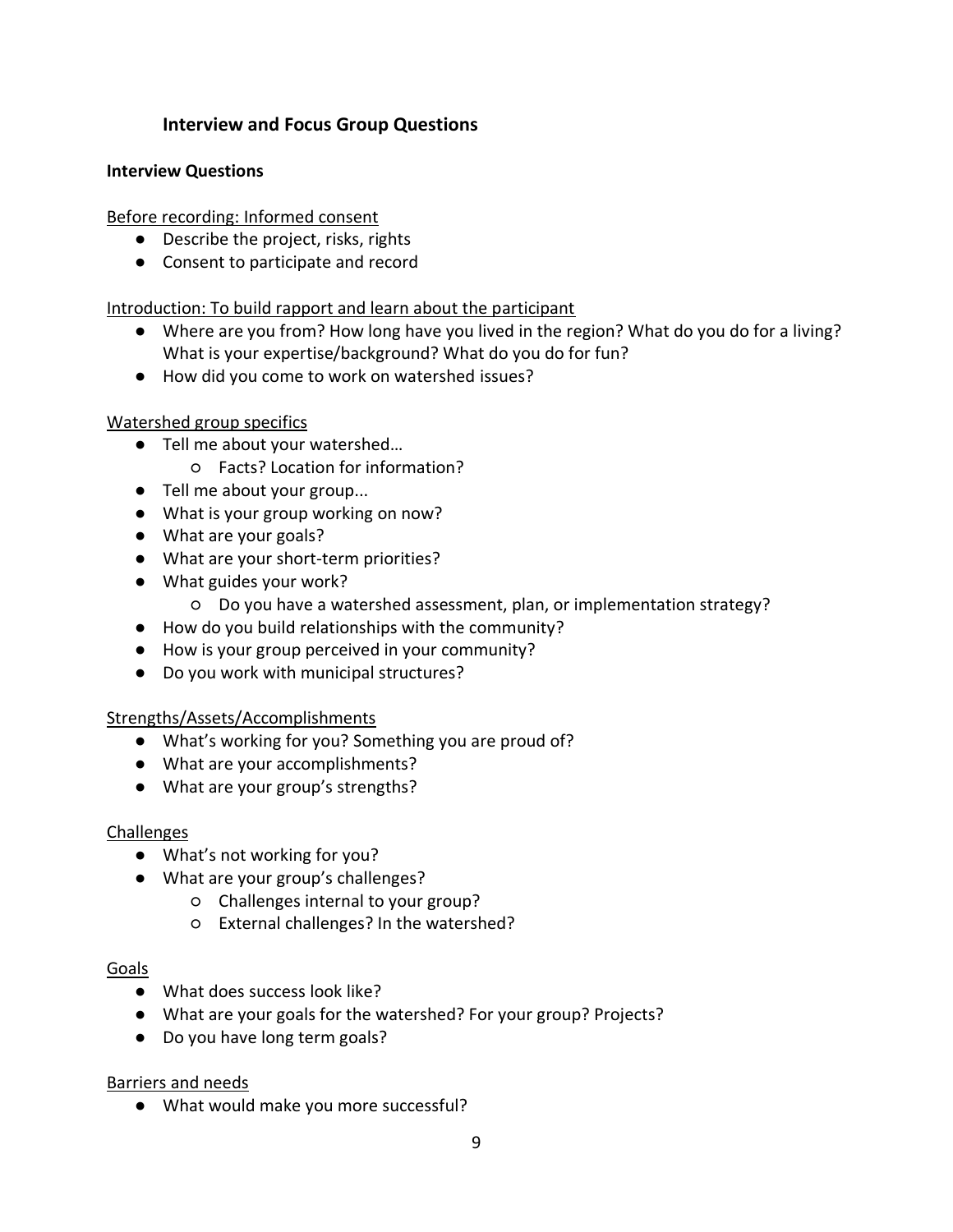- Are there barriers to meeting your long and short term goals?
- What are the barriers to accomplishing your watershed management goals?
- Do you feel like you or your group is lacking technical skills?
	- Other needed resources?
- What are your group's needs?

### Anything else you want to tell me?

- Anything else you want us to know?
	- About your group? Overall concerns?
- Anyone else we should talk to?

### **Focus Group Questions**

### Background

- Tell me about the roles that watershed groups play in the region. Feel free to give examples based on your experiences.
	- How do you define watershed groups?

# **Strengths**

● What are watershed group strengths? What are they good at?

### Needs

- What do watershed groups need to be more successful or meet their goals, from your perspective?
	- What does a successful group look like?
- What barriers or challenges do watershed groups face to accomplish their goals, from your perspective?
	- Do you feel like watershed groups are lacking certain skills? (Technical or otherwise)

# Partnerships (collaborations, networks, legitimacy)

- Tell me what successful collaboration with watershed groups looks like.
- What would it take to collaborate more effectively?
	- What would allow for new or more productive collaborations?
	- Are there barriers to creating partnerships?
	- Are there opportunities for new collaborations that you see?
	- What role do you think your group could play to support watershed groups?
	- What role could watershed groups play to support your work?
- What role do you think Hudson River Watershed Alliance should play to support watershed groups?
- Anything else you want us to know about watershed work?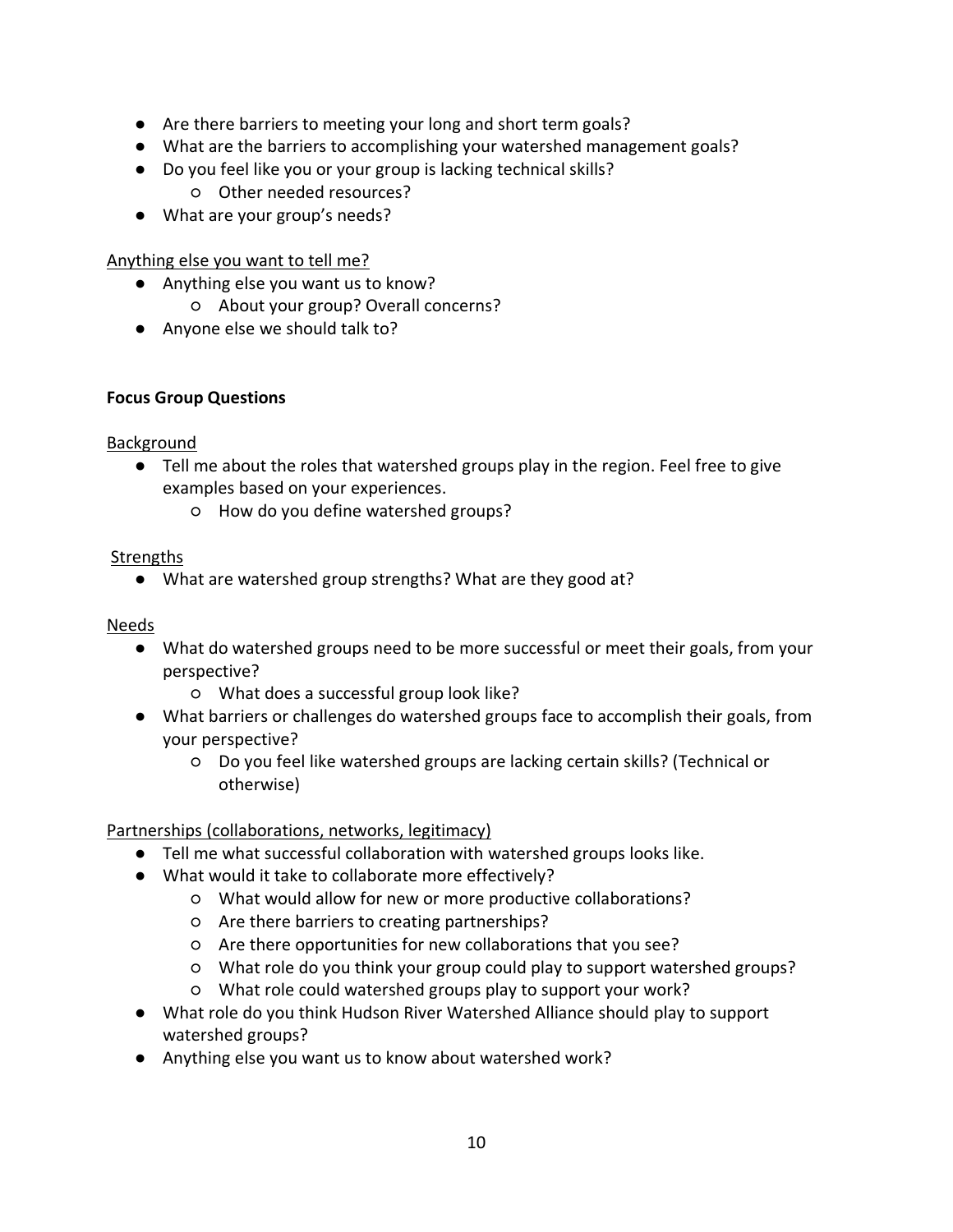# <span id="page-10-0"></span>**Watershed Group Forms and Functions**

In the interviews, we asked participants about their personal backgrounds, how their groups formed and why, and what structure their groups currently take. The watershed groups included in this Needs Assessment take many forms and serve different functions. This variety stems from the diverse backgrounds, passions, and skill sets of individuals involved with each group; and the variety of different conditions, concerns, and/or opportunities that prompted groups to form or foster their continuation, such as shared goals, common funding, or crises.

### **Members' Personal Background**

#### <span id="page-10-1"></span>*"So just because of my family and how I grew up, I completely appreciate and I understand the significance of the water."*

- interview participant

Members' personal backgrounds provided insight into their involvement in watershed groups. Regardless of education, professional background or life history, passion for water and river protection was the most common theme when interview participants were asked about their personal backgrounds. These experiences clearly drove them to actively participate in their watershed group. Many participants cited personal connections to rivers, streams, and water as central to their passion for watershed work. Some participants noted early connections to water, such as boating or fishing with a parent or grandparent, swimming as a child, or spending time on family land with small streams running through them. These experiences and love for water and nature in general were themes that drove their desire to help protect and improve local rivers and streams as adults.

About two-thirds of the participants had formal education in the sciences or engineering, including geology, ecology, hydrology, and engineering. A smaller percentage had backgrounds in social sciences, education, real estate, financial management, and accounting. A few interview participants mentioned direct land management experience, such as growing up or working on a farm. Some participants noted they had "gone back to school" as adults to enhance their environmental science knowledge and skills sets, and apply them to both paid and volunteer work. Some interview participants had extensive planning or conservation nonprofit board experience, while others mentioned that their watershed group participation was the first time they had worked on this type of effort. A few held elected positions at the municipal level, especially later in their careers.

About half the interview participants were volunteers in their groups, while others were tasked with working on watershed issues as staff support in their organizations or institutions (e.g., a nonprofit employee whose duties include supporting a watershed group). Several also had professional roles in related fields such as engineering, academia, public service or government agencies, and nonprofit management. Many of the interview participants took on watershed work of their own volition in response to needs they perceived in their communities.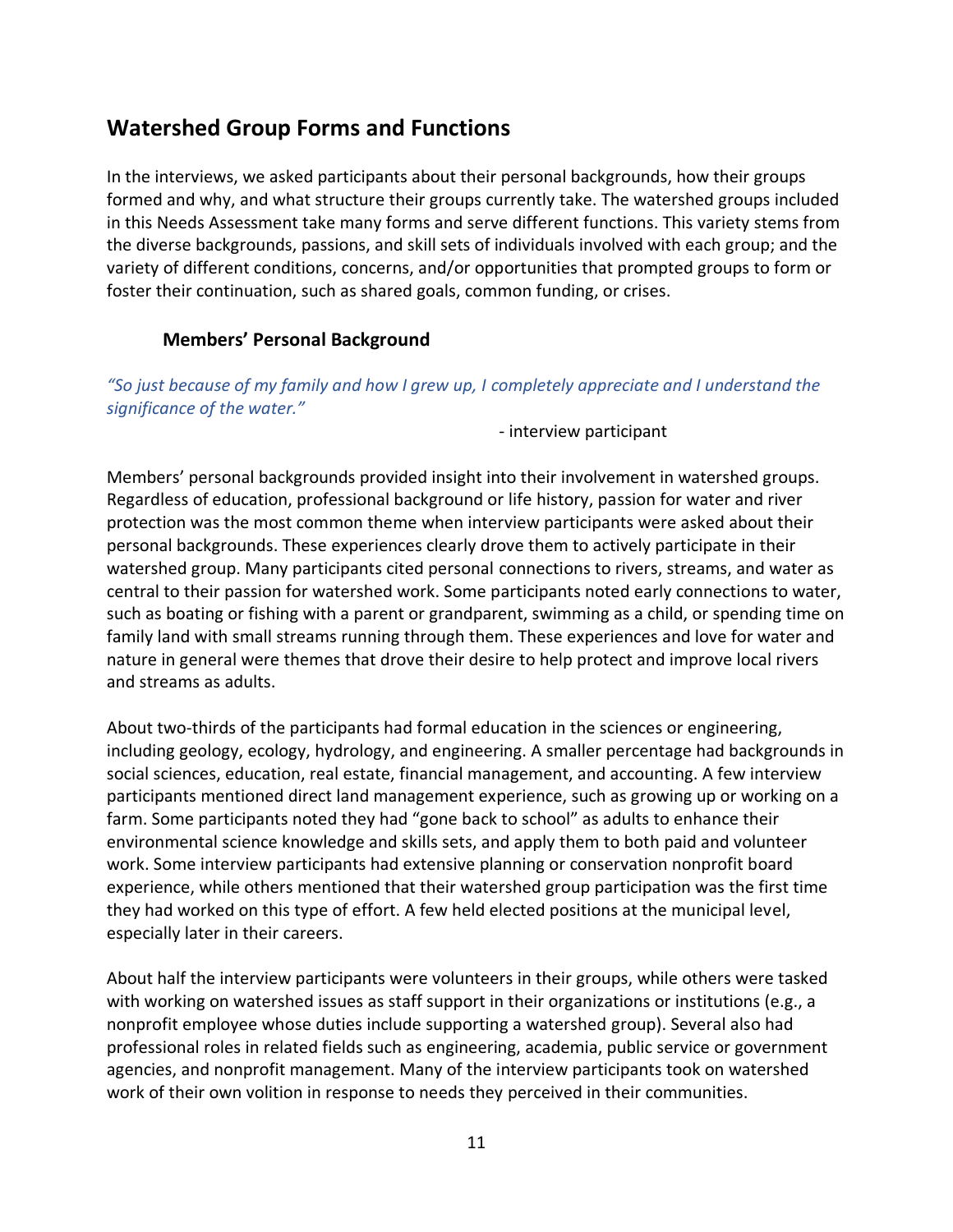### **Group Origins**

<span id="page-11-0"></span>*"And there was a sense that it was important that people show up and pay attention, because maybe the government agencies that we were assuming were going to take care of us, were not going to be there to take care of us."*

- interview participant

With a total of 28 watershed groups reflected in the study, there was a great variety of origin stories. These diverse origin stories suggest there is no single path to the creation or success of watershed groups. Some watershed groups formed when individuals realized they had common concerns about a specific threat or water quality issue. These included private development and government action or inaction on environmental issues, such as flooding and PFAS monitoring and remediation.

Watershed groups formed when members learned about watershed planning or specific impacts at community meetings and decided to organize. For many groups, funding for planning or for a specific project was the impetus to form a group around a particular watershed. Funding or programs cited included New York State Department of Environmental Conservation (NYS DEC) Hudson River Estuary Program and the Department of Agriculture and Markets Soil and Water Conservation District programs, Cornell University's Cooperative Extension, and The Nature Conservancy's Community Resilience Building Workshops. Commonly, watershed groups formed because of a combination of the factors above, and in some cases, groups have had various iterations over time.

Many groups have defined connections with their nearby municipal or county water authority, while others are more independent. While some watershed groups date their organization to the late 1990s or early 2000s, many have had formative growth in the past 10 to 15 years. Many interview participants noted the need to raise public awareness around connections between lands and waters, in both developed and rural settings, as a key underpinning of their watershed group's origin story.

### **Watershed Group Structure**

<span id="page-11-1"></span>*"But we have evolved, where we now have a board of directors. And an organizational structure of which will hopefully hold it together."*

- interview participant

Like group origins, there is a wide variety of group structures within the 28 watershed groups interviewed in this Needs Assessment. Generally speaking, these structures can be broken into six categories:

- **Intermunicipal councils,** in which municipalities are members and send representatives to meetings based on formal agreement documents such as a Memorandum of Understanding (MOU) or Intermunicipal Agreement (IMA).
- **A staffed nonprofit** run by several paid staff, reporting to a volunteer governing board.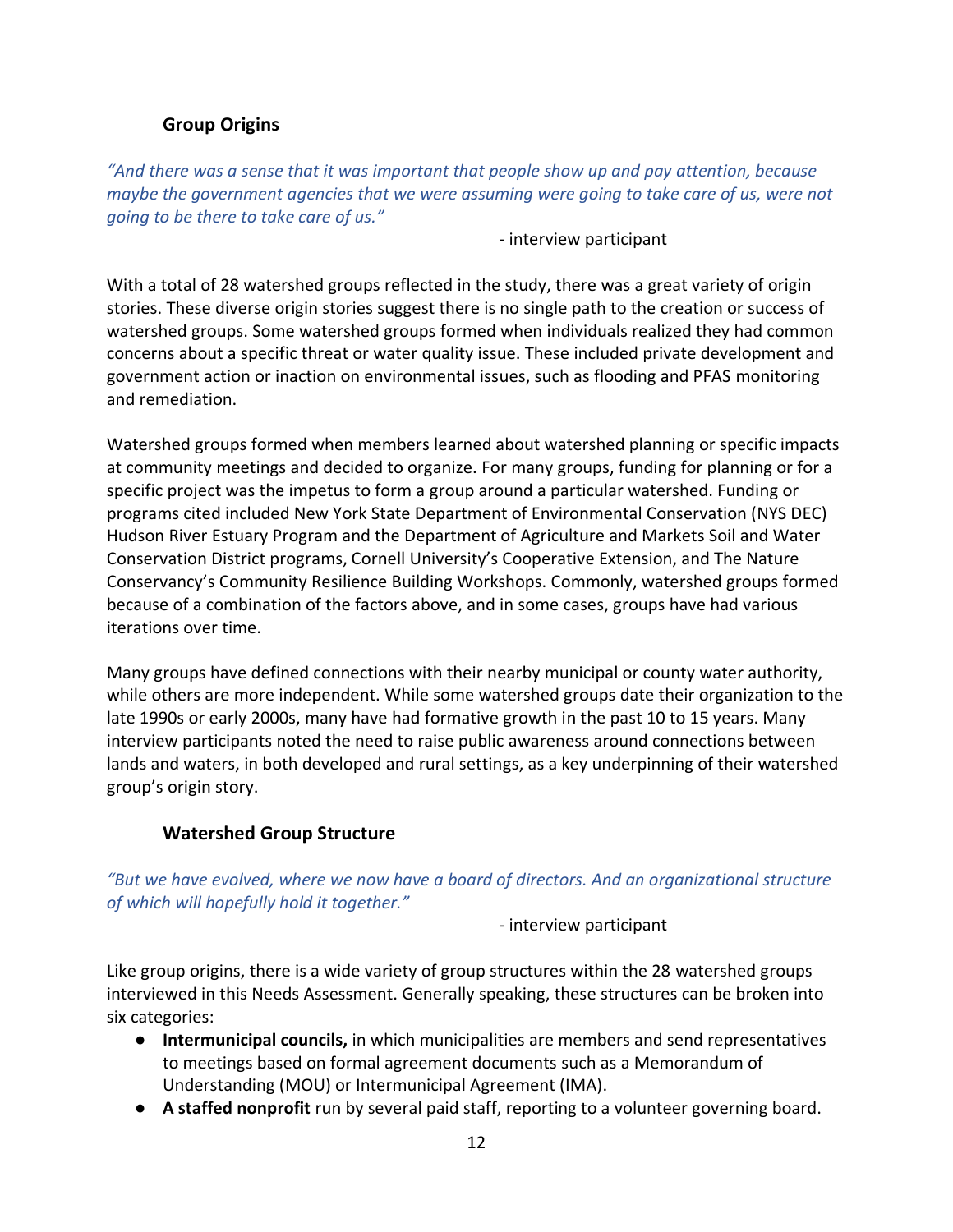- **One paid staff position** (such as an executive director or a coordinator) and several board members that share workload with paid staff.
- **Entirely volunteer-run** organizations.
- **Groups based in or hosted by colleges and universities**, which are often led by one or more active professors with volunteer or paid undergraduate/graduate students rotating through projects over time.
- **Groups that grew from other entities,** such as Riverkeeper or local community or advocacy groups, and may have some elements of their prior structure intact.

Some groups have formal  $501(c)(3)$  nonprofit status, while others are either working towards nonprofit status or are intentionally staying away from it. For example, one watershed group intentionally has no paid staff and relies solely on committed volunteers. A few groups have just a few members who manage the entirety of both group administration and key projects such as water quality monitoring.

Several interview participants mentioned that their group was primarily focused on education and therefore their group structure was organized to support educational events. Several groups that have received state or other grant funding have organizational elements stipulated by that specific grant, such as formal partnerships or committees with specified membership.

Group administration varied widely as well. Some watershed groups have one or two board members who are primarily responsible for administration, including financial management, meeting organization, and communications. Others have one or two staff support who are employed by agencies or organizations. Several of the groups that have established partnerships with a municipality co-coordinate some administration.

All groups rely heavily on volunteers, as board members who take on administrative roles, as well as small and large cadres of volunteers who participate in water quality monitoring, data collection, education programs, or cleanup events. Many interview participants mentioned relying on volunteer time and energy to carry out critical programs, lead important conversations, communicate with elected officials, and keep the organizations running smoothly.

With a variety of structures and ways of organizing, watershed groups can be difficult to define. For the purposes of this study, we defined watershed groups as community-based groups working to protect local water bodies within the Hudson River watershed, who use a watershed framework and scale. Some watershed groups may not be currently "active," in that they are not meeting regularly. Some may not actually be structured groups, and instead are led by a local champion that can call upon others for support as needed.

This challenge of watershed group definition was raised in focus group conversations. One focus group participant noted that watershed groups are sometimes perceived as "rag-tag groups of volunteers" and later in the conversation realized that this was entirely untrue, citing a group that has a very established program and substantial funding. Another focus group wondered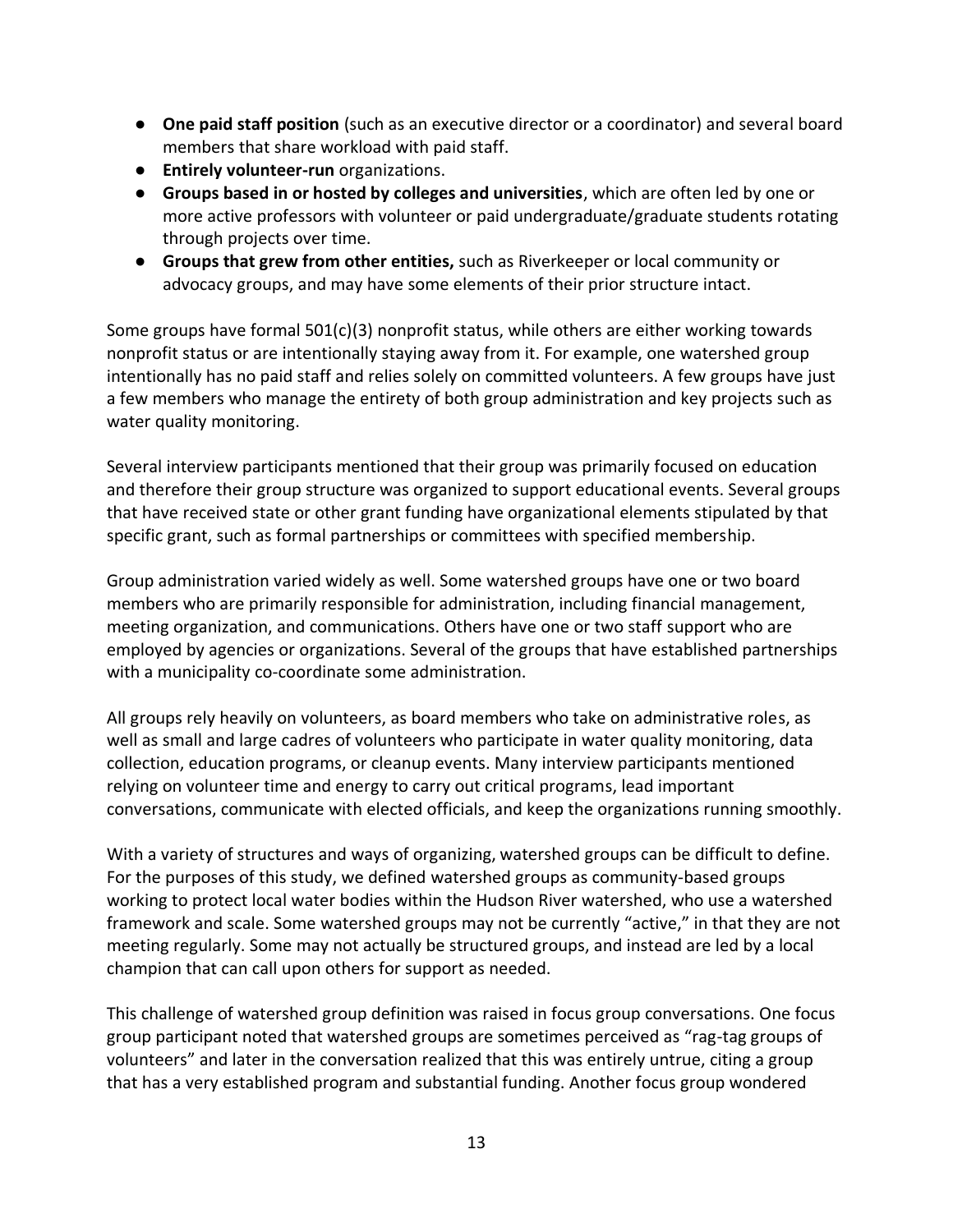whether a watershed "group" is primarily a convener of conversations and partnerships, or whether it should have staff or volunteers and motivations of their own.

Questions were also raised by focus group participants about entities that played similar roles to watershed groups, including municipal task forces, stormwater coalitions, or water quality coordinating committees. Some of these had state or county support for a period of time, but when that funding changed or ended, they either dissolved or morphed into something different. The perspectives of regional partners are important to understand, as they reflect what outside partners perceive the goals, motivations, and needs of the groups are.

# **Collaboration**

<span id="page-13-0"></span>*"And actually, that's been a theme throughout… We are very much a coalition in a network. Even though we're our own discrete organization, we don't exist apart from our connections… We don't exist, really, apart from our connection to… County Planning, or to residents, particularly [in one municipality], or to Riverkeeper, or to Hudson River Watershed Alliance."*

- interview participant

When asked about collaboration – or "who are the people you work with?" – watershed group members named specific partners as well as the important things that are gained from partners. Interview participants noted that partnerships were critical to success and an important way to cross over political, jurisdictional, and other barriers. Some challenges with collaborations include volunteer and staff turnover, changing interest or energy around an issue from different groups in the collaboration, and difficulty sustaining relationships.

Watershed group members listed numerous partners, including but not limited to the following:

### Community Groups

- Scouting groups
- School groups
- Arts and photography groups
- Farming and agriculture community
- Other watershed groups
- Lake associations

### Other Nonprofits

- Hudson River Watershed Alliance
- Local and regional land trusts
- Scenic Hudson
- Riverkeeper
- Hudson River Sloop Clearwater
- The Nature Conservancy
- Open Space Institute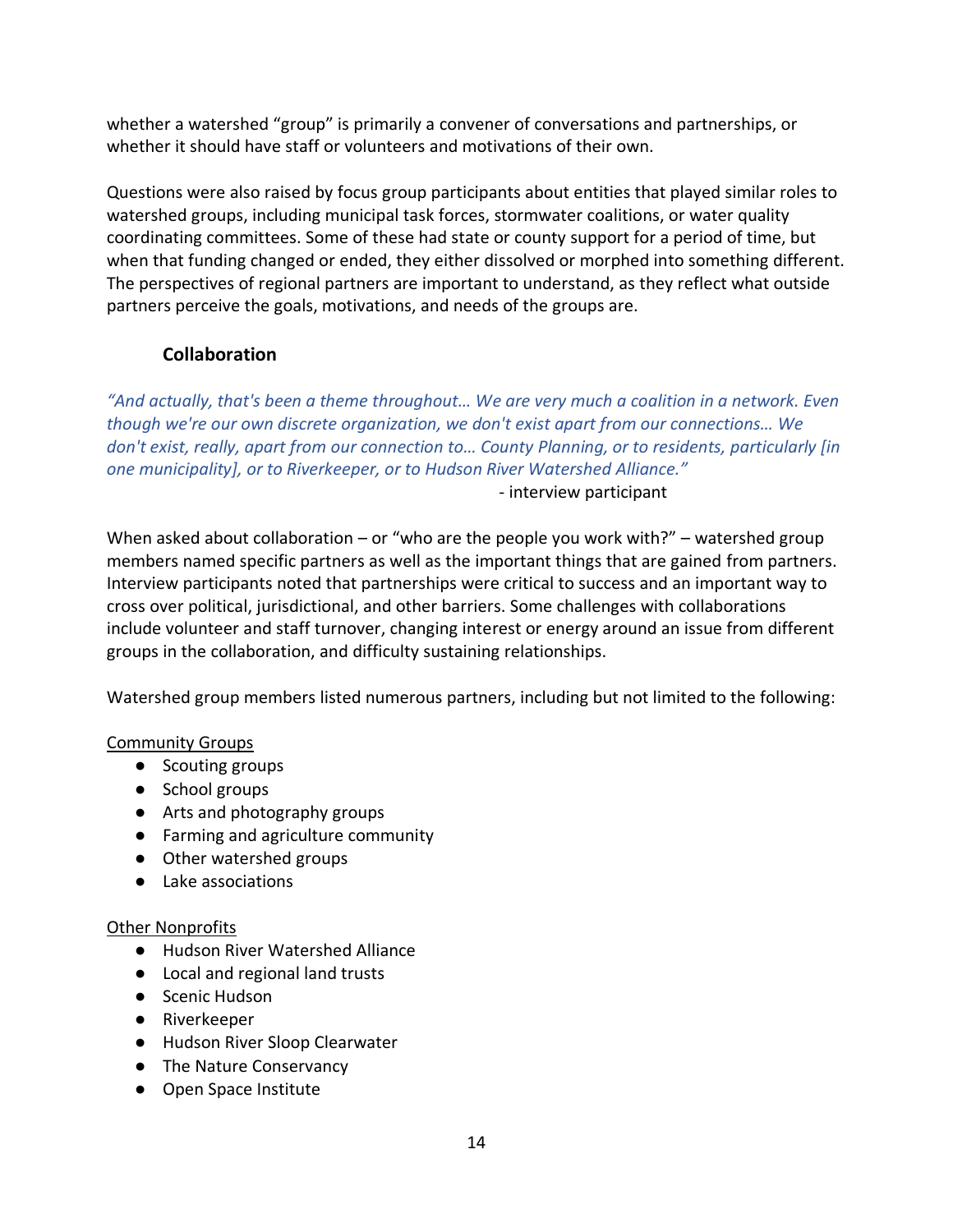- Audubon and wildlife conservation societies
- Trout Unlimited
- Hunting and fishing clubs
- Outdoor recreation groups
- Regional land trusts
- Education centers
- Earthjustice

### Government Actors or Entities

- Local legislators
- Intermunicipal councils and official coalitions
- State agencies: Department of Environmental Conservation (especially Hudson River Estuary Program and Mohawk River Basin Program), Department of Health, Department of State
- Municipal and county government
- Municipal boards, such as Sustainability or Conservation Advisory Councils
- Soil and Water Conservation Districts
- Cornell Cooperative Extension
- County water quality coordinating committees and stormwater coalitions
- Regional planning councils, commissions, and boards
- US Fish and Wildlife Service
- US Environmental Protection Agency

### Academia

- Bard College
- Cary Institute of Ecosystem Studies
- Columbia University/Lamont-Doherty Earth Observatory
- Cornell University/New York State Water Resources Institute
- Marist College
- Mount Saint Mary College
- Pace University
- Sarah Lawrence College/Center for the Urban River at Beczak
- Siena College
- SUNY Albany
- SUNY Environmental Science & Forestry
- SUNY New Paltz
- SUNY Purchase
- Union College
- University of Connecticut
- Vassar College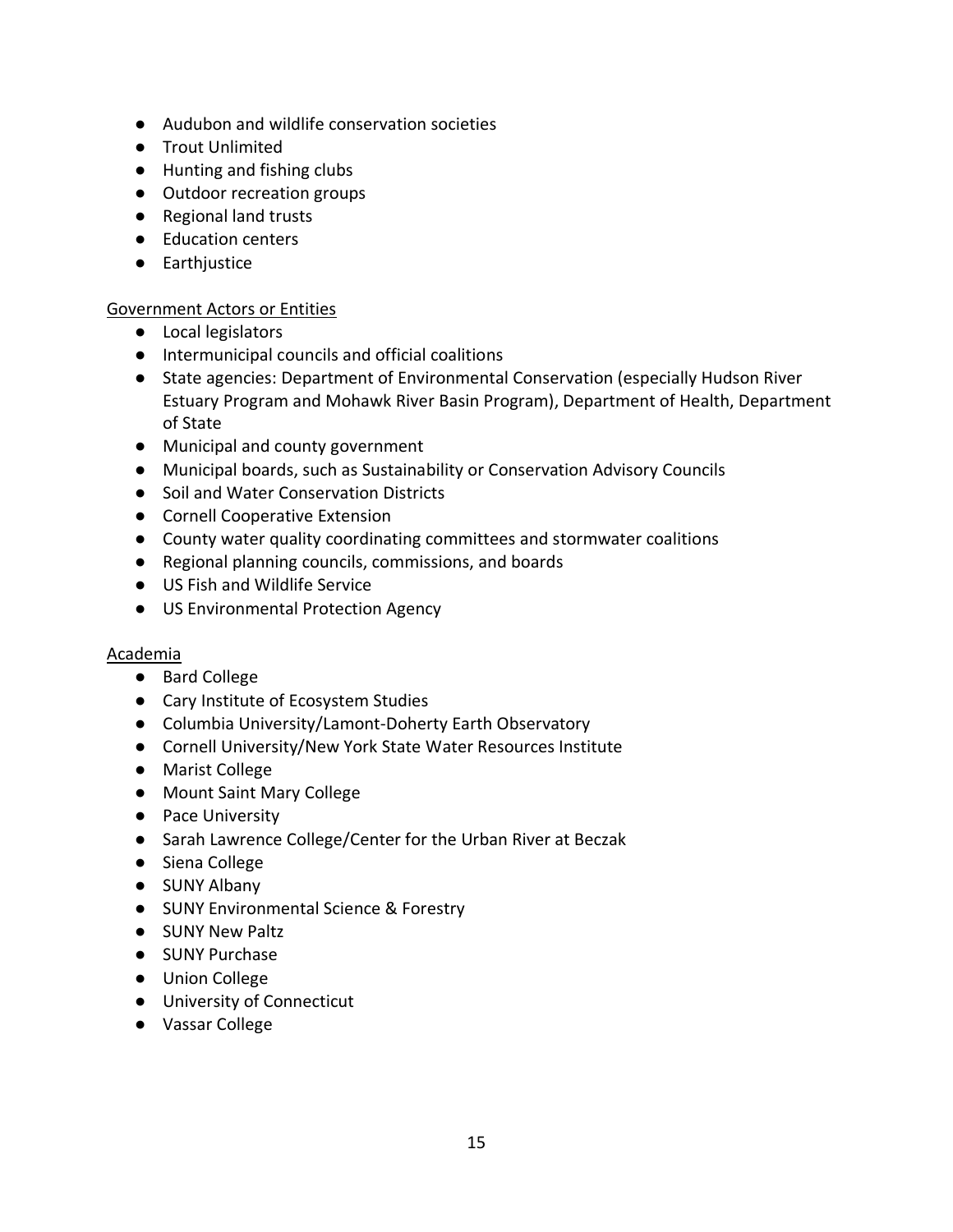# <span id="page-15-1"></span><span id="page-15-0"></span>**Watershed Group Motivation and Goals**

# **Motivation**

*"We're working together as an organization to solve problems."*

- interview participant

While passion for clean water and healthy rivers drives many participants' personal connection to their watershed group, the groups themselves had motivations that include implementing watershed plans or other formal guidance documents, following direction or implementing programs developed by outside entities, and developing site-specific projects and programs to address specific local issues that demand constant attention.

Several participants mentioned guiding principles of their organization that underlie their activities, such as education and outreach, land protection, or water quality. These resource- or issue-driven principles provide a framework for group decisions; some were termed "guiding lights" or "pillars" of their organizations. Some participants were open about their role as advocates, especially water quality and clean drinking water. Others preferred to avoid the word "advocacy" because of particular connotations or limitations in their staff roles.

Watershed groups that are based at or have strong ties to academia have an additional set of motivators beyond traditional nonprofit "education and outreach" activities. The members of these groups balance teaching and research efforts, generally about half and half according to these interview participants. Offering valuable experiences to students through coursework or research experience was a primary motivator in choosing what projects to work on.

Groups that have strong partnerships with other nonprofits or government organizations, whether via funding or long-time project coordination, cited these relationships as both primary drivers of their work but also potential constraints. These partnerships affect group identity and sometimes cause friction if the partners' goals are not the same as the watershed group's goals.

Focus group conversations mentioned education and advocacy on specific issues as key roles for watershed groups. Focus group participants discussed the community connections that watershed groups have, which helps them to tap into local knowledge about the watershed and local streams, and their strong motivation to make progress on local projects such as stewardship and monitoring. Focus groups also noted that watershed groups are motivated by their role in connecting to influential people in the community to raise awareness, and in some cases, engaging political actors on critical issues or concerns.

# <span id="page-15-2"></span>**Planning**

*"We try to follow… the recommendations in the watershed plan… I'll always try to bring a copy, and some of our members are really good at flipping through when we talk about goal-setting for*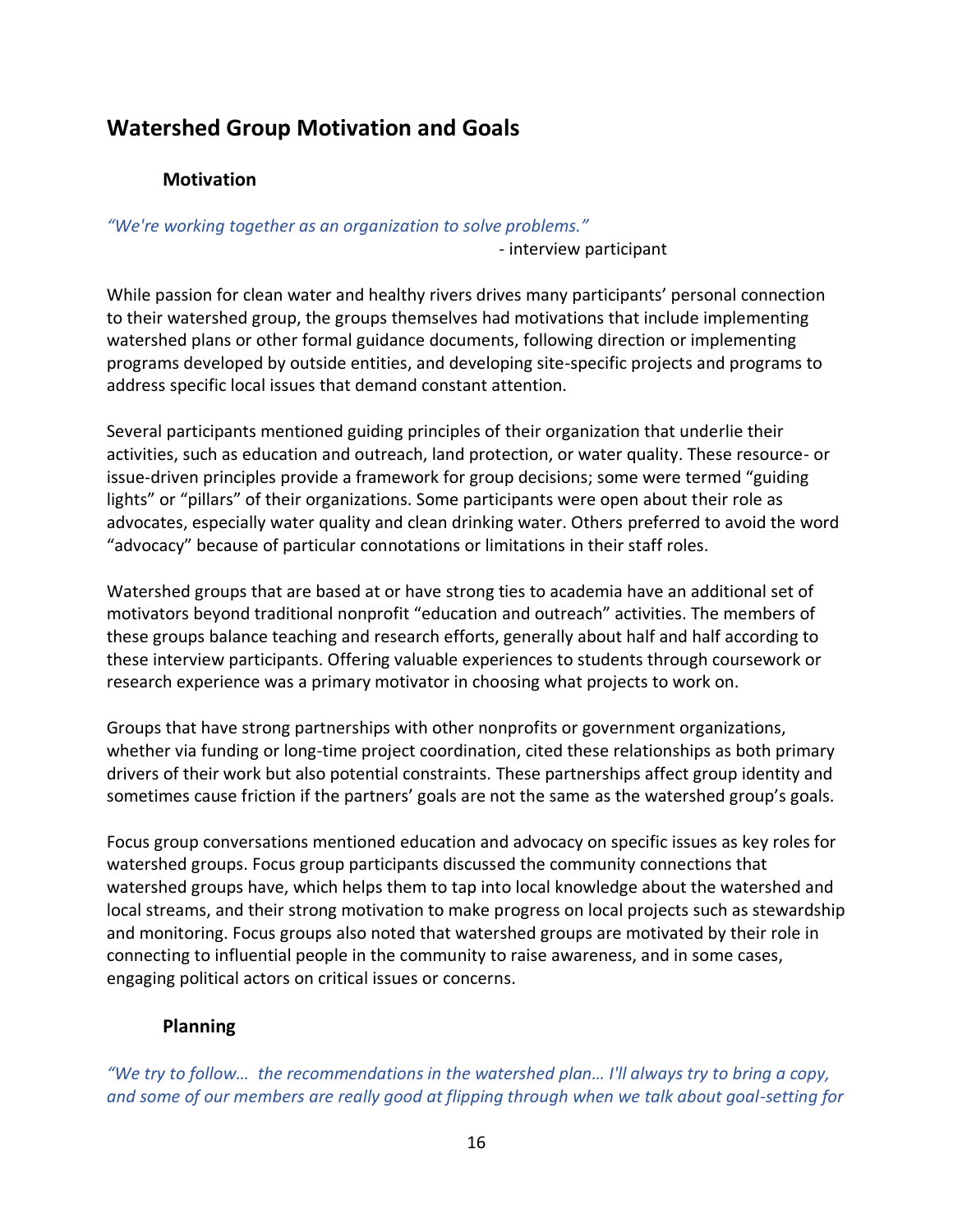*the year… [T]hings can pop out of the woodwork. But at the meetings, we try to use that as a guide."*

- interview participant

Watershed groups with established watershed plans cited these as primary motivators for their work. Focus groups with regional partners also mentioned the planning that the watershed groups are doing, such as watershed plans and inventory and assessment projects. Because these plans were often funded and/or written by partners at organizations such as county agencies, the substance, structure and partnerships in place have often contributed to a generally good record of implementation. Because some of these partners had bureaucratic structures and regular meetings, watershed groups were supported by ongoing conversations and decision-making that kept project implementation moving forward.

A few groups had strategic plans, or elements of strategic plans such as "Strengths – Weaknesses – Opportunities – Threats" (SWOT) analyses from which they drew guidance. Some used templates to get started, such as Riverkeeper's source water protection scorecard or The Nature Conservancy's Community Resilience Building Workshop. Interview participants who worked with larger or more established watershed groups also noted that the established plans provide important legitimacy for grant applications and priority-setting.

A few groups had no written plans to guide their work. These interview participants mentioned "having the plan in their heads" or working primarily on what the public or board members bring to their attention. In a few cases, existing plans aren't actively being put to use as guides for watershed group work, either because a group has a different focus, or there isn't a group working toward implementation.

Regardless of whether a group has a formal watershed plan or strategic plan in place, many interview participants also mentioned that managing a crisis, such as flooding or drinking water contamination, can sometimes dominate short-term decisions and activities. On the other hand, communities benefit from having an established group that is able to react to crises when they arise.

### <span id="page-16-0"></span>**Goals**

*"Good water quality, good water quantity, and education are the three that come to mind real quick."*

- interview participant

*"A river that we can swim in and eat the fish out of."*

- interview participant

*"[M]y ultimate goal… is that people become the strongest advocates for themselves."* - interview participant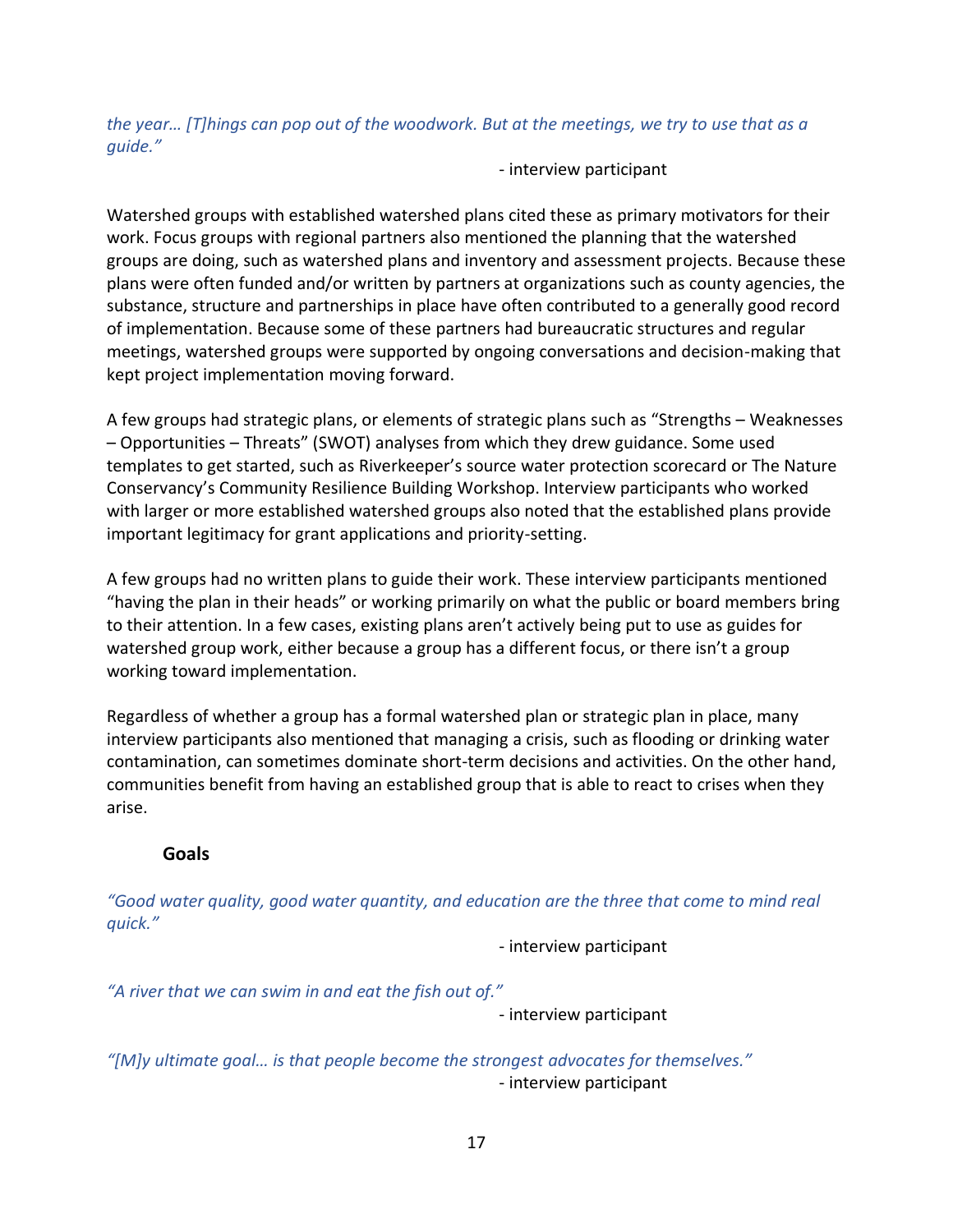Watershed group members were asked to describe the primary goals of their organizations and what success "looks like" to them. Their replies can loosely be grouped into goals for resource protection, community education, legitimacy, and funding or programs, with significant overlap across goals. Some interview participants have very specific goals which they could articulate and list, while others spoke more generally. These goals can be categorized as:

Resource protection goals

- Improve water quality/clean water
- Remediate toxic sites and hold government actors accountable
- Maintain or improve water quantity/availability
- Achieve fishable and swimmable waters
- Reduce fuel transport on Hudson River
- Conserve land and water
- Mitigate flooding

### Community education goals

- Foster understanding of the connection of clean water to economic vitality (tourism)
- Foster understanding of the connection of lands and farms to water
- Improve watershed education in local schools
- Create a better website
- Work with more youth

### Goals around serving as a reliable resource

- Ensure decisions are based on science and research
- Improve/increase partnerships with other nonprofits
- Ensure communities have a supportive forum for communication and decision-making
- Ensure local officials come to groups for information, to help them make decisions
- Foster municipal involvement in watershed issues
- Repair or improve relationships with partners

### Funding or programmatic goals

- Develop a watershed program
- $\bullet$  Attain 501(c)(3) status
- Become an independent nonprofit
- Complete a watershed plan
- Lobby the state for more funding
- Come together to lobby
- Find members in all areas of the watershed
- Implement watershed plan recommendations
- Fund a paid coordinator position

Interview participants were also asked what long-term success looks like for their group. Replies included to: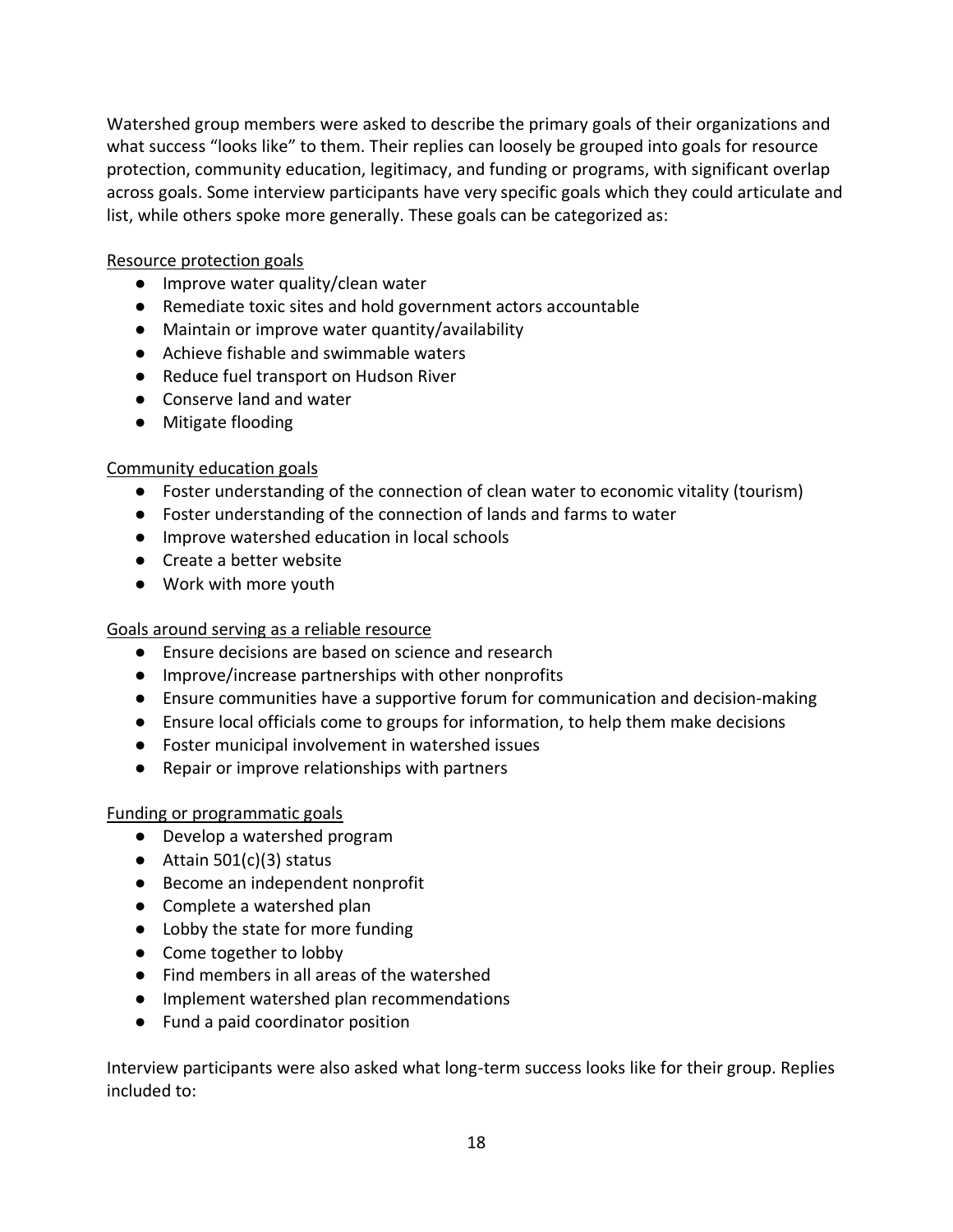- Work deliberately on areas central to their missions
- Improve water quality in the long-term
- See fish return to streams and the Hudson River
- Achieve fishable and swimmable waters
- Build a sustainable organization that has momentum on its own
- Build a strong, vibrant, recognized, and respected group
- Encourage people and communities to become advocates for themselves

Focus groups made up primarily of regional entities were also asked what watershed group success would look like. Their discussions reflected some important themes of how watershed groups are viewed by partners and outside entities, such as:

- A place for the community to come together, express their concerns, and work together
- A diverse group that can survive turnover and keep moving forward
- A group that has planning and prioritization complete, so they are ready to implement projects when funding becomes available
- Groups that carve out and clearly articulate specific roles
- Groups that get something done
- Groups have a specific focus and are not trying to be involved in too much, and set boundaries on their own abilities and responsibilities
- Group becomes a trusted partner that other entities ask for ideas and input
- Groups should articulate their own success: define it, achieve it, and celebrate it
- Group that has leadership that is not overstressed and underpaid and resentful about it
- Academic partners and their students not seen as hindrance but as active community members
- Groups that rely heavily on youth/students/colleges need to think about longevity and sustainability as those youth move on
- A group that is no longer needed and has achieved their goals is one definition of success

# <span id="page-18-0"></span>**Watershed Issues**

Watershed-specific issues or conditions of concern were predominantly about water quality or quantity in some form, but other concerns emerged as well. Some interview participants shared either perceived or known causes of the issues in their watershed. In the bulleted lists below, items towards the top of each list were mentioned more often, and items towards the bottom of the list were mentioned less often.

Specific concerns included:

- Flooding
- Drinking water contamination
- Emerging contaminants/PFAS
- Garbage and waste in streams
- High nutrient loads in streams
- Sewer/septic overflow and runoff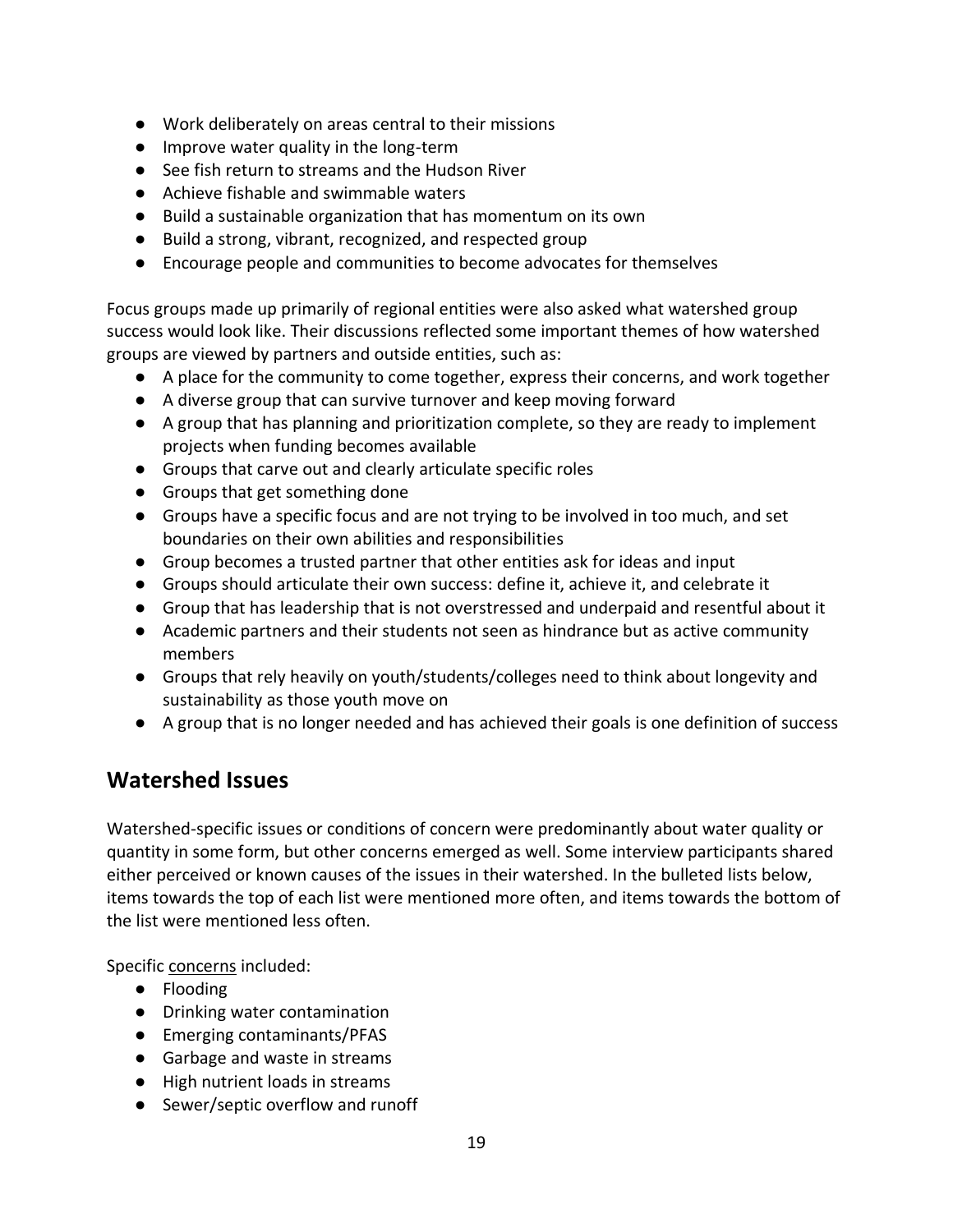- Sedimentation and erosion of stream banks
- Harmful algal blooms
- Inadequate water supply for new developments
- Source water protection
- Impact of poor water quality on beloved recreation and nature areas
- Invasive species
- Radioactive sediments

Perceived or known causes of these issues and concerns included:

- Poor permitting/planning of new developments
- "Big box stores" and large warehouse buildings that have large footprints, infrastructure, and use
- Growth of towns without adequate water supply and or water and sewer infrastructure
- Illegal dumping
- Illegal discharges
- Aging or failing septic and sewer systems
- Combined Sewer Overflows (CSOs) and Sanitary Sewer Overflows (SSOs)
- Agricultural runoff
- Road salt
- Poor sediment control measures at construction sites
- Climate change
- Ineffective or poor enforcement
- Inactive or absent zoning laws designed to protect water resources
- Ineffective or underfunded water quality monitoring
- Inactive or ineffective planning and zoning boards
- Reservoir releases

# <span id="page-19-0"></span>**Watershed Group Challenges, Barriers, and Needs**

Watershed groups face numerous challenges, ranging from tangible staffing, funding, or technical needs to less tangible concerns like communication, leadership, and legitimacy in their communities. When asked about challenges, watershed group members clearly stated the difficulties they face, but also shared the specific barriers to success they are facing, and the needs or capacities that would help them overcome those barriers.

# **Capacity**

<span id="page-19-1"></span>*"And everything is seen through the lens of capacity, too… I organize the meetings, I attend the meetings, I take the notes for the meetings, I do the actions on the meetings… I need hours to work, and I'm constantly called away from different things. And because we're small and we have so many different things going on, my brain is switching gears every hour and it's exhausting… I have to do it all, really."*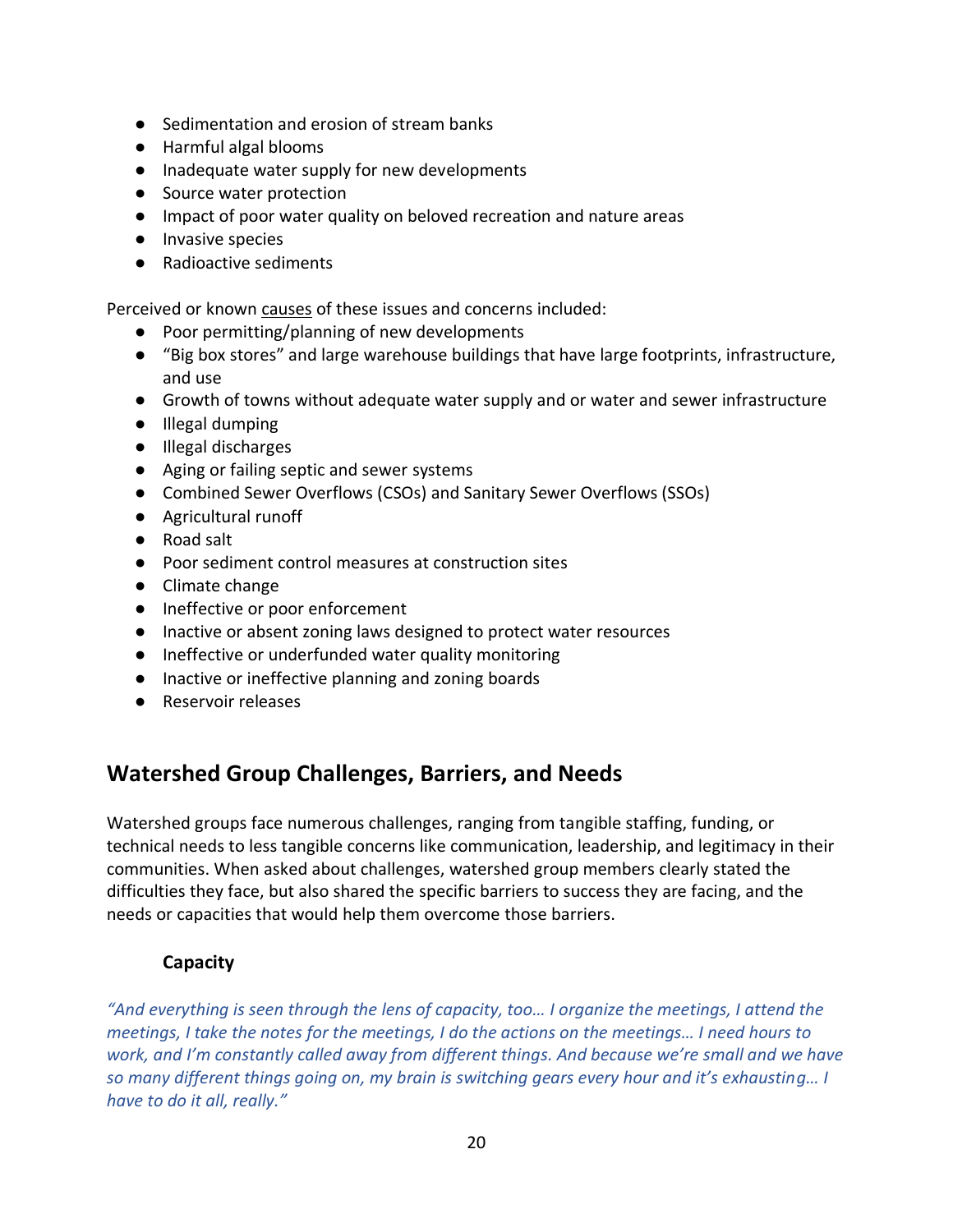- interview participant

The most-cited challenge for watershed groups was capacity. Organizational capacity can be defined in various ways: the ability of an organization to get work done, to be effective, and/or to fulfill a mission. Barriers to capacity can include human, financial, and other resources. The challenge of limited capacity was evident on a variety of scales, from individuals who lack time or skills, to watershed groups that lack sufficient membership, expertise or structure, to the nonprofit and agency partners that aren't filling gaps. Watershed group members and their partners, both staff and volunteers, have heavy workloads with limited time and capacity to manage everything.

### **Leadership**

<span id="page-20-0"></span>*"It's interesting how the positives and the negatives kind of go hand in hand. With that leadership that's been in place for so long, there might be a sense of comfort in that so there's not necessarily that new leadership that's stepping up to fill that gap. I would say that is probably our number one challenge right now, just because the future of this group relies on having some form of leadership group, and that's somewhat in question right now."*

- interview participant

*"But we haven't managed to cohesively get together and assign duties... I think part of that is, we don't have a clear-cut leader... We've had nobody step forward and say okay, I'm going to run the group…"*

- interview participant

Leadership is defined as the ability to motivate a group of people to act toward achieving a common goal. Watershed groups have struggled with identifying leadership within their groups. This can include identifying people for overall leadership roles or identifying those who can take charge of specific programs. For large watersheds, it has been a challenge to find structures that support local leadership in an efficient way.

Effective leaders can help watershed groups set goals and ensure that their work is aligned to those goals. With a lack of leadership may come a lack of specific mission, goals, and objectives. This issue can have a ripple effect, impacting meetings, projects, partnerships, and more. It's difficult to develop an organizational structure or specific set of actions without leadership. Watershed group members may be passionate, but lack direction on what would be most strategic.

Planning for leadership transitions is a challenge. With strong leaders currently in place, new leaders may hesitate to take on responsibility. Several interview participants that currently play leadership roles expressed concerns around the sustainability of their groups. In some cases, the challenge of limited capacity may be the barrier for new leaders to step up. In others, watershed group leaders may not have the skills or experience yet to handle difficult situations, create a structure for shared leadership, or grow the watershed group's capacity.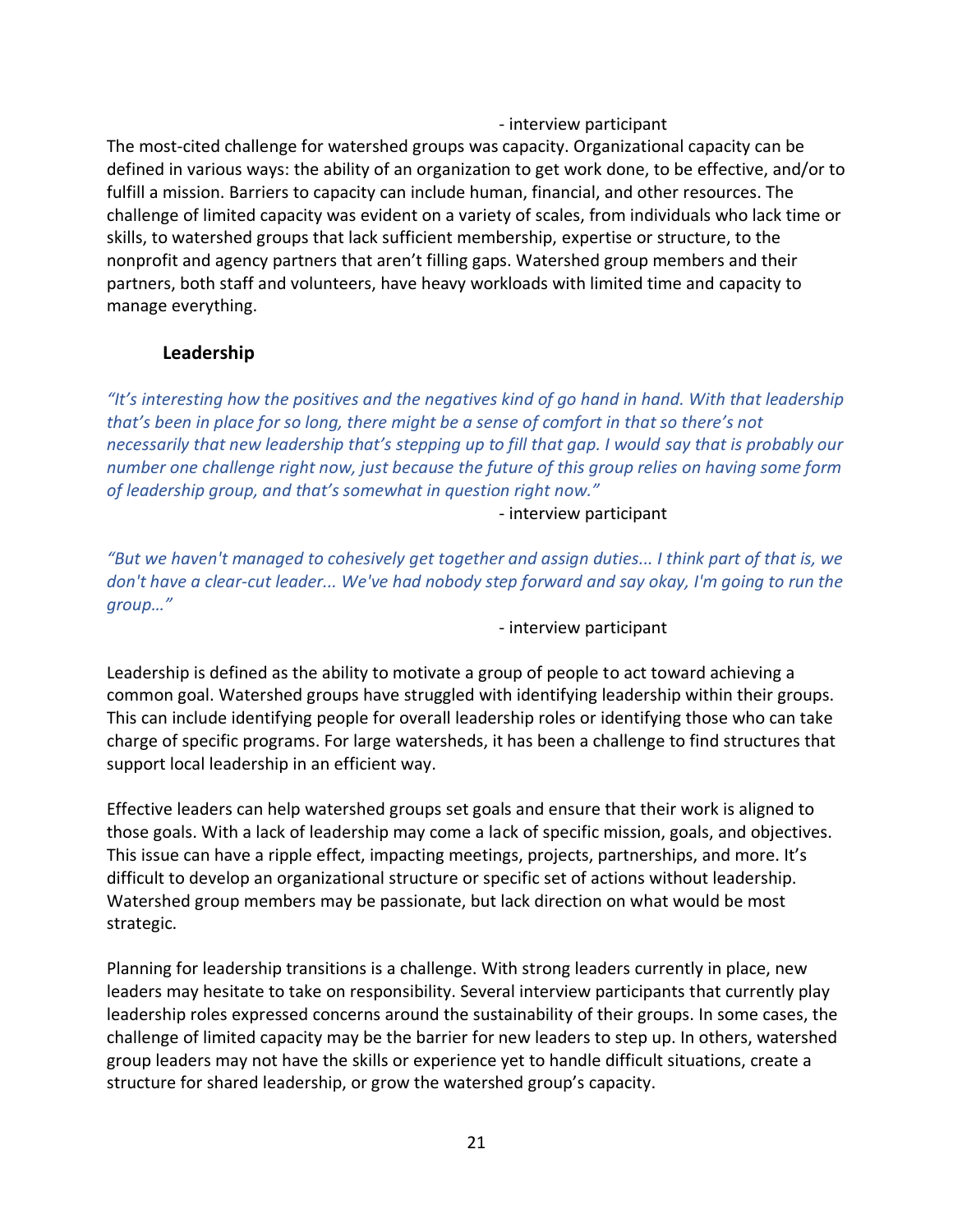Institutional knowledge is also a challenge when leaders change. Watershed groups need to maintain knowledge over time and through transitions of people within watershed groups. Although some groups have long-standing members, which helps to retain institutional knowledge, most group members can come and go, making it challenging to retain information.

#### **Watershed Group Members**

<span id="page-21-0"></span>*"Well, we need more people. That's it. Every group has that same problem, from what I understand."*

- interview participant

*"…I think burnout is a real thing with watershed groups, a real problem… I don't know the answer to it, but I know I personally have suffered from it… it's hard to sustain."*

- focus group participant

Watershed groups often have few members, with an even smaller subset of people doing the majority of the work to move projects forward. In this view, recruiting new members is a challenge. Watershed groups that are losing membership are even more challenged to sustain their work. In addition to leadership, watershed groups need active members to help with the workload. This is especially a challenge for watershed groups that cover a large geographic area.

Several watershed groups spoke to the need for reaching out more effectively to broaden their networks and increase their participation, specifically to marginalized groups and communities that have not traditionally been involved in watershed work. They are interested in connecting and building relationships with new organizations, municipalities, and academic institutions.

To reduce the workload, particularly for volunteer-based groups, watershed groups need to share responsibilities across more people. Having just a few people shouldering the heavy burden of organizing and administering a watershed group is not a sustainable approach, and may continue to result in burnout.

Several interview and focus group participants spoke to the need for more diversity within their watershed group as well as in leadership roles. Interview participants were concerned about the lack of racial diversity in watershed group membership, and expressed a desire to ensure that their group more accurately represented the demographics of the watershed. This suggests a need for planning specifically around increasing diversity and strengthening inclusive processes, such as developing inclusive watershed group structures so that newer people feel welcome.

The majority of watershed groups rely on volunteer members to get work done, and managing volunteers can be a challenge. It is difficult to keep the work sustainable over time and manage a large workload with limited accountability. Several interview participants cited the need for paid staff, whether as staff of the watershed group itself or as staff support employed by another organization or agency. Having a designated person paid to do watershed work would allow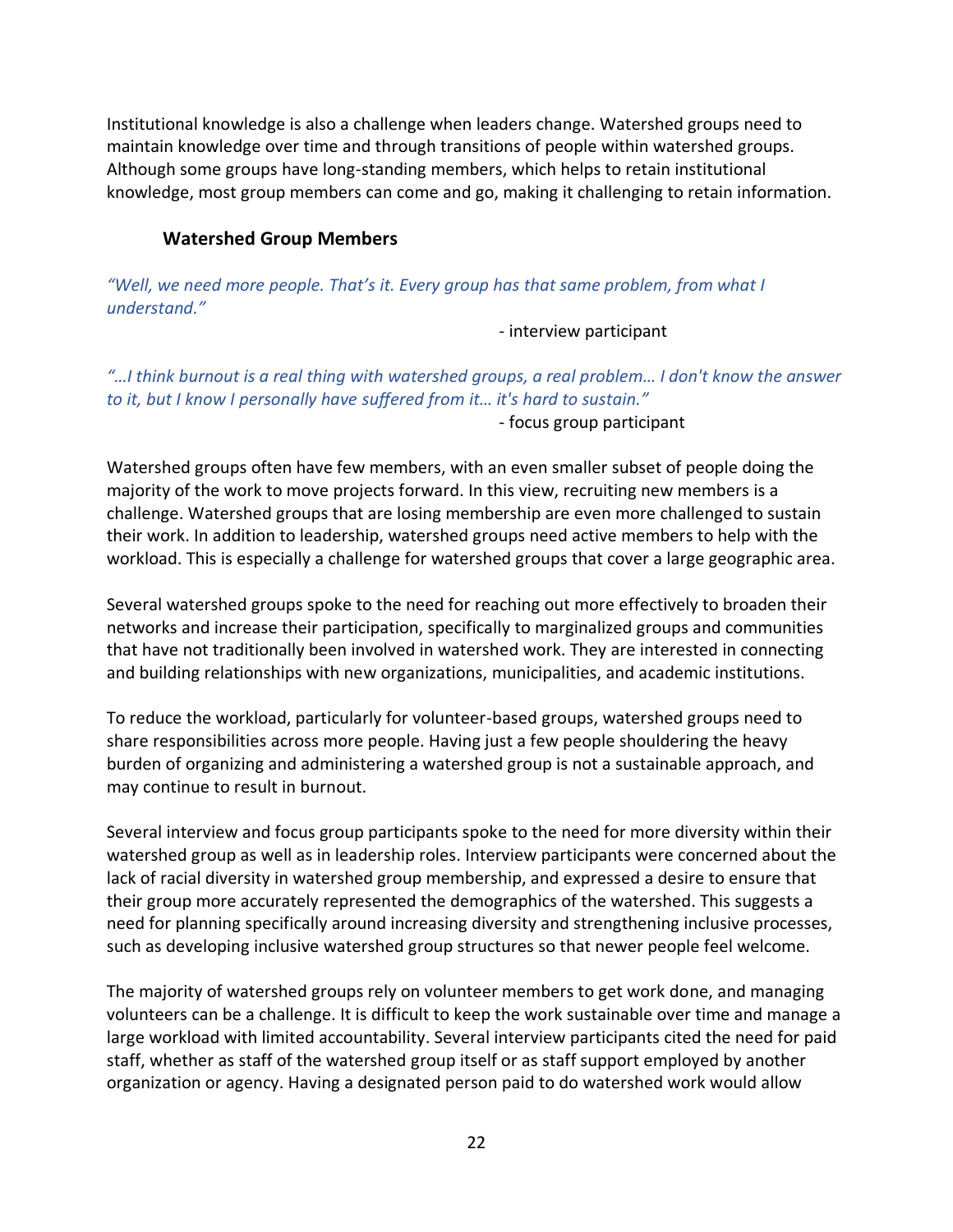watershed groups to scale up their projects, build relationships, better achieve their mission, and cover more administrative tasks that are challenging for volunteers.

Interview participants shared a few specific needs for specific staff that would help overcome the barriers created by limited capacity. These include a full-time executive director, as well as roles related to outreach and communication, administrative support, coordination, and technical expertise. Certain roles are better suited for staff than volunteers. While funding and group structure are barriers for hiring staff, several interview participants mentioned that managing the logistics of hiring the right person was the larger challenge.

In addition to increasing membership, watershed groups also need more volunteers to help with specific projects. While many watershed group members themselves are volunteers, in this case, they are looking for people to make a shorter-term commitment to assist with water quality monitoring, stewardship, and other projects.

Some watershed groups include municipalities specifically as members; this is especially true of watershed groups that are structured as inter-municipal councils. Municipal staff have limited capacity or time to work on watershed group issues, which may also result in less information being shared with their constituents.

### **Group Organization and Structure**

<span id="page-22-0"></span>*"We still need a lot of time and support to build a framework for our operation that is more stable and can start to bring more people in... I think that the easiest thing to say is, right now, is some level of formalizing the roles we have been playing."*

- interview participant

Several interview participants spoke to the need for developing an organizational structure for their watershed groups. They need guidance, support, and time to develop bylaws, formalize roles, and create more sustainable organizations. Not having a defined structure through bylaws can become a weakness, especially when there are different perspectives or conflicts that arise. Watershed groups need information on how to organize, structure, and garner support.

Having a clearer structure in place would help leaders delegate work to watershed group members, volunteers, and other stakeholders, to make sure everyone is working together efficiently. Without this, a watershed group may not be able to engage people productively to achieve its goals.

Managing conflict within the watershed group can also be a challenge, especially with a lack of leadership and/or organizational structure. A structure often provides a framework for handling disruptive people and internal politics, as well as deciding next steps for actions.

It can be a challenge to build an identity for the watershed group, separate from individuals or other organizations or agencies that participate in the group. It can be challenging to determine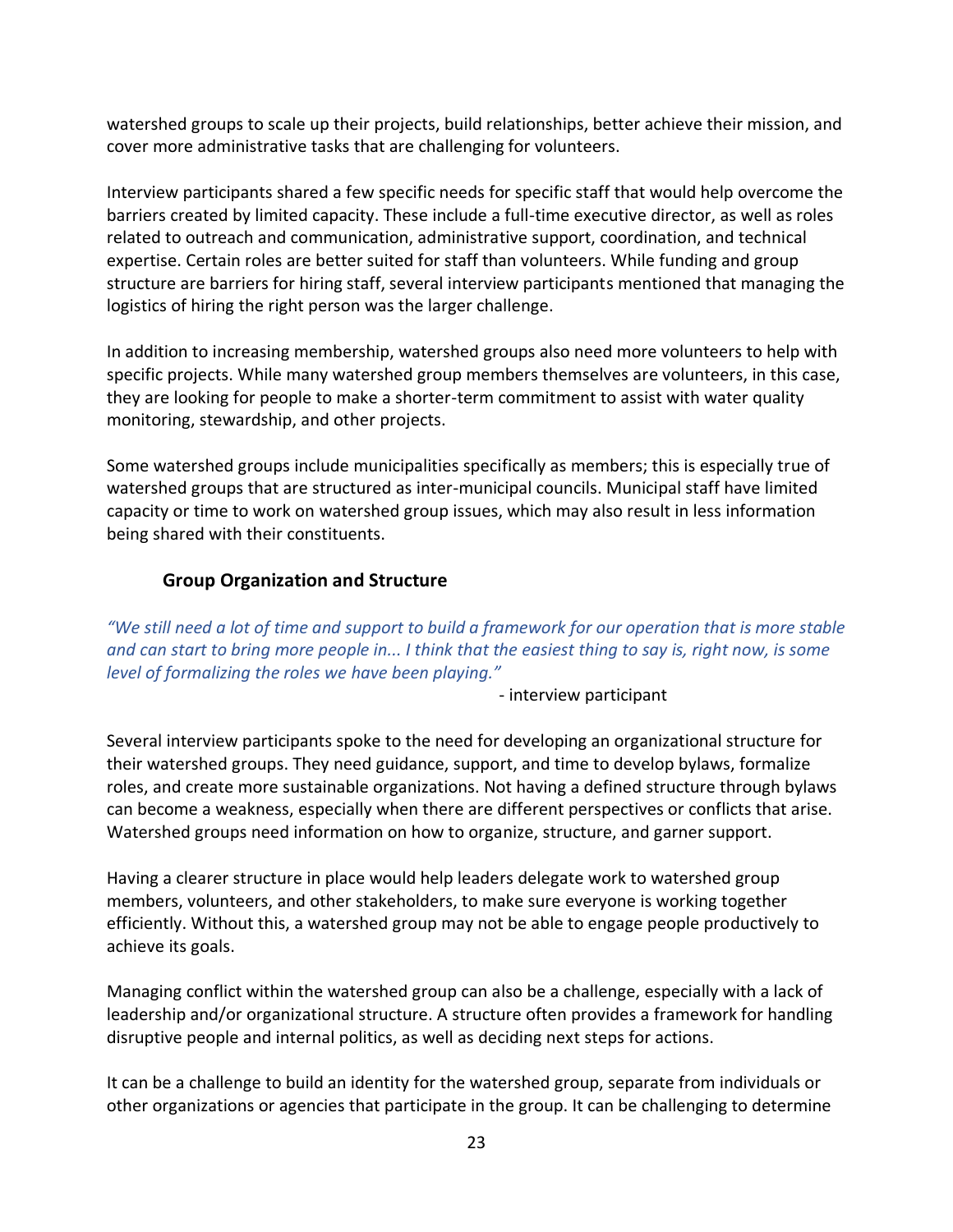the specific role of the watershed group, especially when a group is made up of well-known organizations that have their own roles and priorities. Some interviewees referred to their affiliated watershed group as "we," while others referred to them as "they," depending on their relationship with the organization.

Some watershed group members mentioned that becoming a  $501(c)(3)$  is a logistically complicated process that can be a substantial barrier. Operating a nonprofit once it is established is also complex, especially for volunteer groups that have limited capacity. At the same time, becoming a 501(c)(3) and being able to secure their own grants can give watershed groups confidence and autonomy. And, despite challenges, even some small volunteer groups have managed to secure and maintain 501(c)3 status, and some long-established 501(c)3 groups in the region have accomplished significant goals as a result. Instead of becoming a  $501(c)(3)$  nonprofit, watershed groups may need a fiscal sponsor to connect to grants and other funding. This requires a certain amount of structure to develop these partnerships. Fiscal sponsors could include a municipality or a nonprofit organization, and there are challenges to both, in maintaining relationships during turnover, ensuring that missions are aligned, and securing grant funding in ways that are mutually beneficial for both the organization and fiscal sponsor.

Managing watershed group meetings is a challenge, with limited time and capacity of volunteers and staff alike. This challenge includes multiple aspects of coordination: defining the number and location of meetings, setting and following an agenda, running the meeting, and moving work forward.

Watershed groups need administrative support to maintain their operations, including data entry, grant-writing, information technology, bookkeeping, and human resources. Implementation projects require even more administrative capacity, including being in legal compliance with all requirements for liability, insurance, contracting, permits, and more. Having a more robust support system for meeting these needs would be valuable.

Watersheds may lack public access points for recreation and water quality monitoring, and accessing rivers and streams on private property can be a challenge. Watershed groups may not have the information they need on how to obtain permission and insurance to access private property.

Watershed groups need structures in place to enable resource sharing, including administrative resources. Several interview participants suggested that given the size and capacity of watershed groups, they would benefit from shared access to insurance and equipment. There may be opportunities for groups that have more or different resources to work together.

### <span id="page-23-0"></span>**Technical Expertise**

*"I'm pretty good about finding the technical expertise that I need, at least in the science realm. In the business realm, less so... I just don't know where to go."*

- interview participant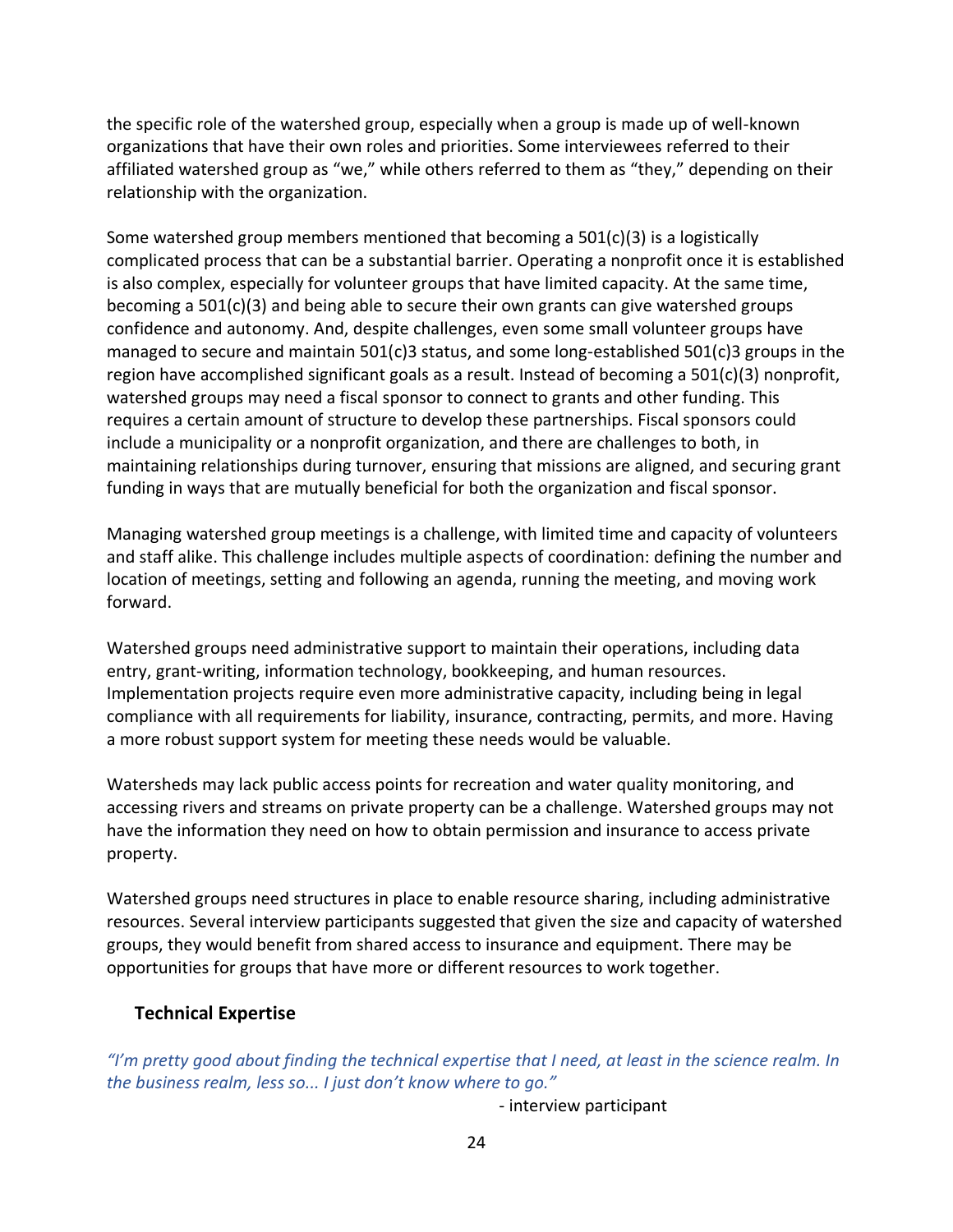*"No, I feel like we have, with [an academic institution] there, we have access to whatever we need, really. But not that we can pay for somebody to do a lot of that. But for answering questions, for some technical assistance with things, we know where to go, anyway."* - interview participant

Whether through members or partners, watershed groups need access to specific skills. When asked if their watershed groups had adequate expertise, about one-third of the participants said they felt they did, while the remaining two-thirds did not. Interview participants interpreted the question differently, with some focused on technical expertise related to water resources or related fields such as engineering, while others discussed other types of skills. Of those who felt their group had adequate technical expertise, they cited their own technical or science knowledge or skills sets, or ready access to those of a close partner such as an academic institution, a larger nonprofit organization, or a state or county entity. Those who did not feel they had enough technical skills cited lack of training and lack of confidence in specific skills.

Scientific or technical skills needed included developing water quality monitoring programs, developing a Quality Assurance Project Plan (QAPP), using Geographic Information Systems (GIS), or understanding the State Environmental Quality Review Act (SEQRA) process.

Several interview participants also spoke to the need for organizational skills, including leadership, management and coordination, fundraising, and grant-writing. This need was cited as a barrier to developing a more sustainable watershed group structure because it limits their capacity to put policies in place, develop bylaws, and receive funding, for example. Watershed groups are interested in increasing communications through both traditional and web-based media. Learning new technology can be a barrier for watershed group members. Watershed groups also need communication training for community-building, outreach, lobbying, social media, and diversity and inclusivity.

Many groups have skilled volunteers or staff or partner support, but may be lacking in certain key areas. Watershed group members themselves may not need to learn highly technical skills if they can connect to partners with that expertise. Focus group members mentioned specific types of expertise that they would benefit from, from hydrologists to lawyers with environmental, water resource, and/or planning and zoning expertise. There are also specific subjects they expressed a need to understand more thoroughly, such as the impacts of stormwater. Several interview participants spoke to the need for access to specific technical experts to provide support beyond a volunteer role. Watershed groups most likely do not have the resources or capacity to hire consultants.

### **Legitimacy**

<span id="page-24-0"></span>*"We had a real sense of needing to be very, very sensitive and delicate about the way that we work, operating in the community, to not come in with this attitude, with a savior attitude. To not come in and to be one more group that's kind of declaring itself more knowledgeable or more legitimate. There's a sense of poverty around legitimacy, and that's something that is really, you*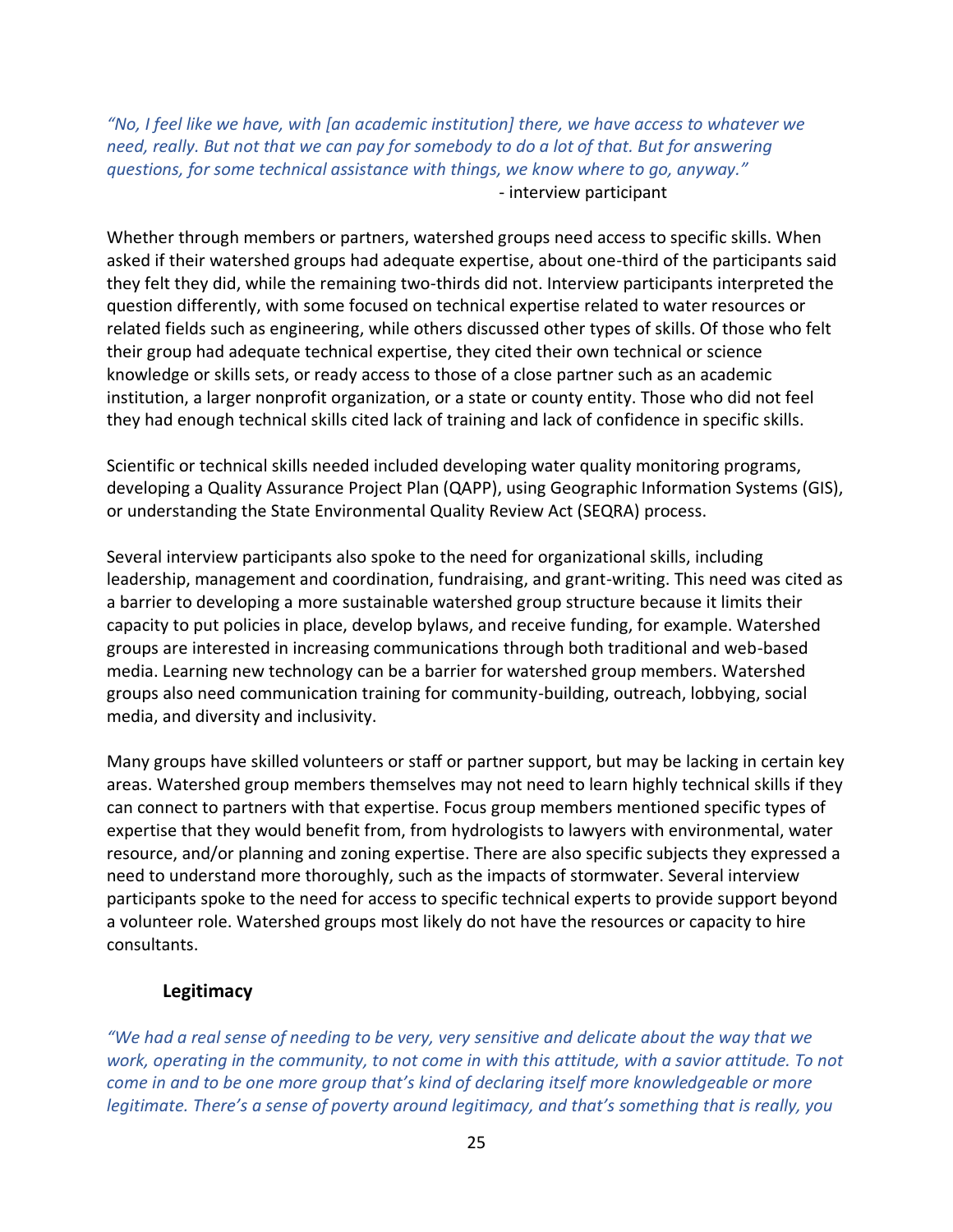*can sense it very strongly. Who gets to be considered legitimate? Whose concerns are legitimate? Whose actions are legitimate?"*

#### - interview participant

*"As much as they've been alerted to problems, it's more denial and adversarial relationship than trying to work to mutually solve the problems. I see an effort to discount the things we bring up."* - interview participant

Entities that are perceived as legitimate are often viewed by the community as having acceptable authority, expertise, and influence. They are respected by communities and partners for their knowledge, positions, and actions. Watershed groups may have strong legitimacy in certain facets of their work, but face a lack of perceived legitimacy in other areas.

Watershed group members cited many factors that increased their group's legitimacy, from the perspectives both of group members and external partners and stakeholders:

- Longevity of the group, especially if all-volunteer
- Personal knowledge of group members about their watershed
- Use and promotion of science to make decisions
- Role in authoring or implementing a watershed plan or other planning document
- Success in winning grants
- Success in becoming a 501(c)(3c) and/or separating from a "parent" organization or fiscal sponsor
- Quality of relationships with individual and programs in state and county government
- Professionalism of branding and identity, including communications products and logo
- Holding office space to hold events and meetings
- Ability and capacity to host a large annual event
- Ability to obtain insurance, hold permits, and host events

A number of challenges to legitimacy were voiced by participants as well:

- Not viewed by outside players or large corporations as knowing their watershed
- Not being respected because of informal training or volunteer status
- Not having support from local entities that could "promote" us better
- Not having a formal watershed or 9 Element plan complete, to help with funding and NYS DEC relationships
- Could be discredited if they come across as "savior" with information

Watershed groups expressed a desire to be taken seriously by partners, particularly by regulatory agencies like NYS DEC, municipalities, and granting agencies. This requires knowing the right jargon, having data, and building respect within their communities. There is a need for science literacy for communities to more actively participate in complex processes, so they are not discounted. Three interview participants who are women also expressed challenges with being taken seriously in their watershed work. They felt this may have been due to communication style, a lack of appreciation from technical experts for lived experience and a broader view of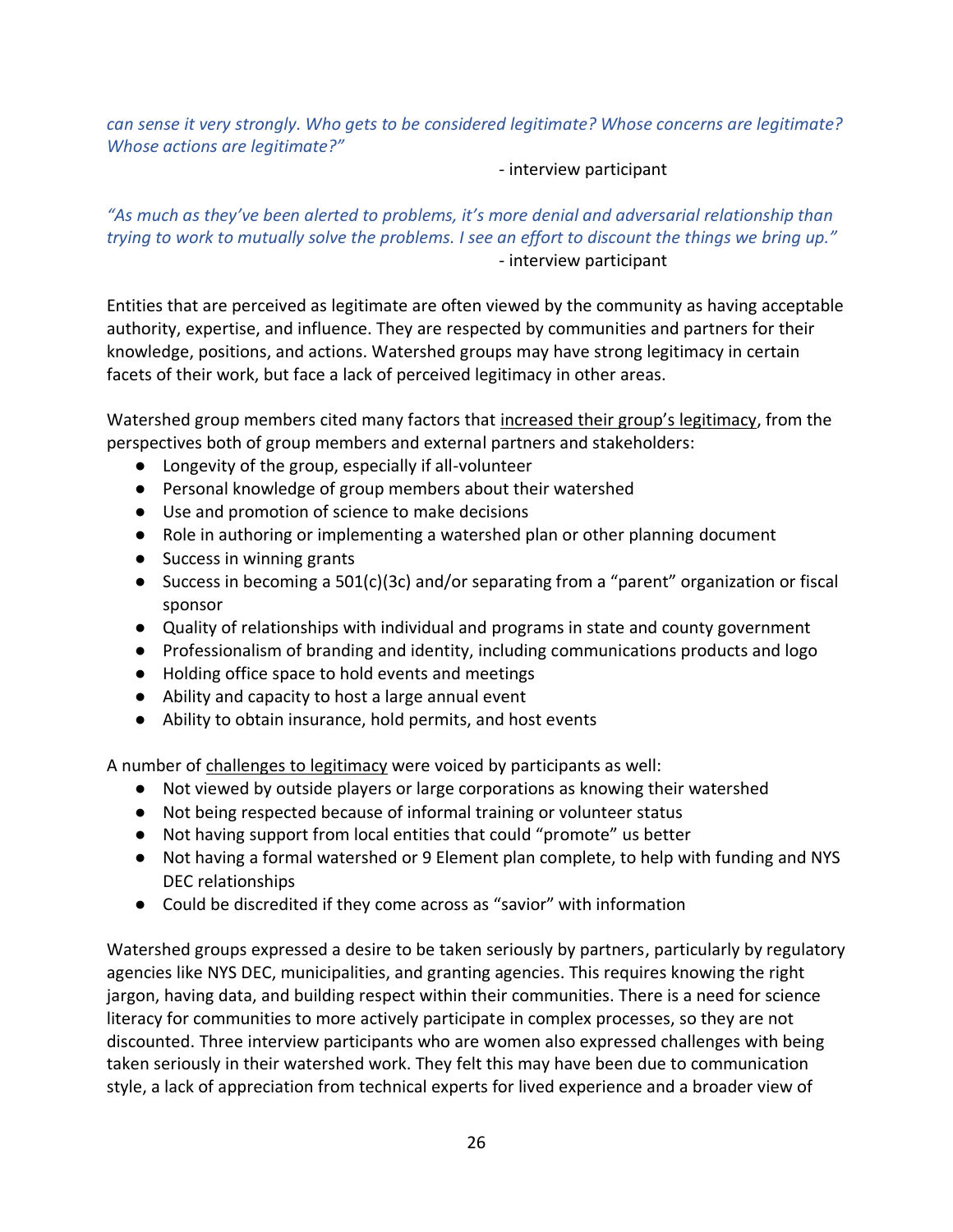issues, and/or bias, such as sexism. One interview participant mentioned they intentionally use simpler language to communicate their watershed work, but have been judged as not having technical knowledge because of that same, simpler language style.

### **Setting Priorities**

<span id="page-26-0"></span>*"The thing for our group in particular, it's just a matter of prioritization. Realistic prioritization... it is just hard to get this group to focus."*

- interview participant

Defining a specific mission, along with goals and objectives, is a challenge for many watershed groups. There are many complex watershed-based challenges and legal, political and social systems that make it difficult to prioritize and articulate specific, meaningful, achievable objectives for volunteer watershed groups. Watershed groups may need a legal framework, a structure for watershed planning, more formalized guidance, and overall, a clearer path forward for what projects and programs to prioritize to have the greatest impact. Decision-making and follow-through are also challenges, particularly when watershed groups are trying to take on too much. An additional challenge is the need to demonstrate success in the short-term to keep watershed groups sustainable. This may become even harder with long-term impacts of climate change, which is already affecting how and what watershed projects are prioritized or undertaken by communities and watershed groups, and what is viewed as success in the face of a rapidly changing climate.

Without a clearly defined mission, watershed groups run the risk of losing momentum and becoming inactive. This also relates to issues of leadership, and lacking a defined set of goals that the group is working towards collectively. There is a need for structure and goals that match the group's capacity or to build capacity to achieve goals. Over time, watershed groups may also need to reconsider and re-prioritize their work. Changing directions or setting new priorities can also be a challenge.

There is a need to articulate both watershed groups' priorities and watershed priorities, especially in connecting the groups' work to local issues of concern. Watershed groups need a proactive plan to help guide their work and identify key actions. While there are many passionate people willing to work hard, and some ways they get community feedback, many groups lack direction. This requires both funding and expertise.

Watershed group planning needs include internal plans to grow capacity, set priorities, establish work plans, and work toward their goals. Watershed groups are interested in growing their capacity, roles, and activities, but they need more information and guidance on how best to do this.

Several watershed groups specifically articulated the need for a strategic plan to provide structure and clear steps for action. An overall strategy may also need to include a shorter-term work plan to take actions in steps. Watershed groups may need to think strategically about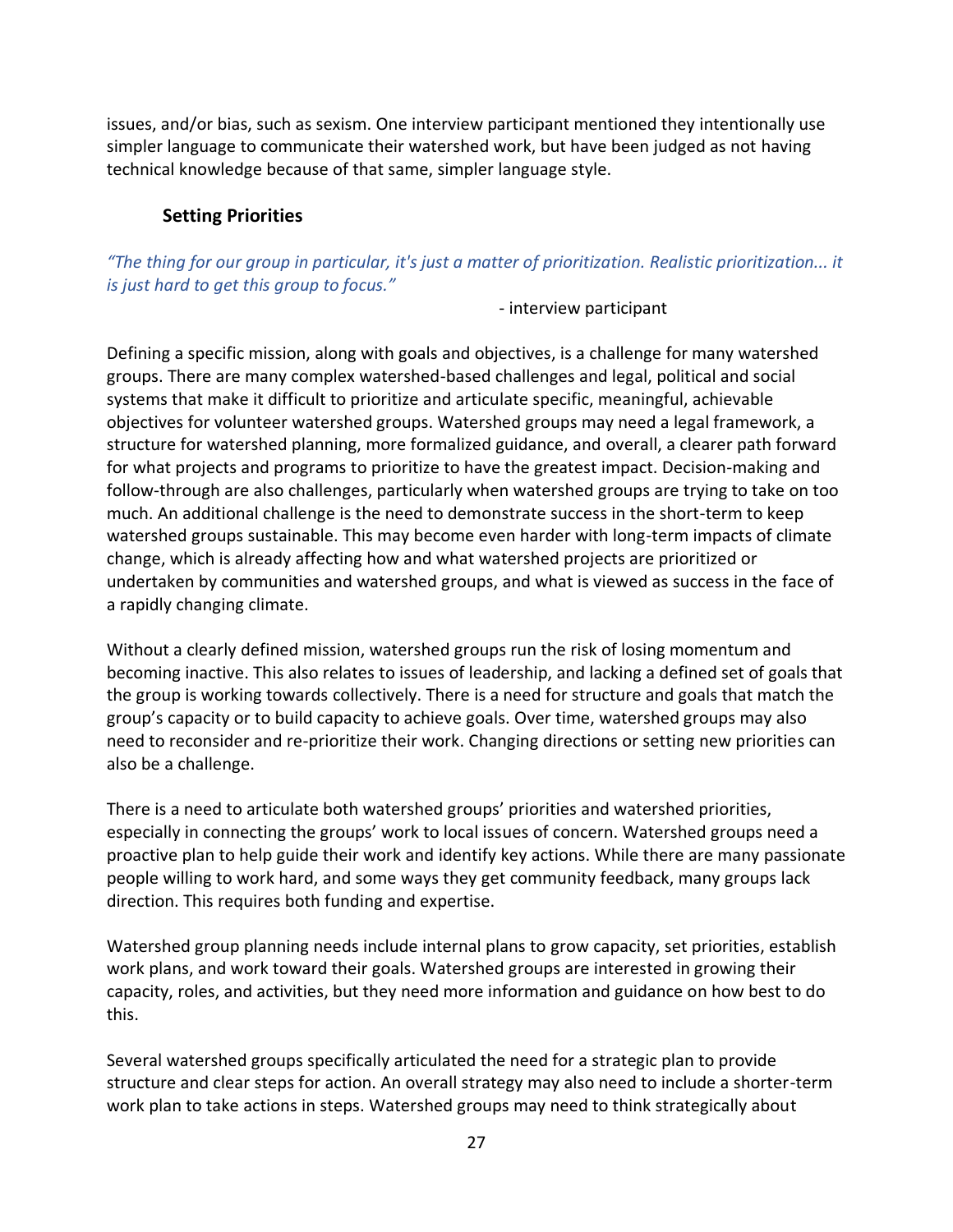certain projects or programs, such as next steps for water quality monitoring and community engagement to set priorities for watershed-related research.

In addition to internal planning, watershed groups articulated the need for watershed management plans. Funding for planning is needed, to develop plans that clearly identify priority projects and prioritize next steps for implementation. Communities may not be ready to expend or designate funds if they do not have a list of priority projects or approved plans.

While watershed groups would benefit from planning, they also need the flexibility and capacity to respond to crises as they arise. Several interview participants spoke to the challenge of devoting their limited resources to focus on new issues, including threats from new developments, harmful algal blooms, extreme weather, and other less predictable problems. It can be challenging to sustain momentum, focus on just one topic, and manage challenging power dynamics.

Watershed group members acknowledged that their work is slow and hard. It requires real patience and a long-term perspective to commit to this work. The work is never-ending, so it requires people to set their own measures of success. Processes like Total Maximum Daily Loads (TMDLs) or 9 Element watershed plans are extremely complex and long-term, and challenging for volunteer watershed groups to manage, yet groups may play important roles in developing or implementing these plans. Interview participants noted that it is challenging to keep momentum up after achieving an initial goal or crisis that brought people together. The length of a planning process can also result in losing momentum, along with the delayed timing of grant funding for actions. Watershed group members or leaders may move onto other projects over time. For watershed groups that are less active, it would be challenging to bring the same people back together.

### **Communication**

<span id="page-27-0"></span>*"I don't think they even know we exist… [T]hat, to me, is one of the big hurdles. Is public awareness, public outreach, public participation. It's really hard to get people to understand what's going on."*

- interview participant

Many watershed groups focus on rivers and streams that may not be well-known in their communities. Municipalities may know or be responsible for certain segments, but lack an awareness of the watershed context. There may be a lack of name recognition, or even awareness that the river or stream exists. The word "watershed" may be a barrier for people who are not familiar with the term or meaning.

Watershed group members cited the need for public awareness strategies to build local support for projects. Watershed groups may need support with creating specific messages about the watershed and their work to better reach the community. They may also need to work with partners to share this outreach work. An additional communication challenge is balancing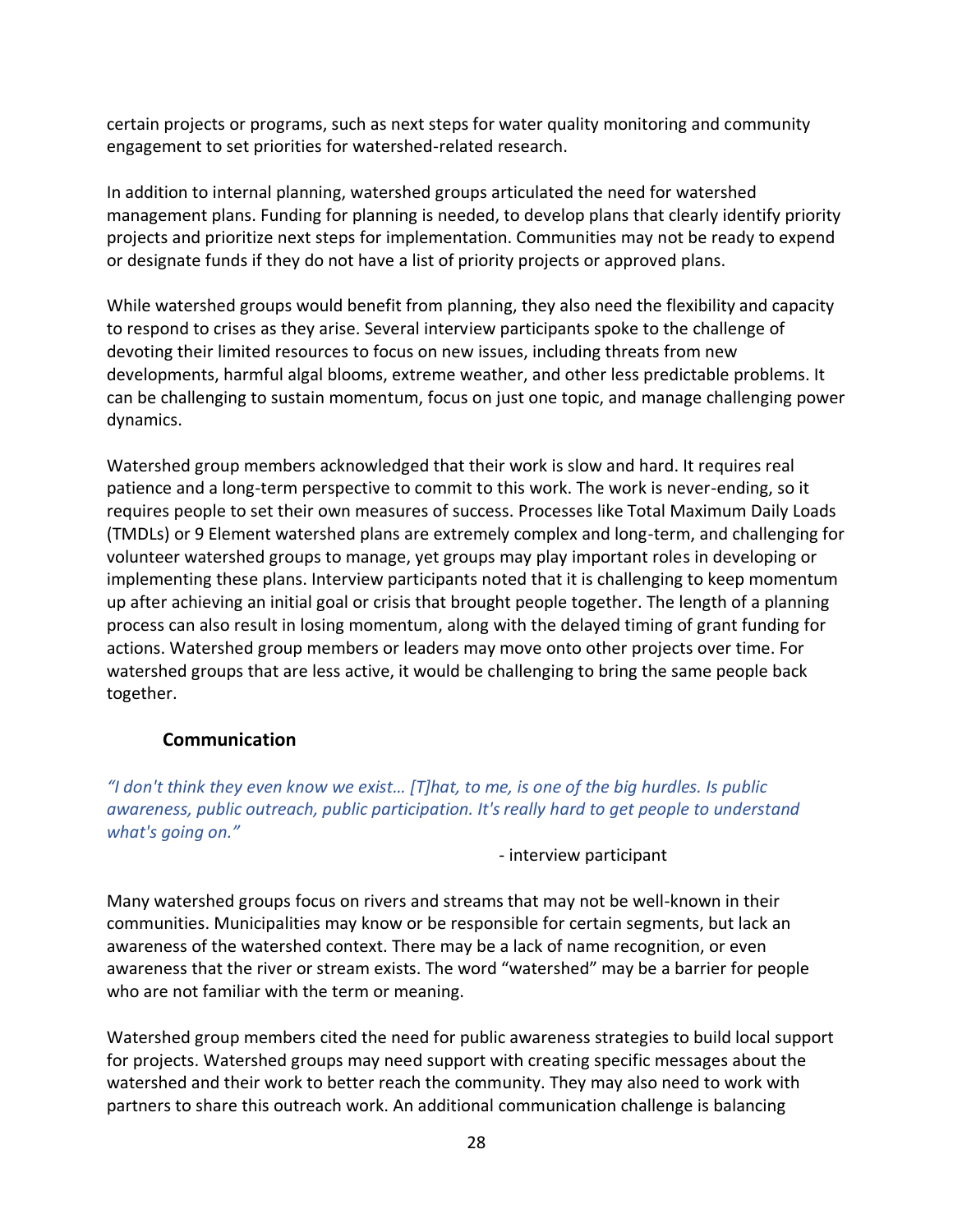complex messages that may seem to be in conflict. Watershed groups want communities to appreciate their rivers and streams, while also pointing out challenges and threats that may dissuade public use.

In addition to the watersheds themselves, watershed groups also need to communicate about their own existence and work. Many watershed groups are not well known in their communities, and need to increase public awareness, interest, and engagement. Articulating specific accomplishments or goals is a communication challenge that, if addressed, would help raise overall awareness.

Watershed groups need better communication and public-facing materials, including brochures, websites, and social media. A lack of media coverage, including by local newspaper, television and radio outlets that support fewer news reporters than in the past, makes it hard to learn about programs, new projects, and if/where groups are active. Some groups have harnessed social media as a platform to effectively communicate in the absence of strong local media. However, many watershed groups lack the capacity, skills, or both needed to maintain a web presence via websites and social media. Having an effective web presence is important to develop partnerships with new audiences, develop and maintain legitimacy, and build relationships with remaining press outlets. Groups need additional people to have these specific communications roles.

Many watershed groups expressed an interest in communication skills that can help with community engagement and building relationships with new partners. Language barriers may contribute to this challenge. Watershed groups will need to communicate in a way that is effective and allows for conversations with people from all different backgrounds.

Science communication is an additional challenge and need for watershed groups. It can be difficult to get information from various studies and projects out to the community.

### **Funding**

### <span id="page-28-0"></span>*"I hate to say it, but it all goes back to when the funds run out, the funds run out."* - interview participant

*"Grant writing, we've done a bunch of it, lately more... And it is hell. Getting it together, getting the answers right, coaching the right people... And then administering it is even worse, because most grants will reimburse you after you've spent the money, and if we didn't have money to spend in the first place, that's a real challenge. Funding is probably our biggest ongoing challenge… You need to have funds to get funds, and that's a big gap for us"* - interview participant

*"No one is comfortable asking for money. Number one, underline, boldface font."* - interview participant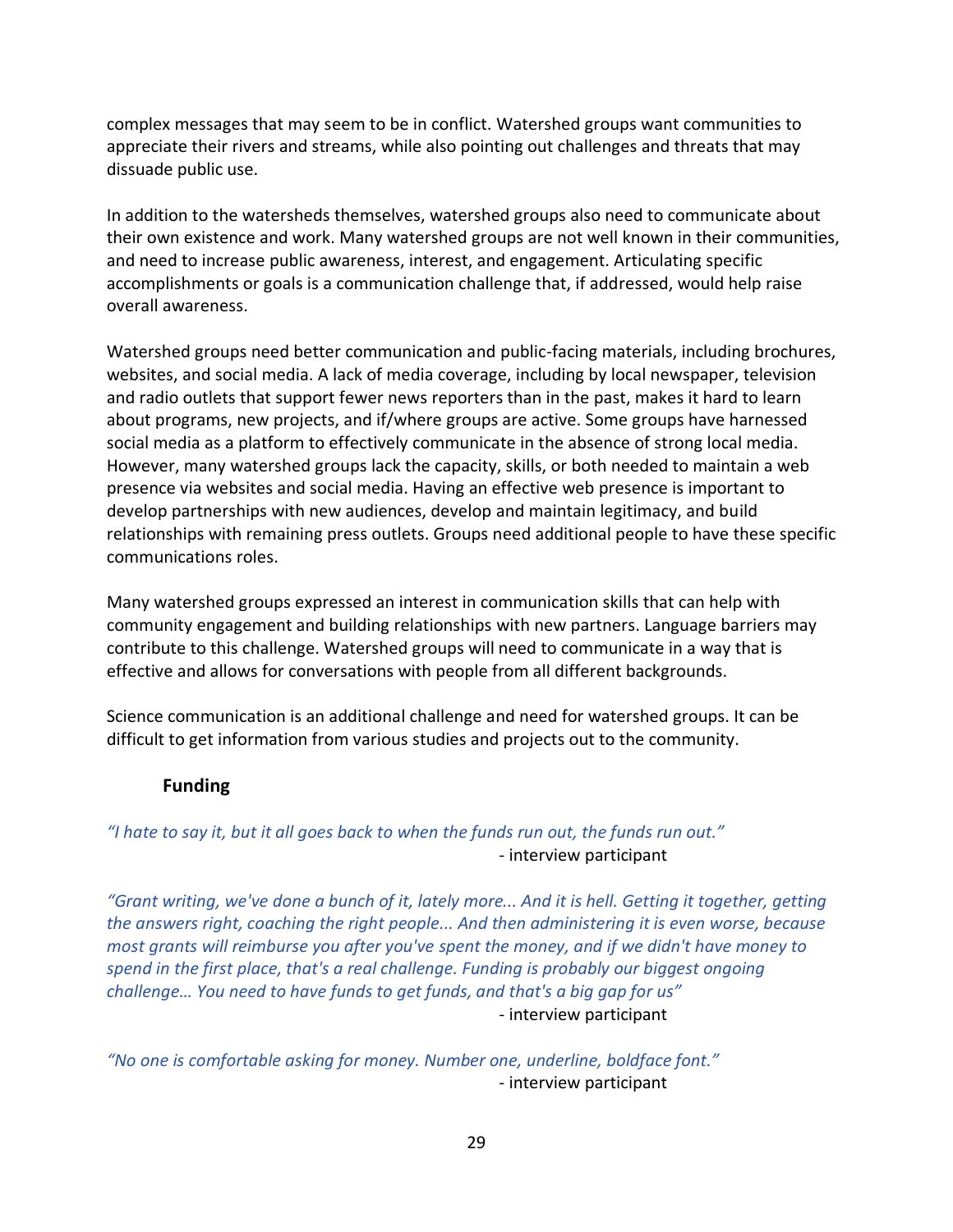It can be challenging for watershed groups and municipalities to stay up-to-date on funding opportunities. Available grant funding may not be enough for larger projects like 9 Element watershed plans, and groups need to divide up projects in creative ways. Applying for grants can consume limited resources, especially when there is a low success rate. Grant programs may not communicate their selection process or evaluation criteria clearly, which makes it more challenging to know if an application might be competitive.

On the other hand, focus group participants that manage grants observed that certain programs are much less competitive now than they were in the past, with fewer applications coming in for watershed work. While funding is available, watershed groups do not seem to be applying for it; this may be related to the barriers they face in applying for and managing grants, mis-alignments between group goals and grant-funder goals, or capacity deficits that prevent successful applications. When applying for grants, watershed groups need to communicate how they are moving their work forward and how a specific project relates to their overall goals, including, but not limited to, implementing priority projects identified in watershed plans. Grant-writing support and storytelling are needed, including knowing how to package projects in a way that funders can understand. This relates to communication and having a clear mission.

In addition to applying, managing grants can be a significant challenge for small and volunteer organizations. Grant programs that pay through reimbursements require watershed groups to have funding in hand to make the payments first. Grant administration and reporting is also a challenge. Government grants require detailed reporting, and grant funding often does not cover administrative time. This becomes a barrier for watershed groups to apply for grants, because the process is so challenging and capacity is limited. Having administrative staff or resources to support grant management would be very valuable. One interview participant described this as a profound burden. Managing many small grants can contribute to staff burnout, and the effort required to administer grants may be disproportionate to the funding that's actually available for programs. Having work funded through grants and pre-defined deliverables can be challenging when there is a crisis, and watershed groups need to quickly adapt their work. Funders need to be flexible enough to allow for changes to work plans, if a crisis does arise.

Building capacity and staff with grant funding is a challenge for all organizations, including watershed groups, municipalities, and entities that provide staff support. While grants can support specific projects, they often can't support ongoing operations. This can be a barrier to implementing watershed projects. Grant funding might assist with capacity needs in the shortterm through interns or temporary staff, but watershed groups will have to plan for longer-term solutions. Small capacity-building grants would help watershed groups with this planning. Watershed groups need diversified funding and support to be more sustainable.

While fundraising could provide a source of operational funds, there are also barriers. A small number of watershed groups raise funds through membership dues, merchandise sales, or sponsorships. However, connecting with donors and asking for general donations has been a challenge. Approaches to fundraising are especially difficult to balance when people are also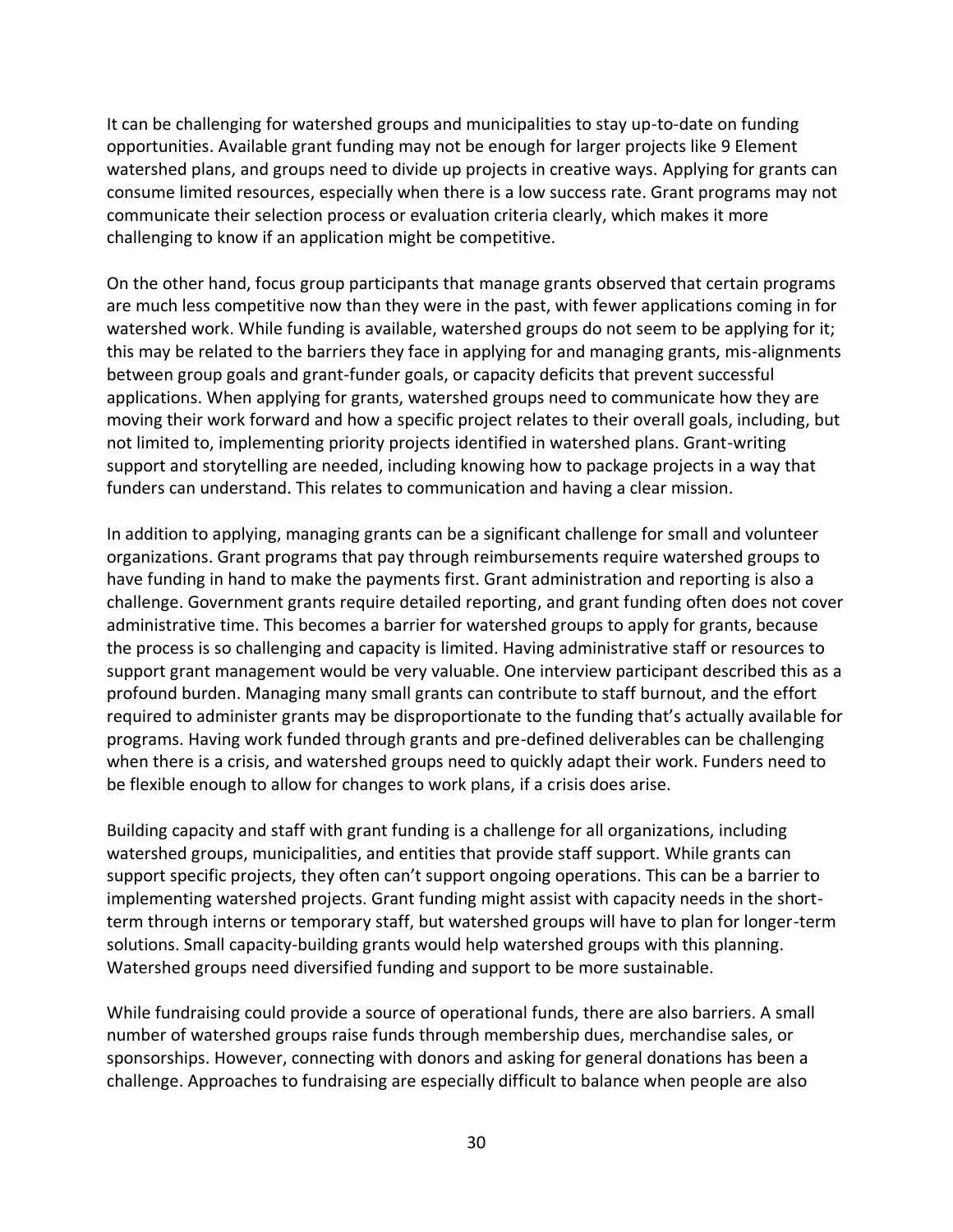donating their time. Securing financial support from other stakeholders that value clean water, like breweries, engineering firms and marinas, could be an opportunity.

There are also administrative challenges to fundraising that relate to watershed group structure and capacity. These range from opening bank accounts to financial reporting and managing a donor database.

Watershed groups noted several key needs that could be met with greater levels of funding:

- Staff, both full-time and part-time
- Students, so they can be compensated for their time
- Contractors or consultants for specific work
- Communications, such as graphic design and printing
- Operations costs, like insurance, accounting, and office space
- Project costs, such as water quality monitoring (both equipment and personnel) and infrastructure improvements

# <span id="page-30-0"></span>**Geographic / Watershed Challenges**

*"What's the scale that's plausible to enable people to feel successful? And what is the scale to the watershed size where people can get their brains around it? We've always oriented towards the smaller streams, what's in your backyard… [Y]ou're always trying to manage money and time, so you want a scale of operation that's going to be meaningful."*

- focus group participant

The concept of a watershed may be a barrier for some people, in making the connection between land and water. Many communities look at problems at a site scale, rather than taking a watershed approach. Working across a large watershed area comes with many political and social challenges, and groups may not have the capacity to focus on the entire watershed. Some also expressed the need for multiple smaller watershed groups to cover a large geographic extent and be more involved locally. This presents both geographic and organizational challenges.

Some watersheds include multiple states, which can create additional organizational and communication challenges. For example, New York State grant funds cannot be used to work outside of New York State, even if a watershed crosses the state line. Defining the boundaries of the watershed can also be a challenge. While watershed delineations can appear straightforward, watershed groups need to make a conscious choice about the scale at which they will work. They may choose to focus on a particular area within a larger watershed. Participants also expressed that there is not only a geographic but a social and cultural divide between the Hudson River Estuary, Mohawk River, and Upper Hudson watersheds.

Watershed problems are complex, and watershed groups need to consider their scale and scope in order to have an impact. This relates to the size of their focus watershed, as well as the roles they play. Almost every watershed problem is too complex for a small watershed group to solve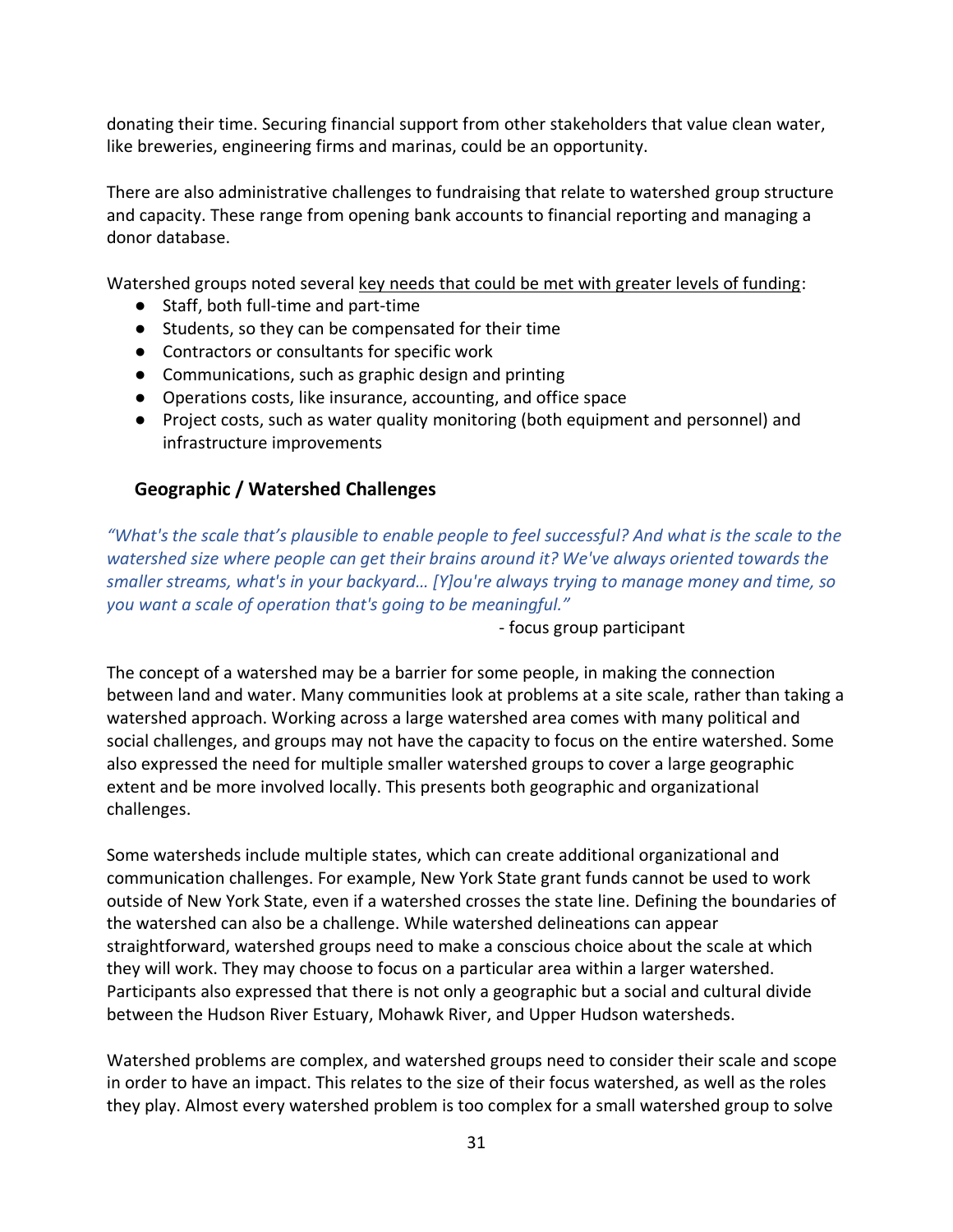alone. Certain processes, such as 9 Element watershed plans, may be beyond the capacity and technical skills of most volunteer watershed groups. In the absence of agencies or larger organizations doing the work, small volunteer watershed groups may need to step up and fill catalytic roles. One interview participant shared an experience where their watershed group got pushback from state agencies and municipalities when they were asking for their help with conducting watershed-based studies, instead putting that role on the community members. Larger entities could be supporting watershed groups through water quality monitoring, watershed studies, and planning.

When a watershed is generally healthy, it can be challenging to motivate people in the absence of a crisis or threat. While it's better to be proactive and protect watersheds, it may also be harder to get traction to start a watershed group. An additional challenge may be getting people to care and take action on a waterbody that is not part of drinking water supply. There may be a perspective that it's "clean enough."

### **Programmatic Challenges**

<span id="page-31-0"></span>*"Like growing in terms of our role and activities. When started we just… did citizen science… It's time to have a bigger story, and I'm not sure how to do that."*

- interview participant

*"...if you want to get yourself in trouble, go do projects. If you want to stay out of trouble, just go preach to people. Somebody's going to get mad when you do something, somebody's going to say that you caused a problem as soon as you touch it."*

- interview participant

Prioritizing what work to undertake as a watershed group can be challenging, especially without a plan of some kind. There is so much work to be done, that it can be difficult to narrow it down. Streamlined protocols make it easier for watershed groups to get projects done; examples include Trees for Tribs and Water Assessments by Volunteer Evaluators (WAVE). More complex projects require a higher level of organization. Challenging program logistics include securing access, renting equipment, obtaining funding, and getting the word out.

Several watershed groups are concerned about a lack of existing or up-to-date water quality monitoring data. Existing water quality monitoring programs like WAVE are not very precise, and more detailed water quality data are needed. Watershed groups also need access to existing water quality and environmental data, which may be housed within different agencies or municipal departments.

Watershed groups want to collect data that can be used for action by NYS DEC, municipalities, and others. They may lack a clear understanding of how to collect, compile, and communicate that data so that it can be as useful as possible. Managing data can be a challenge. Community members may not be aware of water quality data, which may result from a gap in communication or education. Watershed groups are also concerned about the quality of their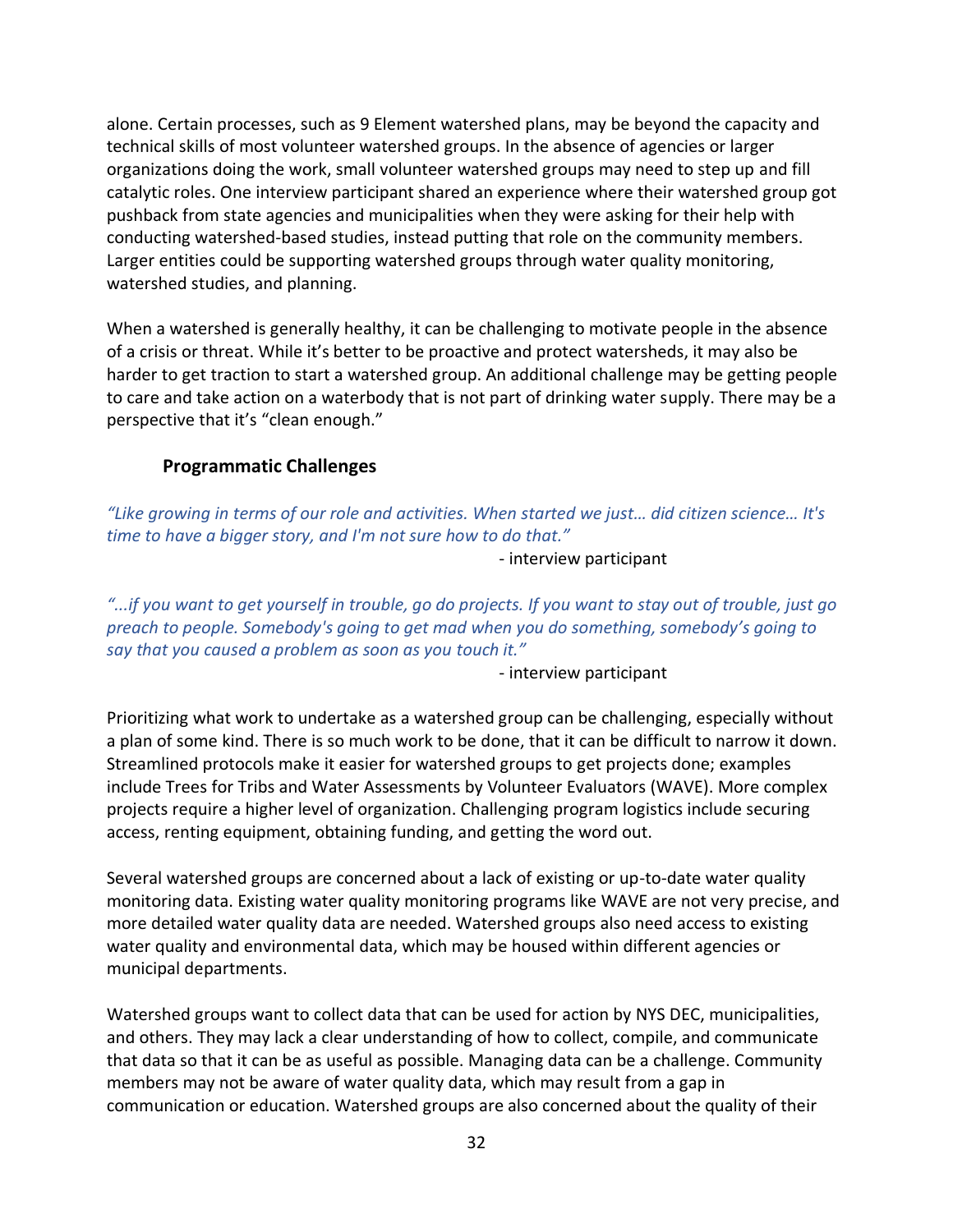data, and may need training on methods. They are concerned that citizen science isn't taken seriously, or that volunteers may not have sufficient training to collect reliable data. They also need assistance from scientists and researchers to interpret and communicate findings.

NYS DEC's water quality monitoring requirements are a barrier to receive funding for monitoring. This problem was discussed at length in the academic focus group, with several different people sharing their perspectives. These requirements limit partnerships between watershed groups and with academic institutions and prevent them from doing their own water quality monitoring. Technology is moving much faster than policies, and this is a barrier for science. Watershed groups need reassurance from academics and state regulators that their data are valuable. They will perceive value when their data is used to influence decision-making.

Watershed groups need support to help them monitor water quality, including funding to hire staff and acquire equipment. One interview participant described the challenge of maintaining equipment for long-term monitoring studies in streams, where data loggers can get washed away or damaged. Groups also need assistance setting achievable, meaningful goals, developing monitoring plans and quality assurance protocols, communicating data, and reviewing and modifying projects based on experience. For most groups, partners will be critical to meeting many if not all of these needs.

Implementation projects such as stream stabilization and green infrastructure are very challenging from a programmatic perspective, in addition to the funding needs described above, and may be beyond the capacity for many volunteer watershed groups. Beyond capacity, in many cases, watershed groups lack jurisdiction to implement projects as a primary actor, though they may play important roles in supporting implementation. Some watershed groups assist with maintenance of parks and public spaces, and some manage land. Specific challenges include invasive species, deer, heat, and floods. Implementation projects take a lot of time, effort, and funding, and may not be around for a very long time. This includes both agricultural and urban implementation projects, which may be intentionally decommissioned or unknowingly altered or destroyed. There also may be unintended consequences of implementing projects. For example, site-scale projects like green infrastructure may be intensifying gentrification.

Watershed groups need to stay updated on the latest science, programs, and case studies for their work. This was highlighted as a need that the Hudson River Watershed Alliance, in particular, can meet. They need information that is accessible, relevant, and action-oriented. They also need regular updates on case studies, to better understand how these projects worked once they were underway and any lessons learned. Watershed groups need support to facilitate discussions of technical information with municipalities. Partners that provide technical information like maps and data may not have the skills for convening and facilitating, but this could be a role for Hudson River Watershed Alliance or other organizations.

Given turnover in watershed groups and municipalities, there is a need for regular education opportunities to share new and updated information and to bring new people up to speed. New terminology and jargon can be a barrier for grants and watershed projects. Watershed group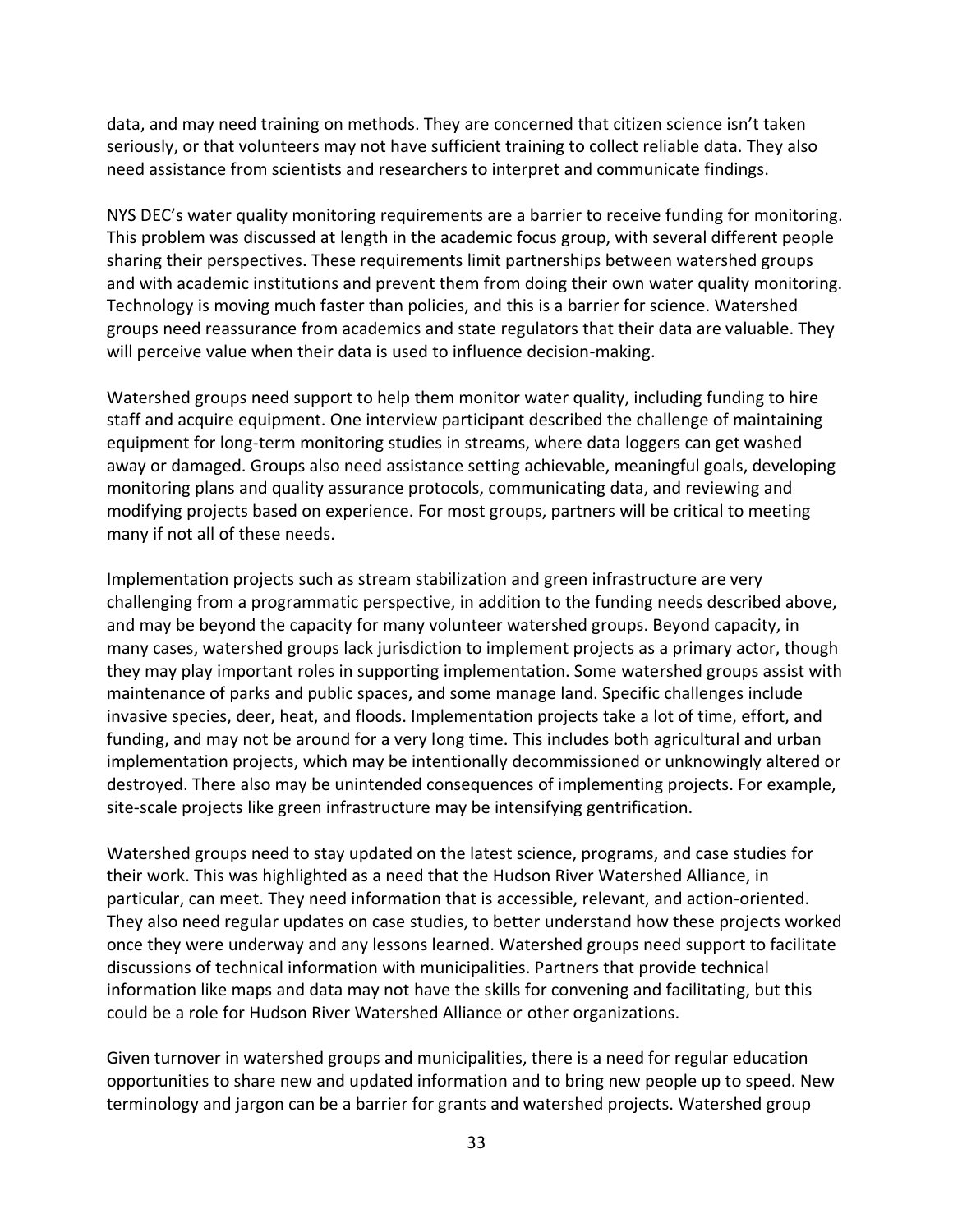volunteers need more targeted and specific training opportunities; trainings could be beneficial for a variety of other audiences, including highway departments, wastewater and drinking water operators, municipal elected officials, and consulting engineers for municipalities.

Watershed groups expressed interest in the following specific topics for training:

- Climate change, state climate policies, and resilience
- Stormwater and MS4 education
- Stream restoration
- Invasive species management
- Legislative processes, regulations, and policy
- How to work with municipalities

### **Collaboration and Partnerships**

<span id="page-33-0"></span>*"I'm always interested in partnering with other watershed groups to get big things done."* - interview participant

*"For me personally, it's not a lack of motivation and desire to build partnerships, I really think it's just time, capacity."*

#### - interview participant

*"Being in the trenches on the political side, it appears to be very low down the totem pole of things to do and too low for what's actually going on in the watershed, and I would like to see it move up higher."*

- focus group participant

*"There are some local groups that are not willing to work with us, so there's personal politics that occur."*

#### - interview participant

With limited capacity within the groups, partnerships are essential for watershed groups to meet their goals. Partnerships may be collaborations, as groups work directly with organizations, agencies, academic institutions, and municipalities.

Networks also contribute to partnerships, though less directly, by providing opportunities to learn from other watershed groups and overcome barriers. Networking with other watershed groups and partners helps people stay updated on who is doing what and opportunities to partner. It can also help watershed groups learn from each other's experiences and expertise. This can be especially valuable when a new group is getting started. When watershed groups can learn from or collaborate with other groups, it helps make the most of limited time and resources. Networks provide access to information, resources, and potential partners.

Watershed groups are interested in sharing their expertise and lessons learned to help others. They need more opportunities and structure to allow this exchange of information. Examples of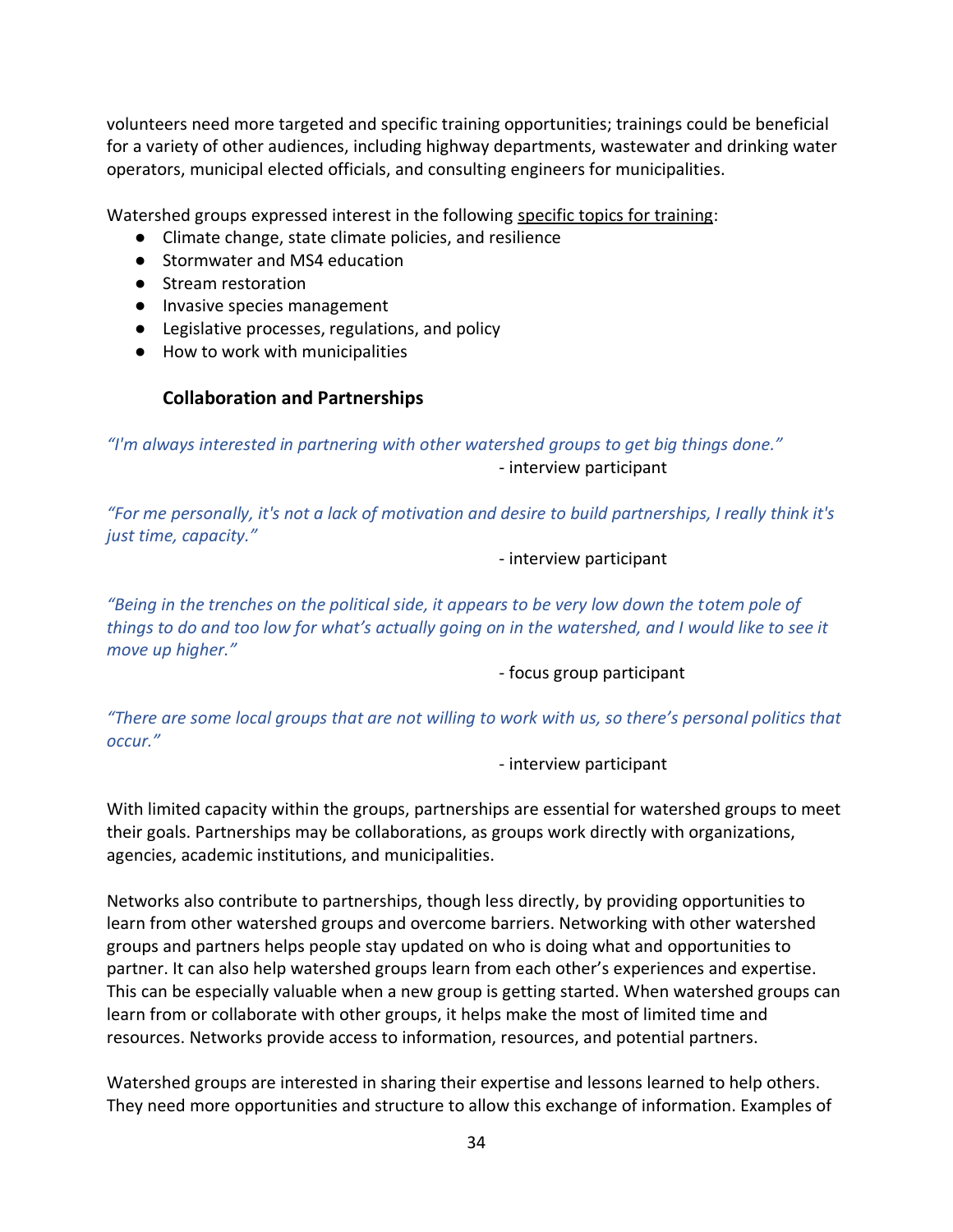specific topics that groups are interested in discussing include invasive species management, group organization, and problem-solving. Watershed groups are also interested in collaborating with other watershed groups for larger projects. This could include advocacy, water quality monitoring, communication and programming, and other regional projects.

A barrier to collaboration may be competition between watershed groups. Organizations are competing for limited grant funds, and there may be a tendency to one-up each other, rather than working together. Clearly defining collaborative projects could help overcome this issue.

In addition to networking with other watershed groups, there is value to connecting with other partners for potential collaborations. While regional entities can help make connections, it can be challenging for them to stay up-to-date with resources available and what the various groups are working on. It's also challenging for watershed groups to keep track of different agencies and potential partners, especially state agencies.

It can be a challenge for a watershed group to maintain its identity when partnering on projects. There may be conflicts in "ownership," communications, and recognition. There may be opportunities for watershed groups to develop less traditional partnerships by considering local priorities. To build effective community partnerships, watershed groups will need to show up and listen to other community concerns. There also may be other groups with shared interests, like sporting clubs.

Watershed groups are interested in collaborating with academic institutions on research and monitoring projects, especially when similar methods can be shared across the region. A barrier to this is knowing who is working on what. Focus group participants from academic institutions discussed the challenge of wanting to support watershed groups, but not having incentives within academia to do so. Both interview and focus group participants shared common challenges with working with students, such as longevity, leadership, experience level of students, and connecting with potential students.

County agencies can provide valuable support for watershed groups. However, some watershed groups do not get support from their county agencies, and that represents a challenge. Not all counties are used to collaborating outside of their jurisdiction, and they have limited resources, including staff and funding to support watershed groups or watershed-focused work in general. Some counties lack planning capacity, and the various departments within county government may not be coordinating well internally. Limited watershed group capacity and staff turnover are challenges for these partnerships.

Likewise, partnerships with municipalities pose challenges. One key barrier is a lack of capacity in watershed groups, including staff time to sit down with municipalities and better understand their needs. Several watershed groups expressed an interest in having municipalities come to them as a resource, even though this currently doesn't happen very often. Municipalities need to understand the value of being part of watershed groups and their networks, especially funding opportunities. Justifying the need for their participation may be a communication challenge.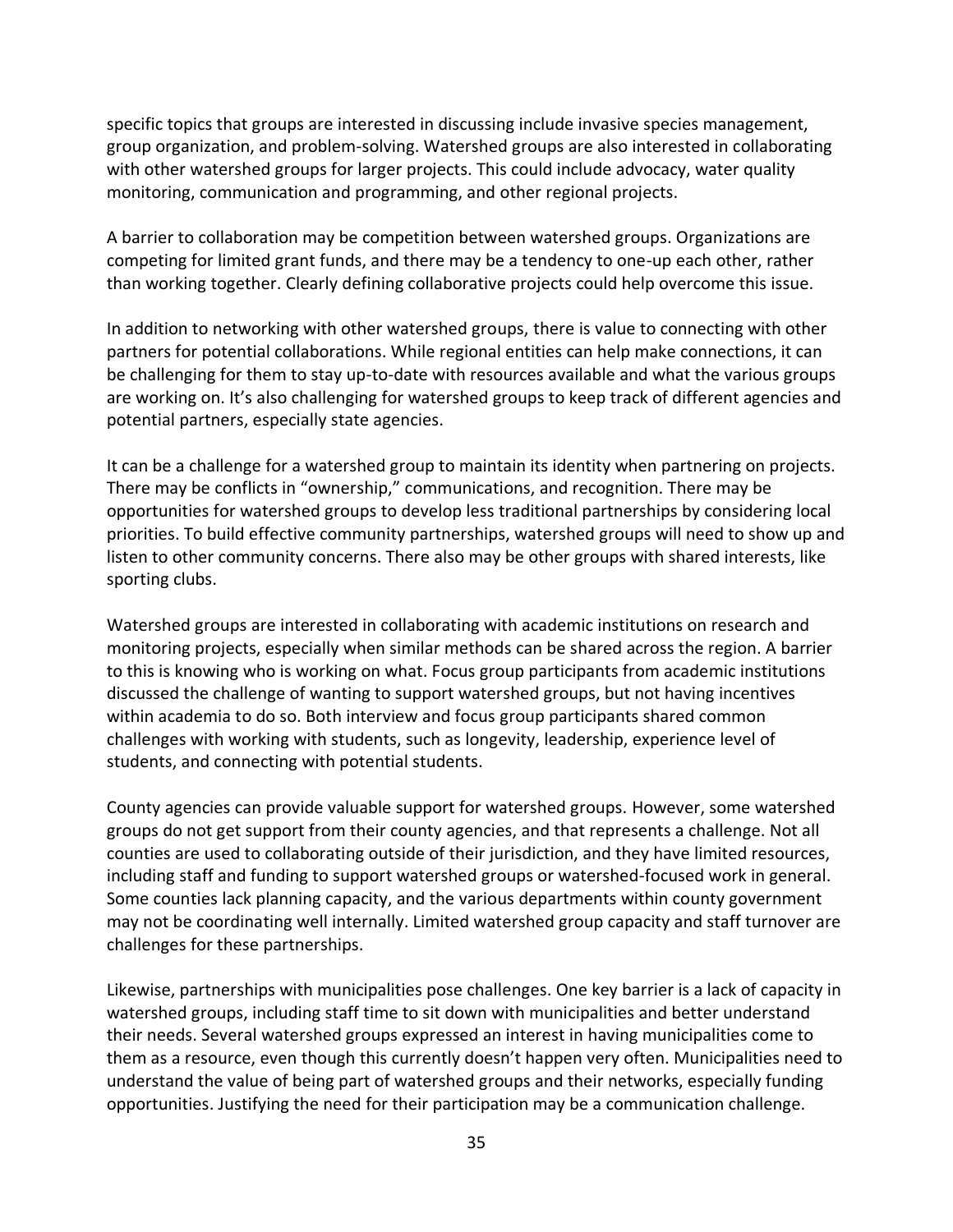Municipal staff may be limited in the work they can do outside of their municipal boundary to support the watershed. There may be opportunities for watershed groups to collaborate with municipal Conservation Advisory Councils, county-level Environmental Management Councils, and Climate Smart Community Task Forces on shared priorities. Municipalities may be biased against other municipalities within the watershed, and it can be challenging for a watershed group leader or organizer if they do not live within a particular community.

Elected and appointed officials come from all different backgrounds. There is no "mayor school," and they need to learn on the job how to balance complicated municipal problems. There is a learning curve for watershed management, and a need for training. Many municipalities prioritize economic development, which could come at the expense of protecting watersheds. It can be challenging to convince municipalities to implement stream protections. There is also a tendency to pit conservation efforts against job creation, and frame them as anti-economic development. Turnover of municipal staff and elected officials creates long-term planning and relationship-building challenges for watershed groups.

Municipalities need to invest in infrastructure, especially where it is causing documented water quality problems and they are required to do so by regulatory programs. A potential role for watershed groups is to encourage municipal focus on key issues like infrastructure improvements. There needs to be political will in place to make these upgrades, or to take an innovative approach when necessary. Watershed groups are also interested in supporting municipalities with their priority projects, such as culvert assessments and right-sizing, but are not sure how to do so. Key variables in determining priorities for many infrastructure investments and available funding are water quality and watershed plans. In both cases, the state must recognize the data or plan, but in both cases, watershed groups can play foundational roles in helping municipalities ultimately receive funding for water infrastructure.

Watershed groups may not be aware of or engaged in other ongoing local issues, and this can result in a disconnect between municipalities and watershed groups. There is a lack of participation in local government overall, which also impacts watershed work. Watershed groups need to have a better understanding of how local government works – including its pace, jurisdictions, systems and the priorities of its participants – so they can develop a community of informed advocates for the watershed. There are limited resources currently available to explain these processes.

Municipalities may not feel comfortable with state or federal agencies making recommendations or telling them what to do, which is a particular challenge for watershed-based work that crosses municipal lines. There is a need to balance state support and programs with locally-driven priorities. Mistrust of regulatory agencies may prevent people from being open and participating with watershed groups. Some municipalities are concerned about being closely monitored by state agencies if they get grant funds or join a watershed group. Municipal officials have a very challenging role in navigating these complexities. Also, municipalities may not be comfortable with watershed groups representing them, or sharing data that may potentially be controversial.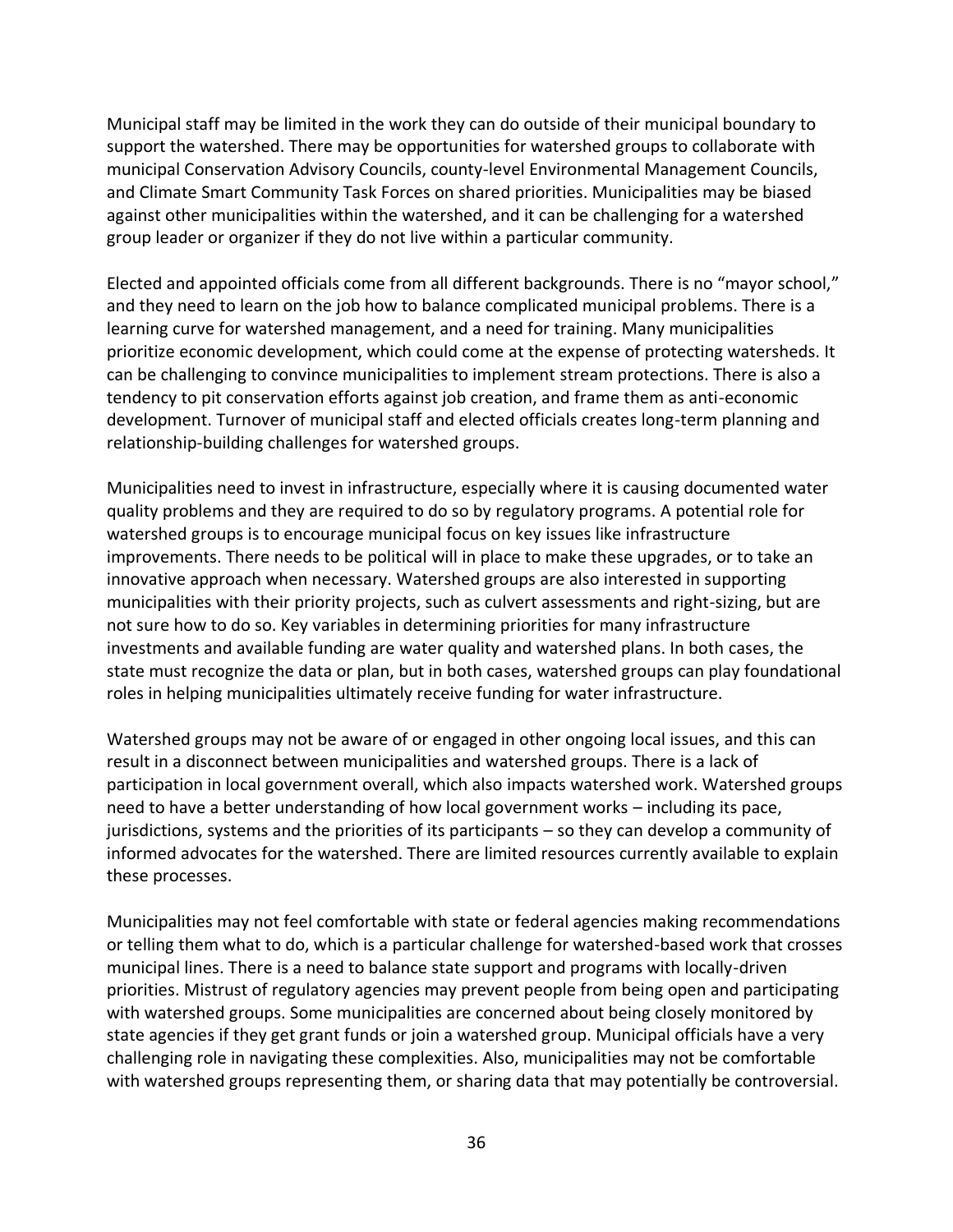Watershed groups play important roles in supporting connections within and between communities, though organizing multiple partners within a watershed group can be very challenging. There may be competition between organizations, or an emphasis on one aspect or user group over another. Even if other groups are working at the watershed scale, they may not be thinking comprehensively, and they could miss opportunities when resources are being devoted to only one specific topic. Watershed groups need a larger constituency to support watershed work, and need more people to be engaged. This can be a challenge when communities have other priorities, and where watershed-scale organizing is less familiar. Watershed groups may need to focus more on the social aspects of community-building and build these skills. Watershed groups also expressed the need to connect more effectively with farmers, school districts, land trusts, businesses, property-owners, and private homeowners. There are communication challenges related to working with each of these groups. Also, environmental issues have been increasingly politicized, which can also impact watershed work.

Watershed groups are also concerned about how to best engage people in environmental justice areas and traditionally under-represented communities. It can be challenging for watershed groups to build relationships within communities due to trauma, anger, and mistrust. Wellintentioned groups may not understand these complexities, and may come in with a savior mentality that can be harmful.

### **Regulations and Policy**

### <span id="page-36-0"></span>*"It goes back to, if you want to make change, I think you have to go all through levels of government to do that."*

- interview participant

Municipal boundaries and home rule present numerous challenges to watershed group effectiveness. Different laws in different municipalities can make it challenging to work across the watershed, and it's hard for municipalities to think about governance at a watershed scale. It is difficult to manage even drinking water supplies outside of municipal boundaries, both surface water and groundwater. This can be a particular challenge when municipalities have socioeconomic differences. While the New York City Department of Environmental Protection has a unique ability to manage their drinking water supplies within the Hudson River watershed, it can also be challenging for watershed groups to work with them.

State regulations, policies, and enforcement challenges include:

- Home rule, which presents a fundamental challenge to planning, management at a watershed scale, while retaining implementation as a largely local function.
- NYS DEC stormwater regulations, including erosion and sediment control at construction sites, Stormwater Pollution Prevention Plans (SWPPPs) based on stormwater rate rather than volume, and a lack of enforcement at the state and local levels.
- A lack of oversight from NYS DEC to review State Pollutant Discharge Elimination System (SPDES) wastewater permits and failing infrastructure.
- Errors in regulatory maps related to stream and wetland classification.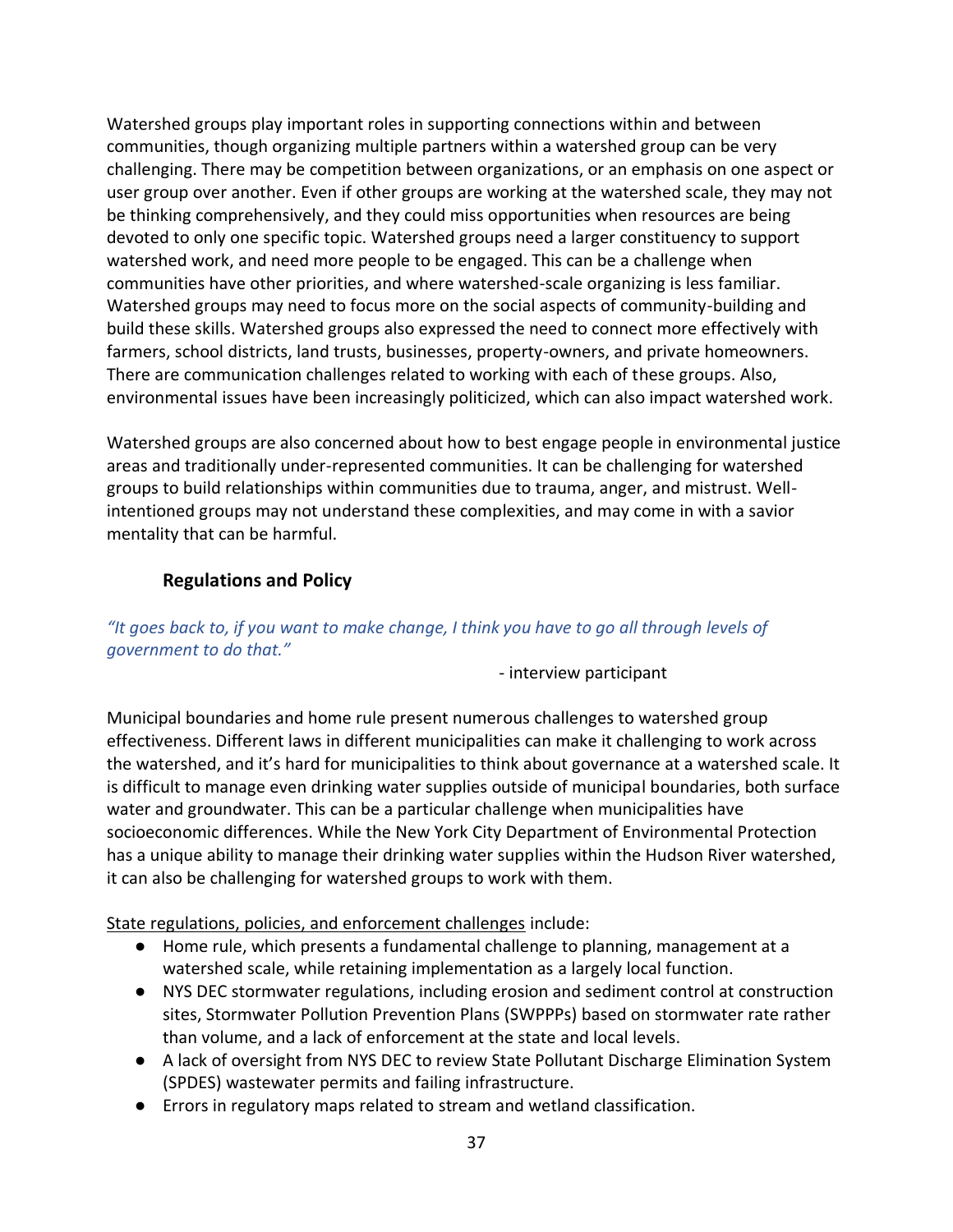- A lack of regulatory water quality standards for emerging contaminants, including PFAS chemicals.
- A lack of enforcement of environmental violations by municipalities, such as filling streams and wetlands, and MS4 and stormwater prevention violations.

Unclear jurisdictions pose additional complexities. It can be difficult to build collaborations when only a small part of a county or a town is within the watershed, but still subject to its regulations. It can also be challenging to understand which agencies and entities have jurisdiction over managing rivers and streams. Watershed groups were unclear where to go when there were problems, and found it difficult to find the right contacts within agencies to help.

Watershed groups are challenged by how to advocate for watershed needs. Group members expressed the need to have state-level decision-makers take watershed issues more seriously to move their goals forward. There is a need for lobbying and making sure their voices are heard. While some watershed groups are interested in advocacy, others have decided not to play this role. Individual watershed group members may not be able to engage in advocacy, especially if they are government employees. Watershed groups may not be sure of their best advocacy role. They need a better understanding of what advocacy means and how to be effective. It can be challenging to identify the right approach to advocacy, especially when agency or nonprofit partners can't or don't pay this role. Advocacy is also limited by funding from state grants.

# <span id="page-37-0"></span>**Strengths**

To better understand the strengths, assets, and accomplishments of watershed groups, we asked interview participants about their groups' strengths, defined as aspects of the group that enables it to achieve its goals. These strengths described here are all relevant for at least one group that participated in the project. They also highlight the potential for these strengths in other groups in the future.

During the interviews, watershed group members discussed many different aspects that helped strengthen their groups, including their members and partners, networks, technical skills, group organization, funding, and even their watershed conditions. Interview participants also discussed watershed group roles of communication, programs, and planning as strengths. Focus group participants focused more on the strengths of watershed group roles in the region, including advocacy, education, communication, inspiration, getting the work done, and sharing local knowledge.

### <span id="page-37-1"></span>**Watershed Group Members, Staff, and Volunteers**

*"The quality of the people that we've attracted to the group. They really feel devoted to protecting and doing things to protect the stream."*

- interview participant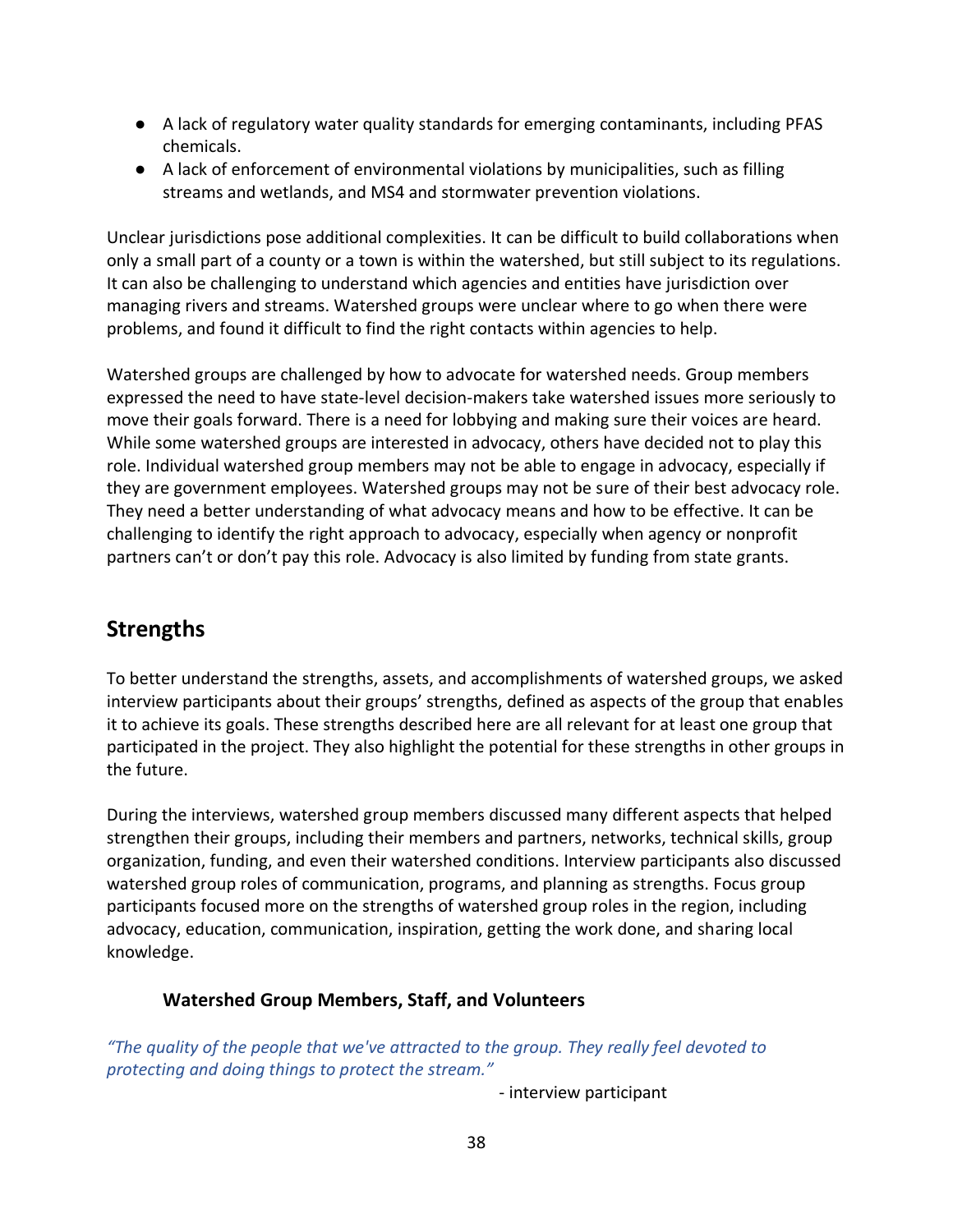One of the most cited strengths of watershed groups are their people. Watershed groups pull together people with expertise and experience to work together on a common goal. Watershed group members include volunteers and professionals from a variety of backgrounds. In terms of skills, watershed group members bring expertise in a variety of fields: water resources, but also accounting, arts, and media, to name a few. Watershed group members also bring their networks to the group, which can be leveraged for additional support and opportunities.

Part of the value of the watershed group structure is bringing together passionate people with these diverse skill sets to work together on shared goals. Watershed group members highlighted the benefit of having these different people together to help learn from each other and help the group be well-rounded.

In addition to technical skills, this also includes volunteers and people from different communities with different strengths, which can also support intermunicipal sharing and coordination. Diverse skills that contribute to the strength of a watershed group include leadership, outreach and marketing, corporate work, organization and planning, community engagement, and strong communication.

While most watershed groups are volunteer-run, one key element of watershed group strength can be having a paid coordinator. Often a part-time role, or someone who is providing support as staff of a particular agency or organization, having someone in this role can help with accountability and covering key admin tasks. It also can help with legitimacy. Having a paid staff person or coordinator is a strength for the groups that have someone in this role. Having staff and administrative support can help watershed groups and municipalities overcome a barrier of limited capacity and provide consistency, which are strengths to keep the group together over time.

Many watershed group activities require volunteers, who may or may not be watershed group members. The ability of watershed groups to leverage volunteers to get larger projects done (water quality monitoring, clean ups, tree planting, etc.) is a strength.

### **Watershed Group Partners**

<span id="page-38-0"></span>*"…[I]t brings together people from a geographic area who wouldn't probably otherwise talk the same way, certainly not in a group setting. And that can lead to other things… One thing that keeps people coming back, including notables who were elected and all, is that they get a chance to network with other people that they otherwise might not see or talk to."* - focus group participant

*"The academic connection is important, because you have to base what you're doing on science."* - interview participant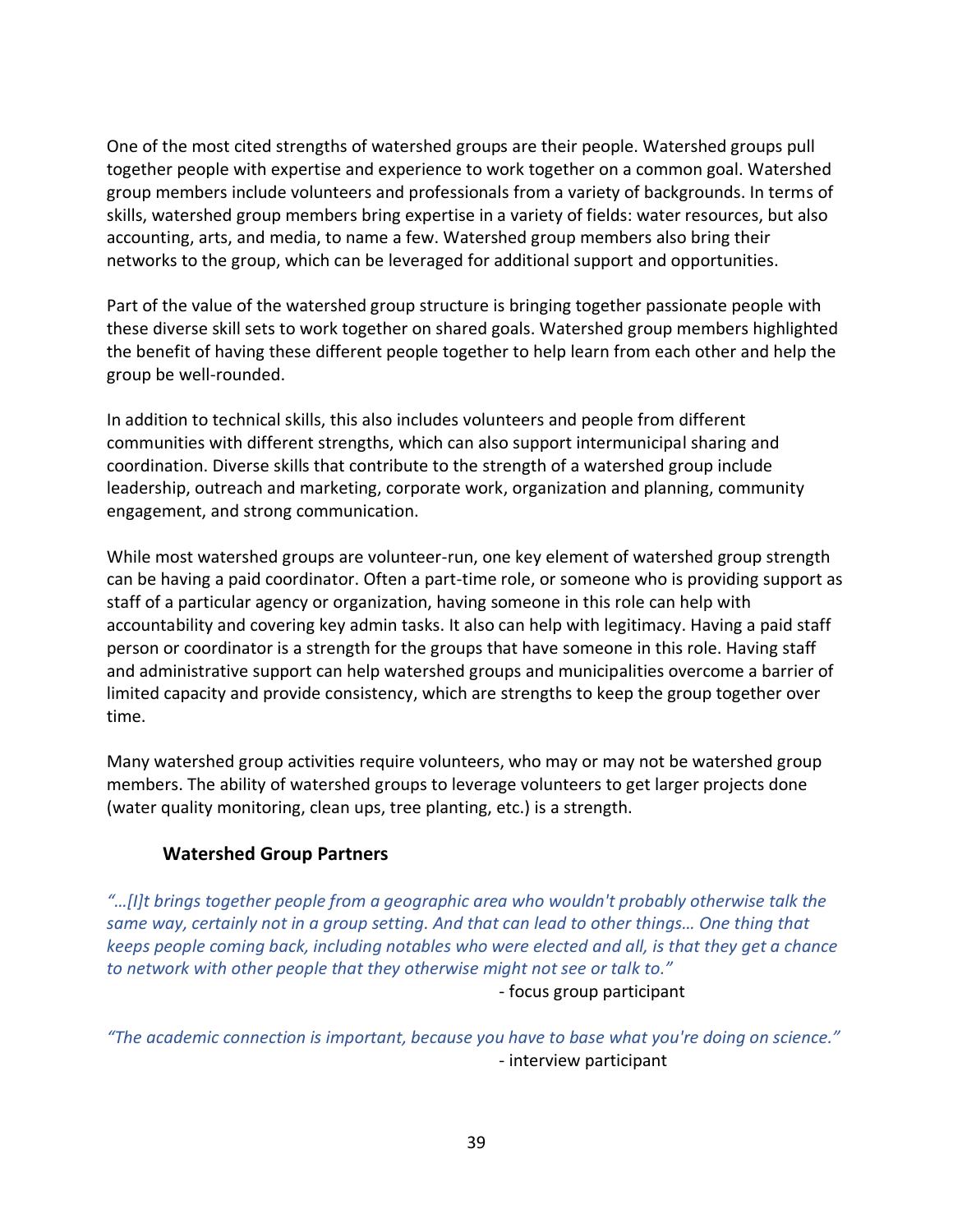People, agencies, and organizations that may not officially be watershed group members can contribute in a variety of meaningful ways through collaborative partnerships. Partnerships can help watershed groups connect with technical expertise, both science and policy. Staff from agencies and organizations that collaborate with watershed groups are often doing so because it relates to their own work. They often do not charge for their expertise and services.

Some watershed groups include municipalities as members, particularly the three active intermunicipal councils. The strength of this model is intermunicipal coordination on issues of shared concern, such as water departments collaborating and sharing information on existing challenges or emerging needs.

It has been a significant strength for watershed groups to have county support. County agencies help coordinate watershed groups through staff support, offer foundational support to get groups started, provide fiscal sponsorship, offer technical expertise, and help interface between intermunicipal projects. Elected officials can also provide key support to groups by elevating issues and advancing important policy decisions.

Watershed group members cited other types of partnerships as key strengths as well. Partnerships with academic institutions help with their foundation in science and legitimacy, and bring a variety of new perspectives to projects. Other types of successful partnerships include those with artists and nonprofits in other service areas.

### **Technical and Planning Capabilities**

<span id="page-39-0"></span>*"That watershed management plan… has been one of our main guiding tools ever since. We tried to pull that out about this time of the year, as we are doing our planning for the year, to look at what parts we have accomplished, what are the next best steps, opportunities… you can see when you look at it that, oh, we've done a lot of work in this area, and going over here is something that we… haven't been quite as effective in."*

- interview participant

Watershed group members were confident about their technical strengths, whether they were "in-house" or they had direct access to professionals with specific skill sets. Some technical strengths they mentioned included access to information, ability to look at sites and issues from different perspectives and scales, and the ability to create baseline datasets and site-specific maps.

Interview participants noted several interesting points about their technical strengths, such as the importance of using science to validate the efforts of volunteers, the critical need for science to be relatable to the community and what they care about, and the need for direct pathways for their science to be used for advocacy work and local decision-making.

Some groups are strong in planning, either on their own or in partnership with agencies and organizations. Several have plans that guide or support their work, and groups have found that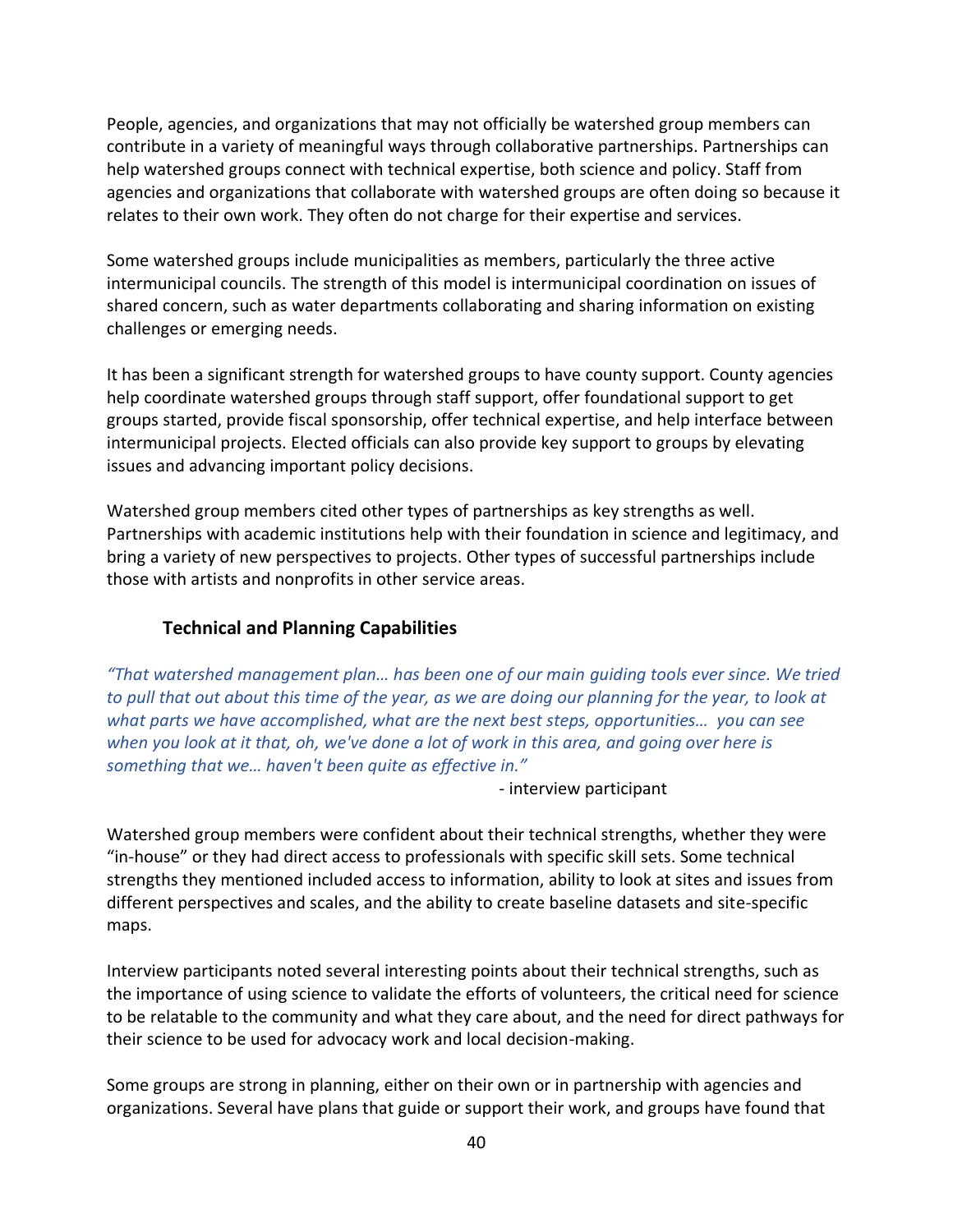planning brings people together. Developing a list of priorities for the watershed is good for the group itself, but also helpful for communication with others. Even watershed management plans that were created in the past or are now outdated can provide information to help guide work, in addition to providing a baseline of past data.

### **Programs and Communication**

<span id="page-40-0"></span>*"We have been able to make contact with legislators in the past in order to achieve goals and keep the lines of communication open so that they can begin – at the county and state level – to implement solutions for problems that we are having. Which I think has been good, and improving over time."*

- interview participant

A key strength of watershed groups is raising awareness and bringing attention to watershed issues. Watershed group members are equipped with information and able to communicate about the watershed and its issues. Groups use a variety of communication pathways and mechanisms, including social media, tabling at community events, word of mouth, branding/identity, direct outreach to municipal staff and elected officials, and trying to be as inclusive as possible during meetings.

Watershed groups are very proud of their successful programs. Watershed groups provide a variety of programming, including regular meetings, lectures, conferences, outdoor excursions like hikes or walks, and more. These events and programs help raise the watershed group reputation, educate residents, and reach and engage new people. Program successes range from fully subscribed small events to 700 people turning out for a community event.

### **Organizational Status and Funding**

<span id="page-40-1"></span>*"For a long time, people were trying to organize in [our] watershed and weren't getting to it. And we finally just buckled down around a table and said, this is important. We need to do this. This is how New York State is going. Everyone's got a watershed coalition. If we're going to get anything or do anything, we can't just be our own little islands anymore. We need to organize. And it's tough to organize… it's tough to become a 501(c)(3). There's a lot of paperwork that goes along with that. I think that one of our greatest accomplishments is in a short span of time… We went from absolutely nothing, to kind of legit."*

- interview participant

Watershed group members cited specific organizational characteristics that they felt contributed to their strength. These include obtaining 501(c)(3) status, legitimacy, and the ability to withstand transitions. Watershed groups provide access to funding and other resources, which in some cases would not be available to municipalities working individually. Watershed groups have been able to help municipalities leverage funding for their own projects. A watershed group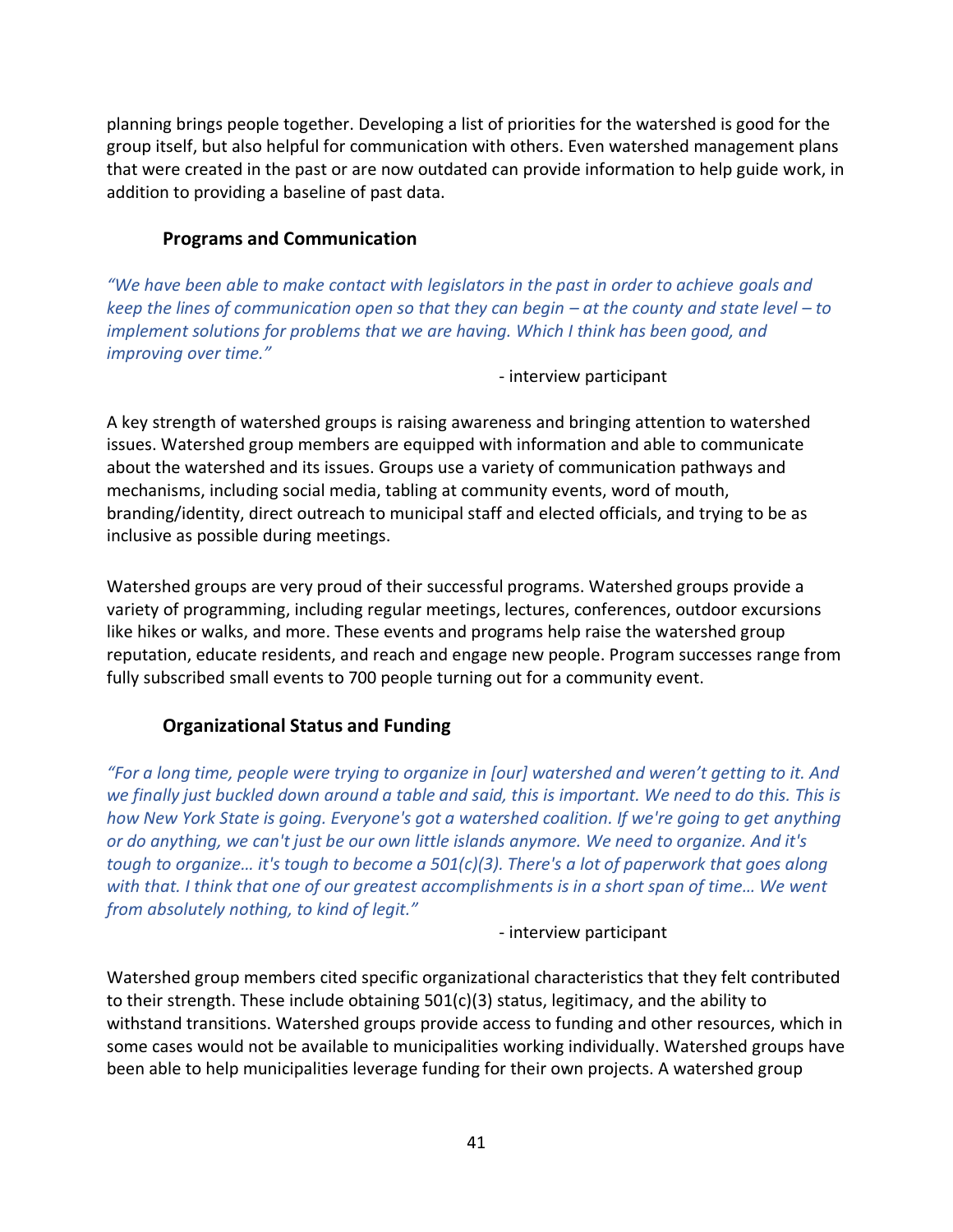member cited county support as important for supporting intermunicipal coordination, including projects of the watershed group.

# <span id="page-41-0"></span>**Watershed Groups Accomplishments**

*"A lot of people don't want to call attention to problems in their community, for one reason or another. And watershed groups often are the ones to say hey, there's a real problem here."* - focus group participant

When asked about their watershed group's accomplishments, participants described successes related to the watershed in some manner, as well as organizational and other types of successes. Not surprisingly, responses ranged from infrastructure and water quality-related accomplishments to their abilities to connect with partners and work with the community at all levels. This theme highlights the importance of watershed groups' abilities to cross multiple types of boundaries to achieve important outcomes. The accomplishments listed below are specific items noted by interview participants and focus groups of regional partners, loosely categorized into four groups of accomplishments, though of course overlap exists: water quality and infrastructure, education and awareness, impacts they have as small organizations, and relationships and legitimacy. Some of these accomplishments represent ongoing activities, as well. For more details on watershed group accomplishments, see Hudson River Watershed Alliance's [Work on Watersheds](https://hudsonwatershed.org/wp-content/uploads/HRWA_Work-on-Watersheds_Report.pdf) report.

#### Water Quality and Infrastructure

- Implemented Trees for Tribs projects
- Advocated for reservoir releases
- Worked on FEMA hazmat project
- Established use of source water protection scorecard
- Increased protected land, now being managed by the group or by like-minded partners
- Installed green infrastructure
- Collected water quality samples and other data
- Secured designation as an inland waterway
- Contributed to floodplain forest restoration project
- Finished watershed plan
- Completed flood mitigation projects
- Identified and dealt with illegal sewage/piping
- Improved legal river access

#### Education and Awareness

- Brought attention to issues
- Provided information to the public
- Gathered information and ideas from the community
- Proved that we have good, not compromised, water quality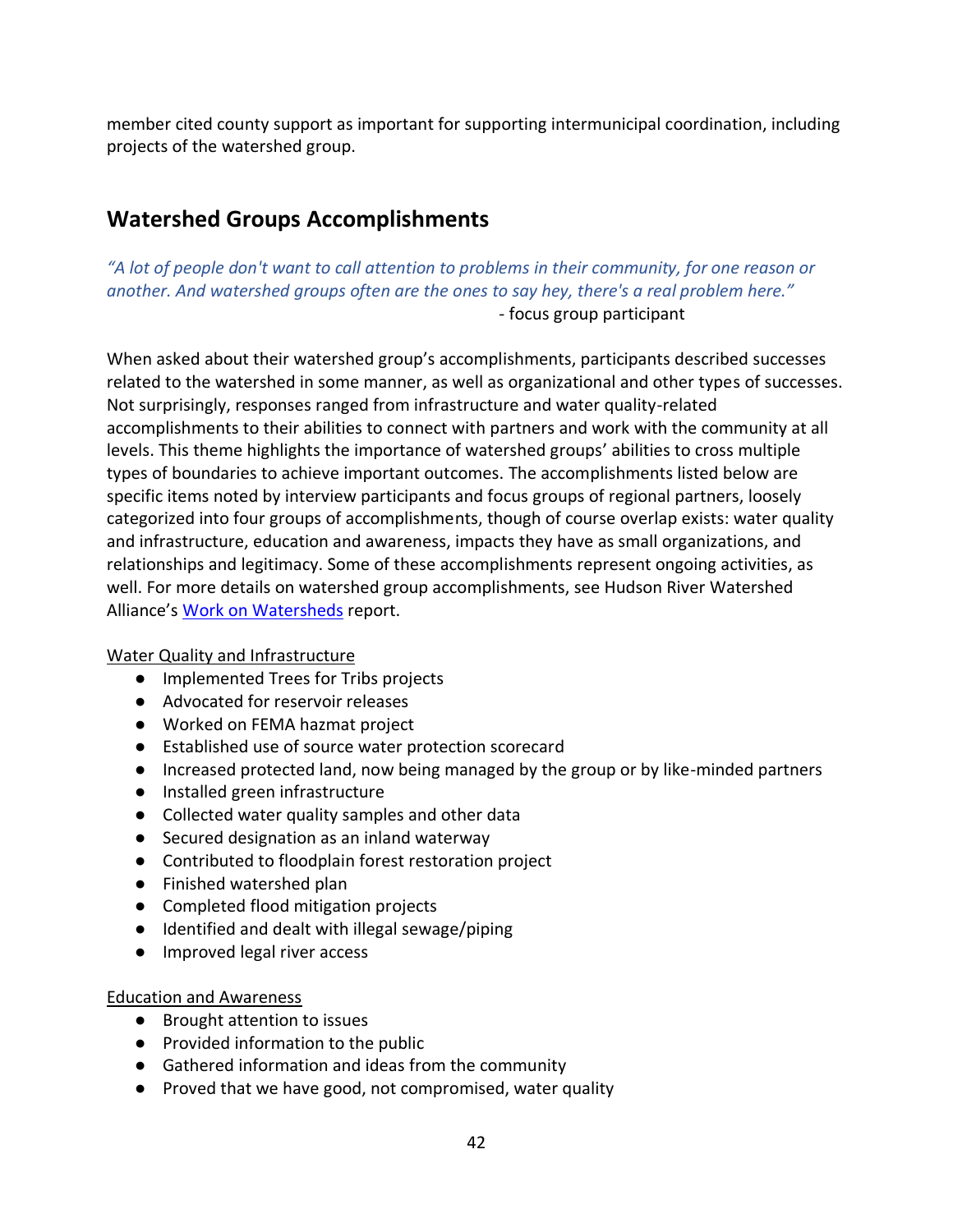- Released "Notes from a Watershed" Blog and related Mohawk Symposium papers
- Made brochures, websites, other information available
- Brought new ideas to light via strategic planning
- Participated in community collaboratives
- Brought small streams out of "anonymity"
- Worked with youth and middle school students
- Worked with college students, some of which later became colleagues
- Used "openings" like recreation to talk about water quality

Having an Impact as a Small Organization

- Worked across municipal/other boundaries
- Used watershed as basis for work, not political boundaries
- Saw good turnout at meetings and events
- Served as a "voice"
- Built a new facility
- Public paying attention to watershed group
- Raised money or dues as indicator of success and growth
- Saw impact after completing watershed plan

Relationships and Legitimacy

- Built trust with government officials
- Built relationship with US Environmental Protection Agency
- Undertook successful convening role
- Supported or created community connections
- Expanded capacity of other partners
- Created restoration advisory committee
- Built relationships for complex implementation projects

# <span id="page-42-0"></span>**Opportunities**

With their slightly different perspectives on watershed groups, focus group participants provided different insights about the roles and opportunities that watershed groups currently have, or could have in the future. They suggest that watershed groups have growth potential in the following areas:

- Connecting with other groups with similar or overlapping interests to increase impact (e.g., sporting clubs or housing advocates)
- Providing watershed group volunteer time as "match" on federal or state grants
- Intentionally building community and public participation opportunities in projects
- Providing students to work on community projects
- Coordinating with academic partners for technical assistance (e.g., water sampling)
- Becoming stronger political players or advocates for critical issues
- Providing feedback on local issues to decision-makers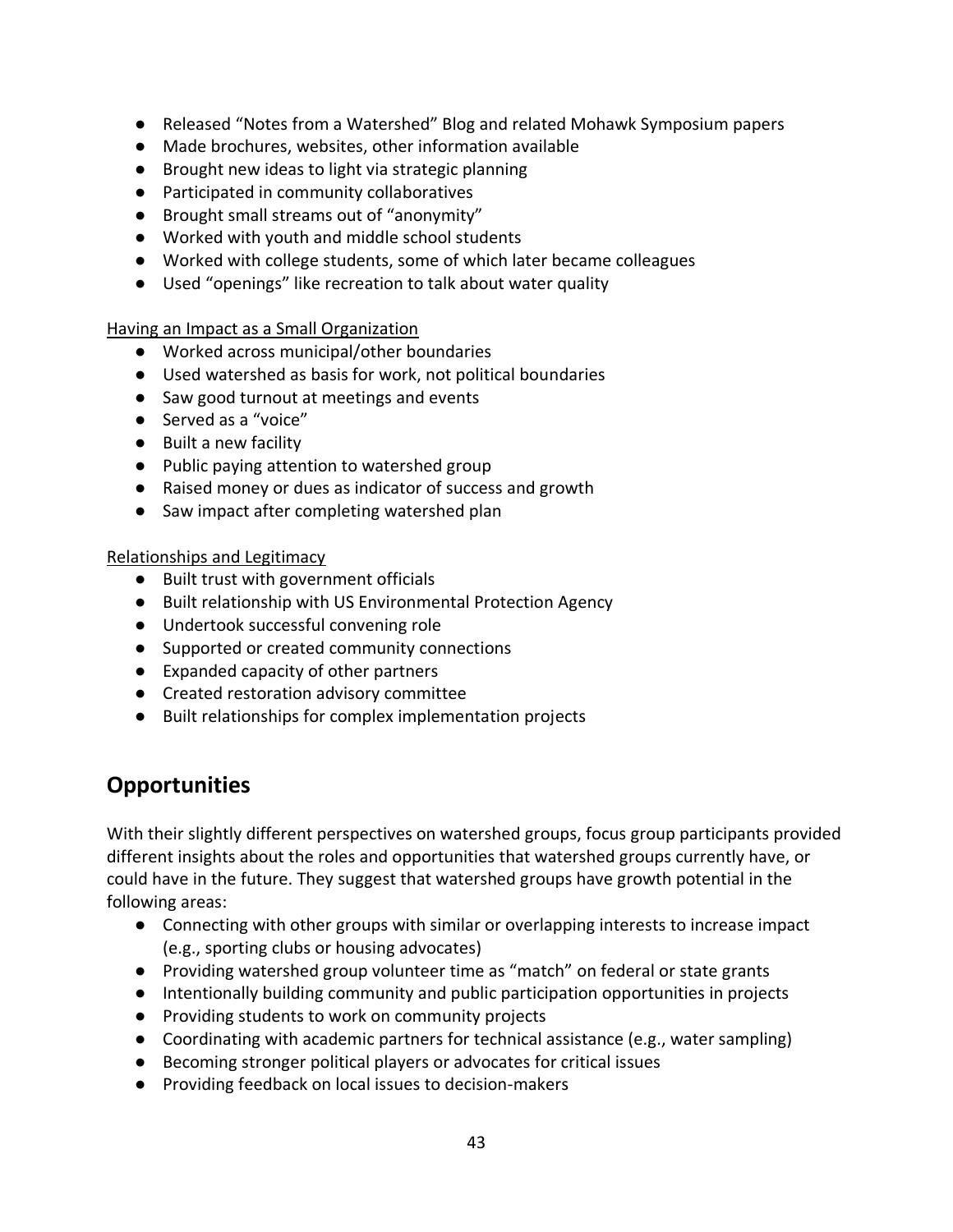- Helping New York State meet its climate action goals by connecting with land conservation organizations to protect wetlands, lands along streams, etc.
- Identifying and prioritizing projects for municipal or county implementation
- Providing training on specific topics and coordinating educational programs
- Convening meetings that are inclusive of both the public and government staff on a regular basis so that people begin to know and trust each other
- Developing relationships with, and clarifying roles, with municipal CACs

# <span id="page-43-0"></span>**Opportunities for Hudson River Watershed Alliance**

*"They're all working individually, but that they're working together, they all have a common theme and they're working on the same things and reaching out… And I think helping make those connections is really what makes strong collaboration. So even though there are small watershed groups, they realize that they're not working alone."*

- focus group participant

Interview and focus group participants also mentioned some specific opportunities for the Hudson River Watershed Alliance. Focus group participants discussed serving as a collective voice, advocating for watershed concerns at the state level, and presenting to elected officials on regional matters. They also shared ideas for the Hudson River Watershed Alliance to enhance their technical and administrative support to watershed groups, such as assisting with grantwriting and funding source navigation, providing a centralized communication platform, supporting webpages for individual groups, and helping watershed groups articulate their goals, plans, and next steps.

One interview participant spoke to the need for a program very similar to the Hudson River Watershed Alliance's Watershed Roundtables, but did not seem aware that this program already existed. Other interview participants spoke to the need for a better understanding of what other groups are doing. The Watershed Roundtables may benefit from being improved or restructured to better meet this need. Another interview participant felt that they got much more out of the Hudson River Watershed Alliance meetings that were small enough for people to really talk to and learn from each other. They highlighted the important role that the Hudson River Watershed Alliance plays in information-sharing, and the need for more of it. One example is a better understanding of what academic partners are working on, to identify win-win partnerships.

# <span id="page-43-1"></span>**Conclusion**

The watershed needs assessment project highlighted the many strengths of watershed groups and their partners, and clarified numerous barriers and needs that watershed groups face. Addressing these challenges will undoubtedly support these groups in providing even greater value to their communities and watersheds.